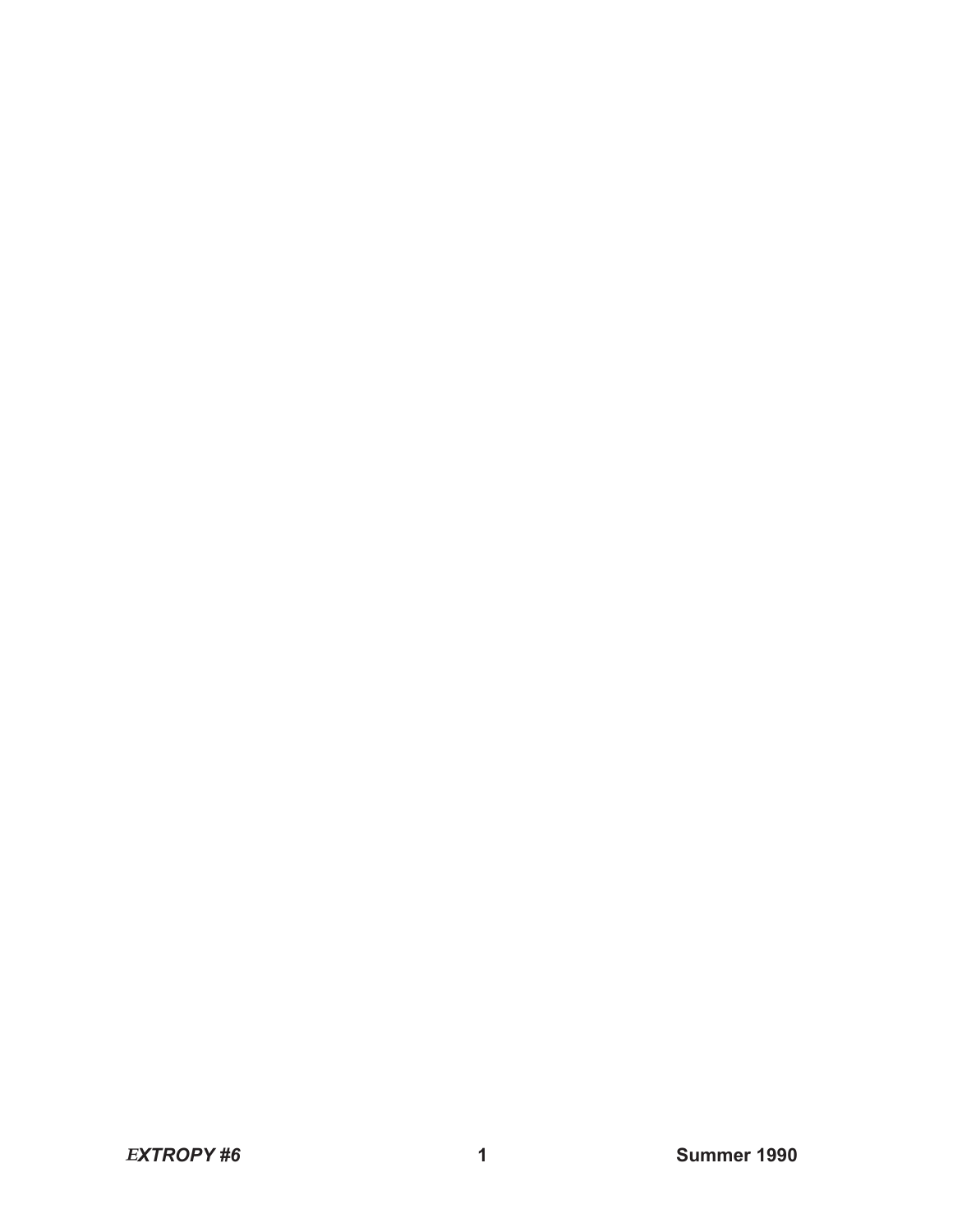# **CONTENTS**

## **EXTROPY#6**

| The Emperor's New Dualism & Extropy Courtesy    |  |
|-------------------------------------------------|--|
|                                                 |  |
|                                                 |  |
|                                                 |  |
|                                                 |  |
|                                                 |  |
|                                                 |  |
|                                                 |  |
|                                                 |  |
|                                                 |  |
|                                                 |  |
| Review of The Machinery of FreedomRob Michels34 |  |
|                                                 |  |
|                                                 |  |
|                                                 |  |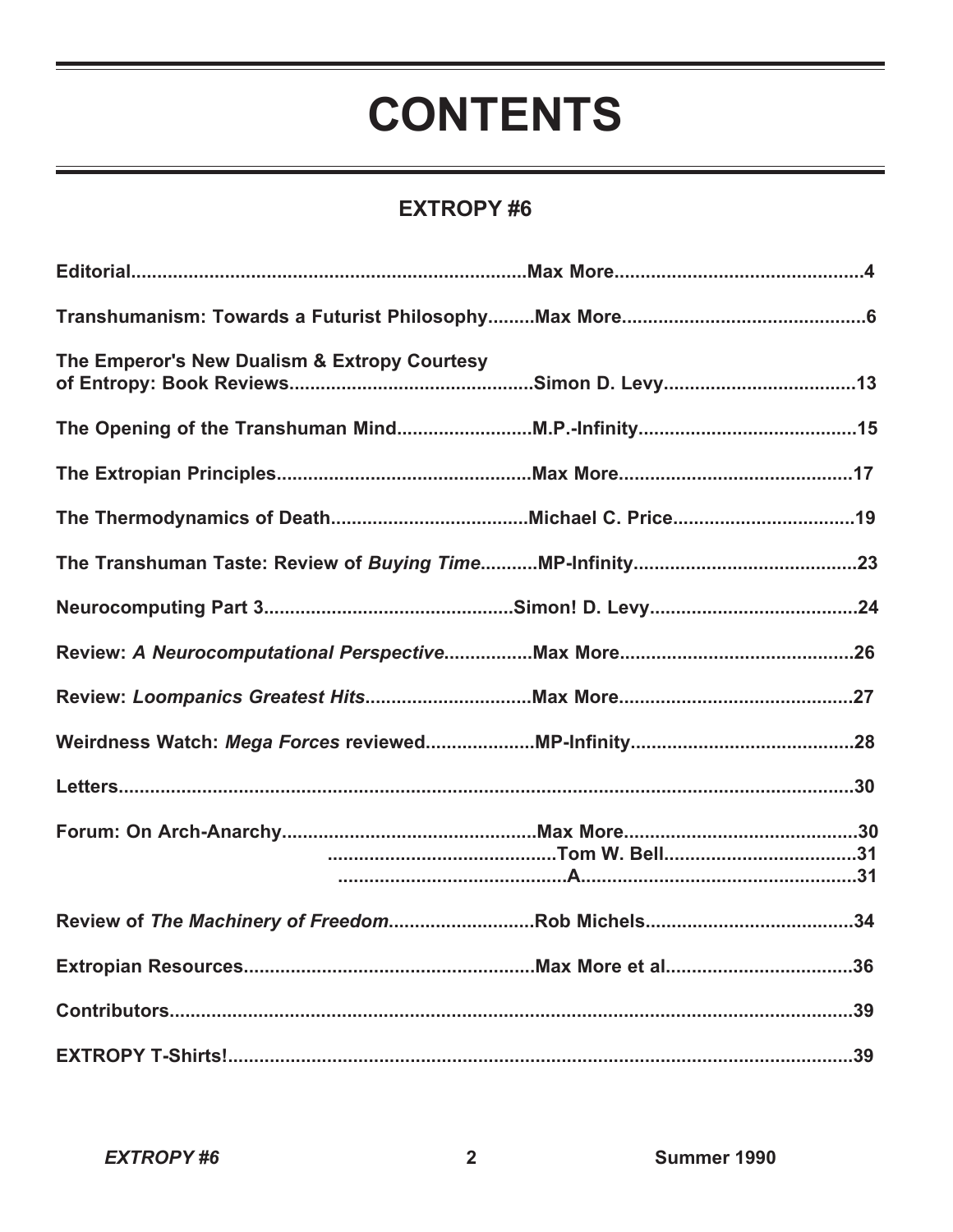EXTROPY is a journal of ideas, dedicated to discussing and developing themes in the following areas: Life extension, immortalism and cryonics, artificial intelligence (AI), cognitive science and neuroscience, intelligence-increase technologies, nanotechnology, memetics, space colonization, uploading, spontaneous orders (free markets, neural networks, evolutionary processes, etc), science fiction, extropic psychology, futurist morality, reviews, transhumanism, and futurism.

**EXTROPY is published twice a year by Tom W. Bell and Max More. Edited by Max More. All subscriptions and any writings or letters can be sent to EX-TROPY, P.O. Box 77243, Los Angeles, CA 90007-7243. Home phone: (213) 746-5571. E-Mail to: CompuServe: 76436,3157**

**Single issues are \$3 each, or \$6/2 issues (\$4.50/ \$5 or \$8/\$9/2 issues foreign surface/air). CHECKS PAY-ABLE TO "MAX O'CONNOR". Please do not send money for more than two future issues. NOTE: If you do not specify, subscriptions will start with the current issue.**

Back issues available:

#1 (Fall 1988): a brief overview of extropian philosophy and an introduction to some of the topics we plan to address: AI, Intelligence Increase Technologies, Immortalism, Nanotechnology, Spontaneous Orders, Psychochemicals, Extropic Psychology, Morality, Mindfucking, Space Colonization, Libertarian Economics and Politics, Memetics, and Aesthetics; "Morality or Reality," by Max O'Connor. 24 pages. Available for \$1.50.

#2 (Winter 1989): "Review of *Mind Children*," by Max O'Connor; "Darwin's Difficulty," by H. Keith Henson and Arel Lucas; "A Truly Instant Breakfast," by Steven B. Harris M.D.; "Wisdomism," by Tom W. Bell; "Nanotechnology News" by Max O'Connor; "Weirdness Watch," by Mark E. Potts. 32 pages. Available for \$1.50.

#3 (Spring 1989): [Note: This issue contained articles out of our usual area.] "Love As A Contractual Relation," by Tom. W. Bell; "Love As A Sharing of Values," by Max O'Connor; "Agapeic Love," by Rob Michels; "Sexual Information," by Tom. W. Bell; "Psychedelics and Mind-Expansion," by Max O'Connor. 36 pages. Available for \$1.50.

#4 (Summer 1989): Forum; "In Praise of the Devil," by Max O'Connor; "Neurocomputing," by Simon D. Levy; "Why Monogamy?" by Tom. W. Bell; "What's Wrong With Death?" by Max O'Connor; Reviews of "Are You a Transhuman?" by Mark E. Potts and Max O'Connor; "Postscript to `Morality or Reality,'" by Max O'Connor; "Efficient Aesthetics," by Tom. Bell; Intelligence at Work: Advances in Science" by Max O'Connor. 44 pages. Available for \$2.

#5 (Winter 1990): Forum: "Art and Communication"; "Leaping the Abyss," by Gregory Benford; "Arch-Anarchy," by A; "Deep Anarchy," by Max O'Connor; "I am a Child," by Fred Chamberlain,"; "Perceptrons," by Simon D. Levy; "On Competition and Species Loss," by Max O'Connor; "A Review of Intoxication," by Rob Michels; "Intelligence at Work," by Max O'Connor and Simon D. Levy; "Extropian Resources," by Max O'Connor and Tom W. Bell,"; "The Extropian Declaration," by Tom W. Bell and Max O'Connor; "Our Enemy, `The State'," by Max O'Connor and Tom W. Bell. 52 pages. Available for \$2.50.

Future issues: #7 (February/March 1991): Articles likely include "Order Without Orderers," "Man-Machine Fusion," "The Singularity," "Futique Neologisms," "Neurocomputation Part 4," "Free Law," reviews of Dyson's *Infinite in All Directions*, and Pelton's *Mind Food and Smart Pills*.

Letters, articles, and contributions to the Forum are always welcome. Submissions can be typewritten, though preferred format is on disk, in WordPerfect 5.0 or 4.2, or DOS text files (preferably saved in Generic WP); also acceptable are WordStar 4.0 or 5.0, Microsoft Word (IBM or Mac). 3.5" disks are better, though I can convert from 5.25". You can also try sending files to me via CompuServe (though I have yet to find out how this works!).

Advertisement rates:

| One page\$40.                     |  |
|-----------------------------------|--|
| Half page\$25.                    |  |
| Quarter page\$13.                 |  |
| Eighth page\$7.                   |  |
| Business card (original size)\$5. |  |
|                                   |  |

Publishers: Tom W. Bell and Max More. Editor and Designer: Max More. Assistant Editor: Tom W. Bell. Technical Editor: Simon D. Levy. Arts Editor: M.P.-Infinity.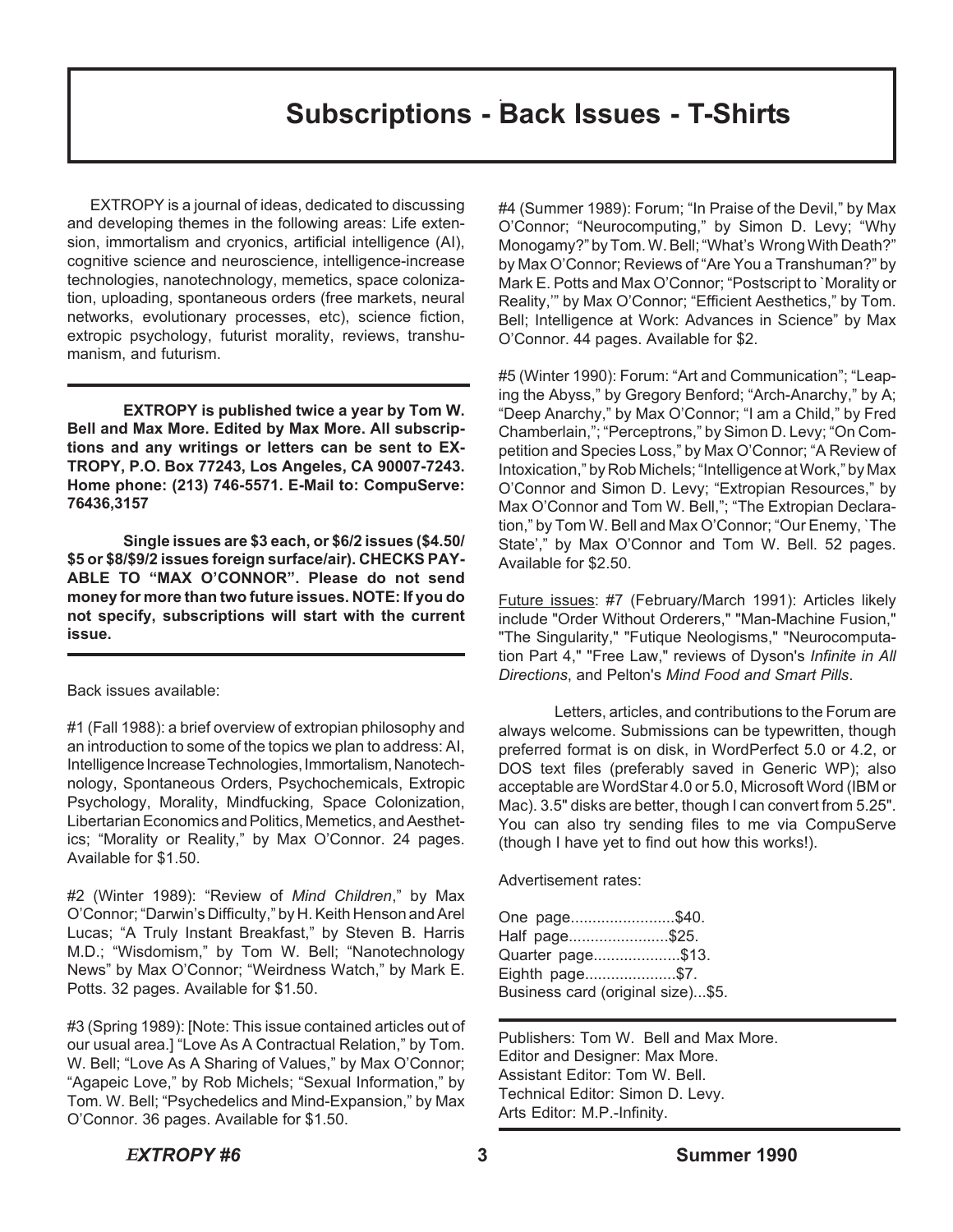# **EDITORIAL**

### **Max More**

#### **CHANGING TIMES**

This issue is appearing about six months after #5, and so is just about on time despite reorganization of personnel. Tom W. Bell, the editor and designer until now, has been busy working for the Institute for Humane Studies encouraging the growth of libertarian ideas, and is now starting law school. He will continue as co-publisher. Thank you Tom, for making EXTROPY an appealing and infectious "zine.

I am taking over as editor and designer as of this issue. I will try to keep EXTROPY coming out twice a year, though don't be surprised if #7 is late: I be will hard at work on my Ph.D dissertation (in philosophy) and will be focusing on the last of the Advanced Exams in January. If you write and don't get an instant response, please be patient. I now have E-mail, and E-mailed messages are more likely to receive quick responses.

Another change that should be mentioned is my name change. I am no longer "Max O'Connor". I've changed my name to "Max More" in order to remove the cultural links to Ireland (which connotes backwardness rather than futureorientation) and to reflect the extropian desire for MORE LIFE, MORE INTELLIGENCE, MORE FREEDOM. Please note: I will be unable to cash checks in my new name until October, so make them payable to "Max O'Connor" until then. Several people have been adopting new extropian names recently - sometimes unofficially. If you don't particularly like your given, unchosen name, why not think of a new one that better reflects your self-conception? As extropians pursuing self-transformation it is appropriate that we should choose new personal labels - one's that reflect what we feel to be important to us.

Please note the new address for submissions, and the new subscription rates. We have had to raise the rates to \$3 per issue since the publishers have been making increasing losses on each issue. With circulation now exceeding 200, enough is enough!

Finally on changes: submissions for publication are preferred in either WordPerfect, Generic, or DOS Text, or you can E-Mail them to my CompuServe address. If you have an idea for an article, but are unsure whether we can use it, phone or write and we can discuss it. I'm especially looking for someone to write about the impications of advanced artificial reality for our understanding of what is real, and to discuss how it might benefit our lives.

#### **SUGGESTIONS WANTED**

MP-Infinity and Walter Vannini (aka Transinfinity Plus) have made suggestions for an extropian music collection. If you know of pieces of music that represent extropian values (as presented in the Principles in this issue) please let me know. It's hard to find music that promotes intelligence, life extension and immortality, selftransformation, dynamic optimism, and so on. An example of what I'm looking for is "Forever Young" - versions by Alphaville and Laura Brannigan. Apart from music I'd like to collect together extropic speeches, such as the concluding inspiring praise of intelligence and exploration from *The Shape of Things to Come*.

Elsewhere in this issue you will find an ad for EXTROPY T-shirts, one designed by Tom and one by myself and Simon! Levy. I welcome suggestions for more shirts with new logos, slogans, and designs.

New dating system: Extropians like to make changes, whether to their names, their identity, their lifespan, or their experiences. It would therefore be appropriate to come up with a new dating system to replace the Christian one. To avoid confusion we may have to use it in addition to the old system, but at least having a new one would help to keep extropian values in people's minds. I'm looking for suggestions for a base date.

One possibility is to date from the publication of Bacon's *Novum Organum*, which established the scientific method and made possible vast growth in science and technology. Since Bacon's masterwork was published in 1620ce, 1990ce would be 370ano (after *Novum Organum*). Alternatively, the publication of Newton's *Mathematical Principles of Natural Philosophy* (*Philosophae Naturalis Principia Mathematica*) in 1687 sparked the explosion of advancement in physics and science generally. Newton included a section in the Principles to methodology, a subject vital to the success of the scientific enterprise, just as private property rights were essential to the industrial revolution that, not coincidentally, took off at the same time as science.

#### **EXTROPIANISM AND VENTURISM**

The Society for Venturism is a philosophical organization dedicated to promoting the ideas and values of cryonics and physical immortality. I regard it as a subset of

*EXTROPY #6* **4 Summer 1990**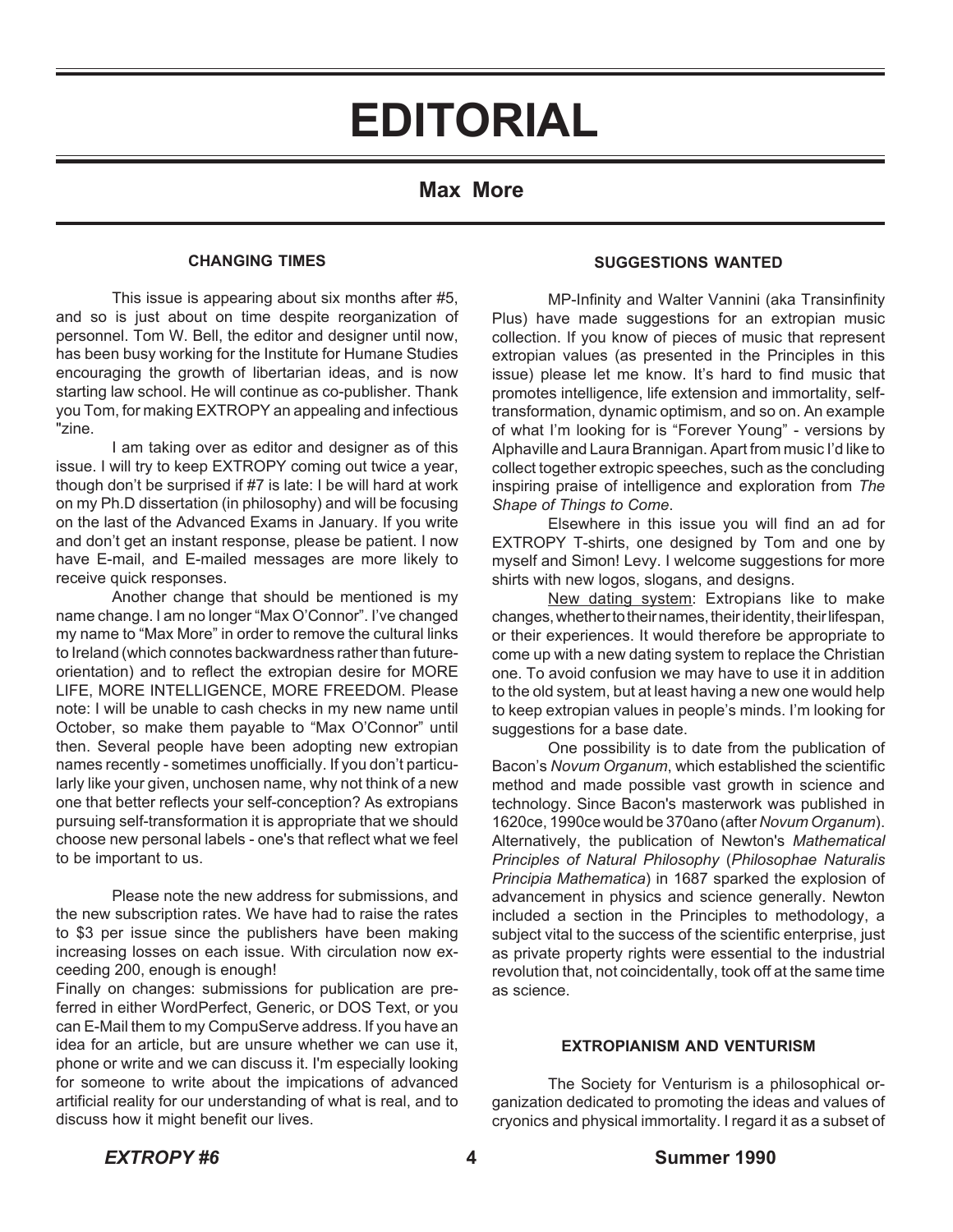extropianism. I have been a member for some time and was recently elected Vice President and Media Spokesperson for the Venturists. I hope that cooperation will develop further between the Venturists and the extropians. I recommend their monthly newsletter (see Extropian Resources). If you would me to talk on a local radio or TV station about cryonics, feel free to give them my address and phone number. I'd like to thank MP-Infinity for getting me on an hour long talk show on KTOK. The host was quite hospitable and none of the questioners were hostile.

At a recent Venturist gathering, three time capsules were buried, heading for the years 2040, 2090, and 2240. Each one of them carried a copy of EXTROPY. The time capsules will (probably in a year or two) be incorporated into a building in the proposed cryonics community in Perris, California (where the Alcor Foundation is planning a new facility for 1991).

#### **THIS ISSUE**

My article, "Transhumanism: Towards a Futurist Philosophy" examines the way in which complex systems of value commitments and broad perspectives provide enhanced meaning and worth to our lives. I argue that religion does this but at terrible cost in ignorance and stagnation. I propose the replacement of religion by a rational and extropic transhumanism. Transhumanistic philosophy will continue to be developed in EXTROPY in coming issues. Once my Ph.D is out of the way, I hope to complete a book on the topic, tentatively titled: *Technologies of Transformation: A Futurist Philosophy*. The essence of the extropian version of transhumanism is presented in the Extropian Principles, modified and reprinted in this issue. Feel free to copy and distribute this to whoever may be receptive. Separate copies are available for \$0.25 each.

Tom's "Free Law" was to appear in this ussue, but is postponed until next time to allow further development. The possibility of a non-statist society is further explored in David Friedman's *The Machinery of Freedom*, reviewed by Rob Michels (who I'd like to congratulate on entering graduate school in philosophy.

Prolific extropian writer MP-Infinity explains why the age of the humanities is over in "The Opening of the Transhuman Mind" and reviews Joe Haldeman's immortalist and libertarian SF novel *Buying Time*.

Simon! Levy continues his illuminating series on neural networks and connectionism, an area of research that holds out the promise of understanding and improving on the complexities of human cognition. More information about the possibilities of neural networks and neurocomputation can be found in my review of Paul Churchland's brilliant book *A Neurocomputational Perspective*. Simon also reviews Prigogine and Stengers' *Order Out of Chaos* part of the recent enormous burst of interest in and research of how complex systems can evolve from chaos, bursting the bonds of entropy, without design or central control.

**"Extropy"** - the process of increasing intelligence, information, usable energy, life, experience, and growth. "Extropianism" - the philosophy that seeks t promote these goals. The Extropian Principles are: **(1) Boundless Expansion; (2) Dynamic Optimism; (3) Self-Transformation; (4) Intelligent Technology.**

Mike Price's "The Thermodynamics of Death" gives us reason to believe that the extropian project of infinite and unending progress and expansion need not be limited even by the supposed heat death of the universe vastly far in the future.

Finally, A, Tom, and myself argue about infinity and other things in the Forum. The updated and expanded Extropian Resources list completes the issue.

open door to possibility picture here

Front cover: Designed by Max More. Thanks to Simon! Levy and Mike McHugh for ideas and computer graphics assistance. Back cover: Variations on the EXTROPY logo.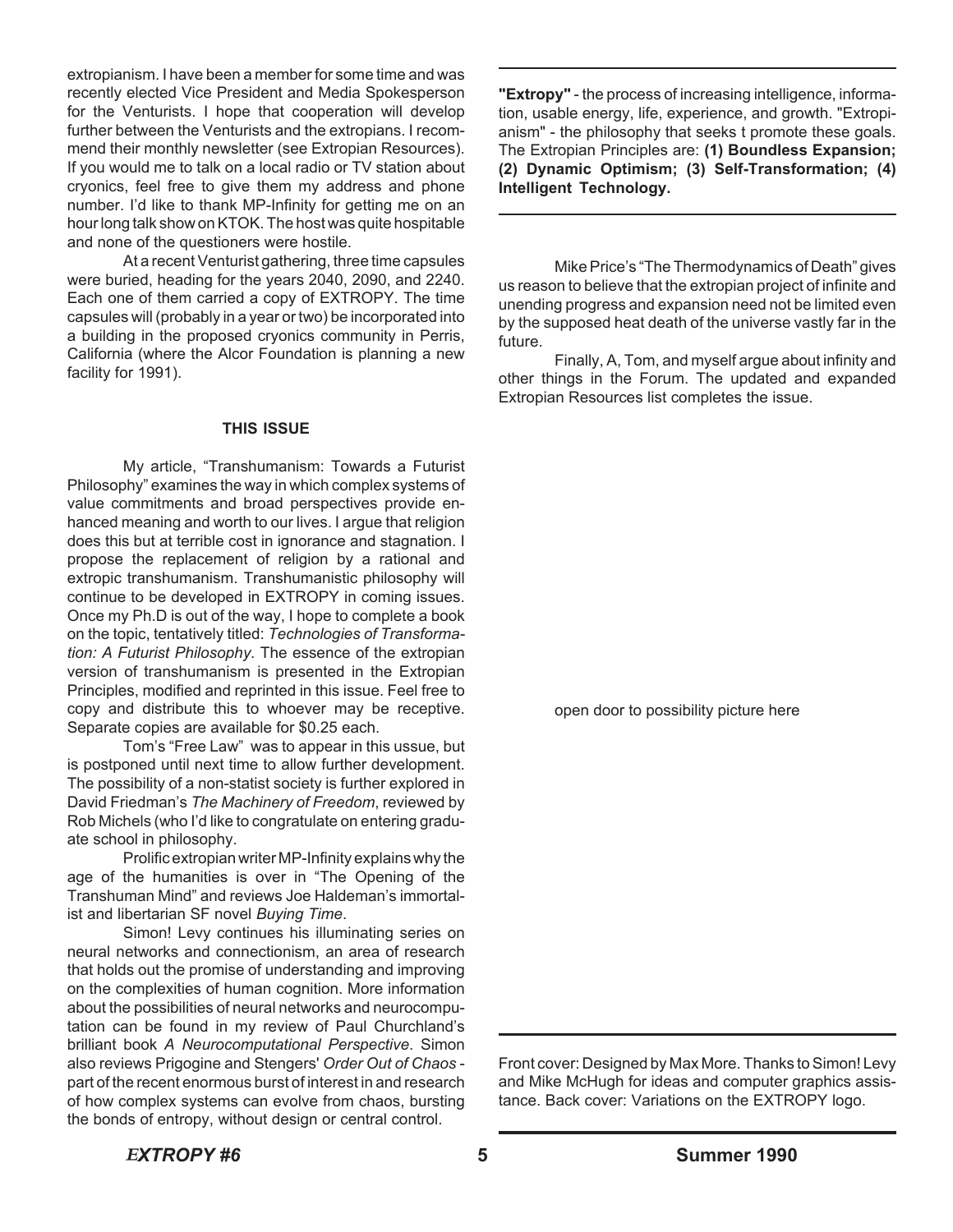## **Transhumanism Towards a Futurist Philosophy**

**by Max More**

Religion, Humanism, and Transhumanism.

Humanity is in the early stages of a period of explosive expansion in knowledge, freedom, intelligence, lifespan, and control over experience. Yet the race persists in old conceptual structures which hold us back. One of the worst of these is religion. In this essay I will show how religion acts as an entropic force, standing against our advancement into transhumanity and our future as posthumans. At the same time I will acknowledge the necessary and positive role that religions have played in giving meaning and structure to our lives. The alternative to religion is not a despairing nihilism, nor a sterile scientism, but a transhumanism. Humanism, while a step in the right direction, contains too many outdated values and ideas. Extropianism - the form of transhumanism being developed here - moves beyond humanism, focusing on our evolutionary future.

Before launching the discussion it will be helpful to distinguish between the notions of humanism, transhumanism, posthumanism, religion, reliberium<sup>1</sup> or eupraxophy<sup>2</sup> , and extropianism, all of which have something in common<sup>3</sup>. Briefly, reliberium derives from roots meaning "to free again", in contrast to religion which derives from roots meaning "to bind again". Both attempt to provide a context of values and understanding capable of bestowing or increasing the meaningfulness of our lives. However religion, as its roots imply, does this by tying its adherents to a particular set of doctrines in such a way that questioning of its tenets is discouraged.

The essence of any **religion** is faith and worship. Generally religions hold that there is a god or gods which give our lives meaning by assigning us a role in a grand plan created and controlled by external supernatural forces. Our assigned function is to obey and praise these forces or entities. However, the *essence* of religion is faith and worship rather than any belief in a god. A **reliberium** or **eupraxophy**, by contrast, plays a similar fundamental role in that it is concerned to create or increase meaningfulness, but it is opposed to faith, dogmatism, ideological authoritarian, and stagnation.

Reliberium is a broad concept which includes humanism, transhumanism, posthumanism, and extropianism. **Humanism** is a reliberium or philosophy of life that rejects deities, faith, and worship, instead basing a view of values and meaningfulness

on the nature of humans and their potentials given rationality and science. **Transhumanism** is similar but recognizes and anticipates the radical alterations in the conditions of our existence resulting from various sciences and technologies such as neuroscience and neuropharmacology, nanotechnology, artificial ultraintelligence, space habitation, and so on.

**Posthumanism** will develop from transhumanism; its formulation will probably not be possible before the late 21st century. Finally, **extropianism** is the particular version of transhumanism that is being developed and refined in this journal. The extropian philosophy affirms the values of Boundless Expansion, Self-Transformation, Dynamic Optimism, and Intelligent Technology.<sup>4</sup>

#### Why Does Religion Persist?

Many people find it puzzling and frustrating that religion has persisted despite enormous advances in scientific understanding. In order to see why this has been the case and what the future holds for religion, we need to determine the causes of religion<sup>5</sup>. I suggest that there are four basic causes: Religion is (a) a pre-scientific system of explanation and technology; (b) a source of meaning, direction and emotional expression in life; (c) a means of social control; (d) a result of the structure of the brain in preconscious humans.<sup>6</sup>

I will comment on (c) and (d) briefly, since I want to focus on (a) and (b). Understanding religion as a form of social control and domination probably has little value as an explanation of its *origin* since religious belief had to exist before it could be used to this end. But it is plausible to think that religion has been fostered and developed by priests and state authorities in order to consolidate power over their subjects. If you can convince people that your authority derives from God or gods you will be in a stronger position than a merely secular authority<sup>7</sup>. This is illustrated by the historical record which shows that state authority and religious authority have been held in the same persons; this is still true in many less developed cultures, such as that of Iran. The entropic forces of religion and 'state' have synergetically boosted one another. For instance, 'the divine right of kings' means that King could do no wrong in law (or morals). Derived from this principle is the current policy of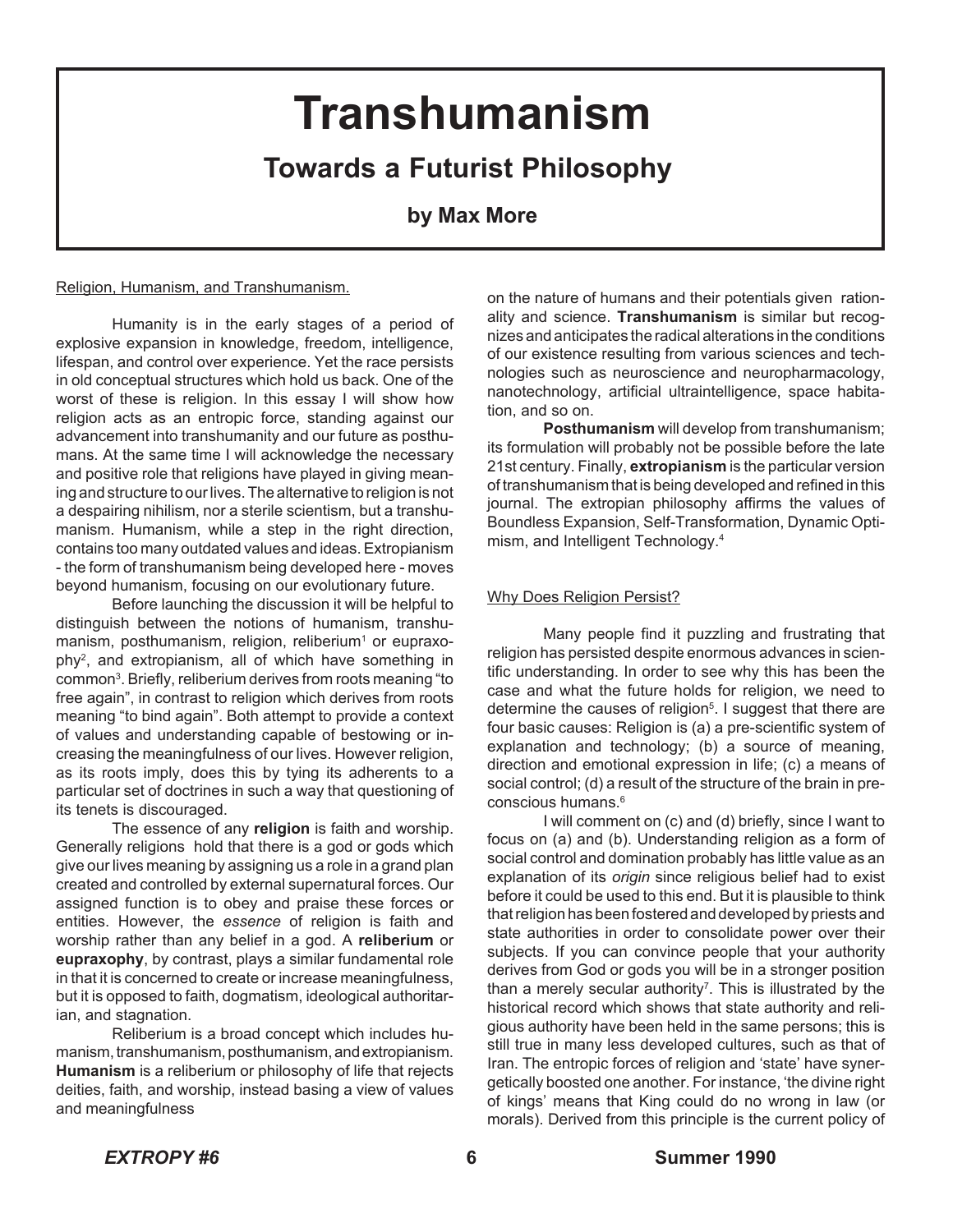immunity of government agents in performing their functions.

Marx and Engels took essentially this view. They saw religion as part of an ideology that rationalized the position of the ruling class, teaching subjects the virtues of meekness, humility, obedience, non-resistance, and nonretaliation. They saw this as inevitable until social conditions resulting in alienation and unhappiness were changed, making religion unnecessary as an "opium of the people". While there is some truth in this view, it ignores the radical and disrupting nature of some religious movements and undervalues the role that religions have sometimes played in undermining statist powers. Religion has occasionally provided a rival authority rather than a collaborative one.

 I will only briefly mention Julian Jaynes' view that religion may have had its source in the structure of the brain. His idea is that humans only truly became conscious (and not just *sentient*) about 3000 years ago. Before that, events would trigger "voices" or "visions" in the right brain; these were communicated to the left brain (Broca's area, Wernicke's area, and the supplementary motor area) where they told the person what to do. Examples of this bicameral cognition can still be found in schizophrenics. Jaynes believes this is the origin of "religious experiences" such as seeing or hearing divine beings.

EXPLANATION AND CONTROL: Humans (and transhumans) are marked by a persistent desire to understand and control their environment and experience. Before the development of the scientific method, deductive and inductive logic, game theory, sophisticated epistemic principles and so on, humans resorted to superficial causal explanations based on observation for common phenomena, and theistic explanation for unusual events.<sup>8</sup> Deities were invoked to explain unusual or destructive phenomena, and to try to provide a comforting model of the uncertainties and uncontrollable events in life. Storms, floods, tornados, earthquakes, epidemics and madness could not be tolerated without some belief about their cause. In the absence of scientific explanation a religious or theistic explanation was almost inevitable.

Along with pre-scientific attempts at understanding came a crude attempt at a technology. A tension is evident here: On the one hand religions have frequently declared events to be determined by a divine plan and so have held attempts at changing things to be futile (this is common in Eastern religions, as well as other religions which include predestination). On the other hand, religions have offered certain limited and carefully circumscribed means of changing and controlling events, such as through prayer, ritual, and magic. The overall result has been entropic and antiprogressive since religious technology is ineffective (with the occasional exception of psychosomatic effects).

The role of religion in providing explanations, however poor, of human life and its environment has given way over time to the superior resources of empirical science. Science has been able to explain an enormous variety of

#### classical head with beam

phenomena, both commonplace and unusual. Protestations by theists that science has not and cannot explain the origin of life, the origin of the universe, or the nature of consciousness are increasingly ridiculous as we continue to learn and discover.<sup>9</sup>

An objection to this view of the origin and strength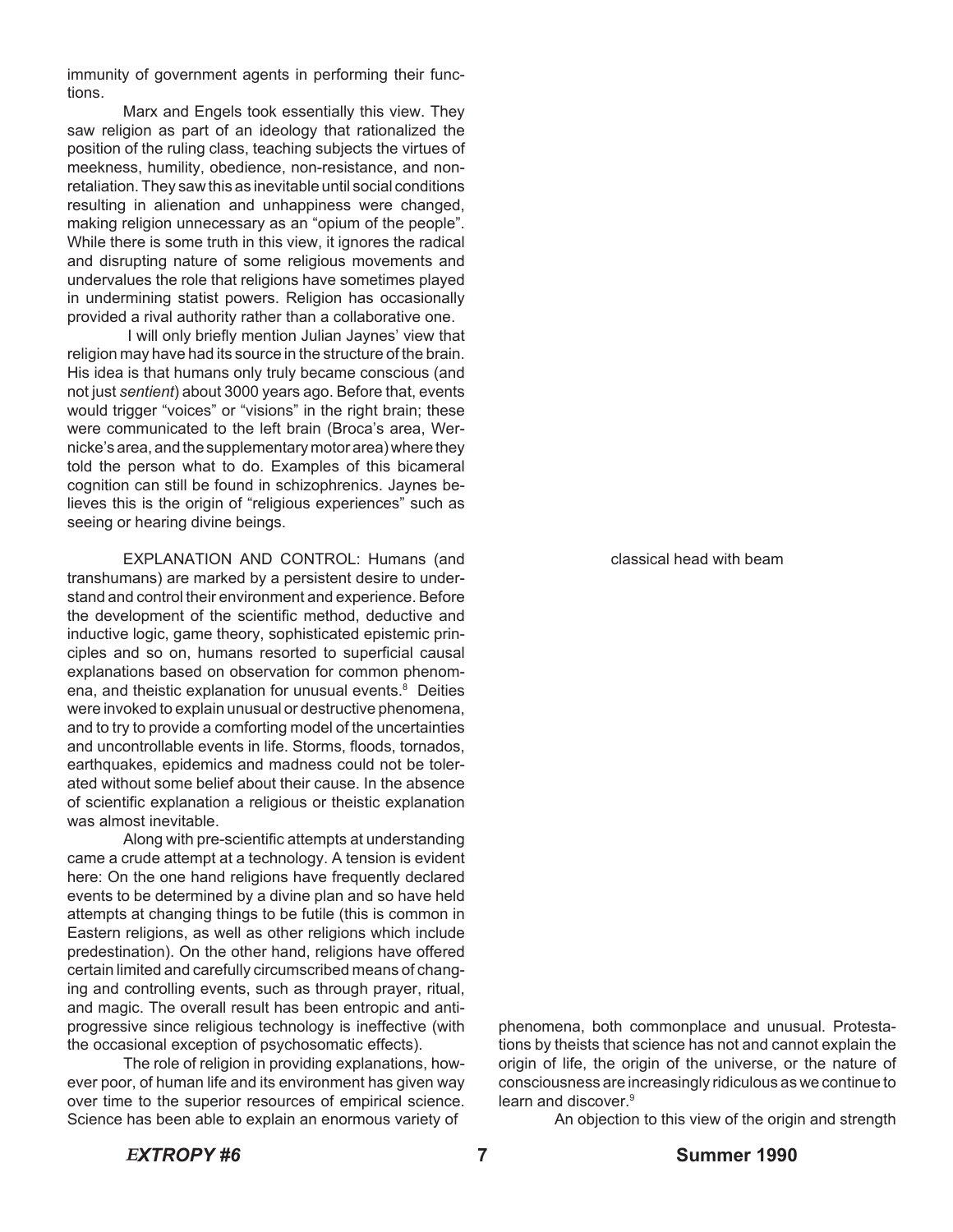of religion is that it is unclear why religion is persisting and even growing as scientific triumphs abound. This objection makes two mistakes however. First, as I am showing, there are other sustaining causes of religion that do not entirely or closely depend on the development of science. Second, the apparent strength and resurgence of religion is, I believe, an illusion generated from a limited perspective.<sup>10</sup> Certainly religion is not declining *rapidly*, and is continually taking new forms (such as New Age mysticism), but seen over a span of decades and centuries the trend is clear enough. Late twentieth century religion is very much less powerful than religion in the Middle Ages. In the past religion dominated all aspects of life and the idea of a separation of Church and state would have been considered incomprehensible and wicked.

The illusion is strong in North America, where TV evangelists have benefitted from modern media exposure. A higher and louder profile does not necessarily mean that religion is actually more powerful. Europeans see the decline of religion more clearly. The numbers of people attending churches, and the strength of religious conviction have declined drastically. It is a notorious fact that a high percentage of priests and ministers themselves have weak or nonexistent beliefs. As science continues to squeeze out religion from its role in explanation, this factor in the persistence of religion will weaken. Just as important as the development of science in weakening religion is the scientific *education* of the population - something which is extremely poor in our monopolized and primitive state schools.<sup>11</sup>

MEANING AND EMOTION: For psychological health and strength humans need to have metaphysical and existential beliefs capable of endowing their lives with a sense of meaningfulness. Religion does a fairly effective job at this, especially considering the falsity of its tenets. Religion is most effective in bolstering the psychologically weak - those who find life a burden: "You have a friend in Jesus". So long as you obey the rules and believe you will rewarded; you needn't be too concerned at being a loser. Religion operates as a philosophical band-aid, sheltering weak selves, but it is poor at positively promoting individual and social evolution. In being part of another's grand plan one gains the illusion of meaningfulness, even if it is the kind of meaningfulness the peasant felt under feudalism.<sup>12</sup>

By providing a complexly structured myth religions add drama to life, provide usable moral categories, and allow the expression of emotions unique to humans, such as metaphysical joy, love of abstract principle, and identification with deep values outside the self. One of the most gripping of religion's appeals is its ability to allow the feeling and expression of these powerful and transcendent emotions. An isolated self can neither express itself nor actualize and connect to broad values. By "letting in the holy spirit" or some other link to a divine being or force, one steps beyond the confines of one's self as it is and connects into a meaningful condition. This feature of religious belief is related to its explanatory role since the being or forces which

#### exploding space picture

provide the meaningful structure also have important effects - such as creating, sustaining, structuring, and destroying humanity, the planet or the universe.

Ludwig Feuerbach<sup>13</sup> explained how religion conceives "God" and gods in anthropocentric terms. "Man - this is the mystery of religion - projects his being onto objectivity, and then again makes himself an object to this projected image of himself." (p.29). Feuerbach characterizes God as the self-consciousness of man freed from all discordant elements. Looking beyond ourselves *as we are* is a good thing, but *externalizing* our values is both alienating and an abdication of responsibility. As I will explain below, transhumanism focusses not on an external state of current perfection (as imagined by us with our near-primitive minds) but on a internalized process of growth and expansion taking us into the future.<sup>14</sup>

As a strategy (generally unconscious) to create meaningfulness, religion is a failure. This is only partly because it is based on ignorance or rejection of evidence and rationality. Even if reality contained the entities and forces claimed to exist, any remotely objective meaning would be absent.<sup>15</sup> What kind of role in a divine plan could endow us with meaning? Being a trivial element of a plan would not satisfy us. We want to be near the center of the plan and to play an important and positive role. "If the cosmic role of human beings was to provide a negative lesson to some others ("don't act like them") or to provide needed food

*EXTROPY #6* **8 Summer 1990**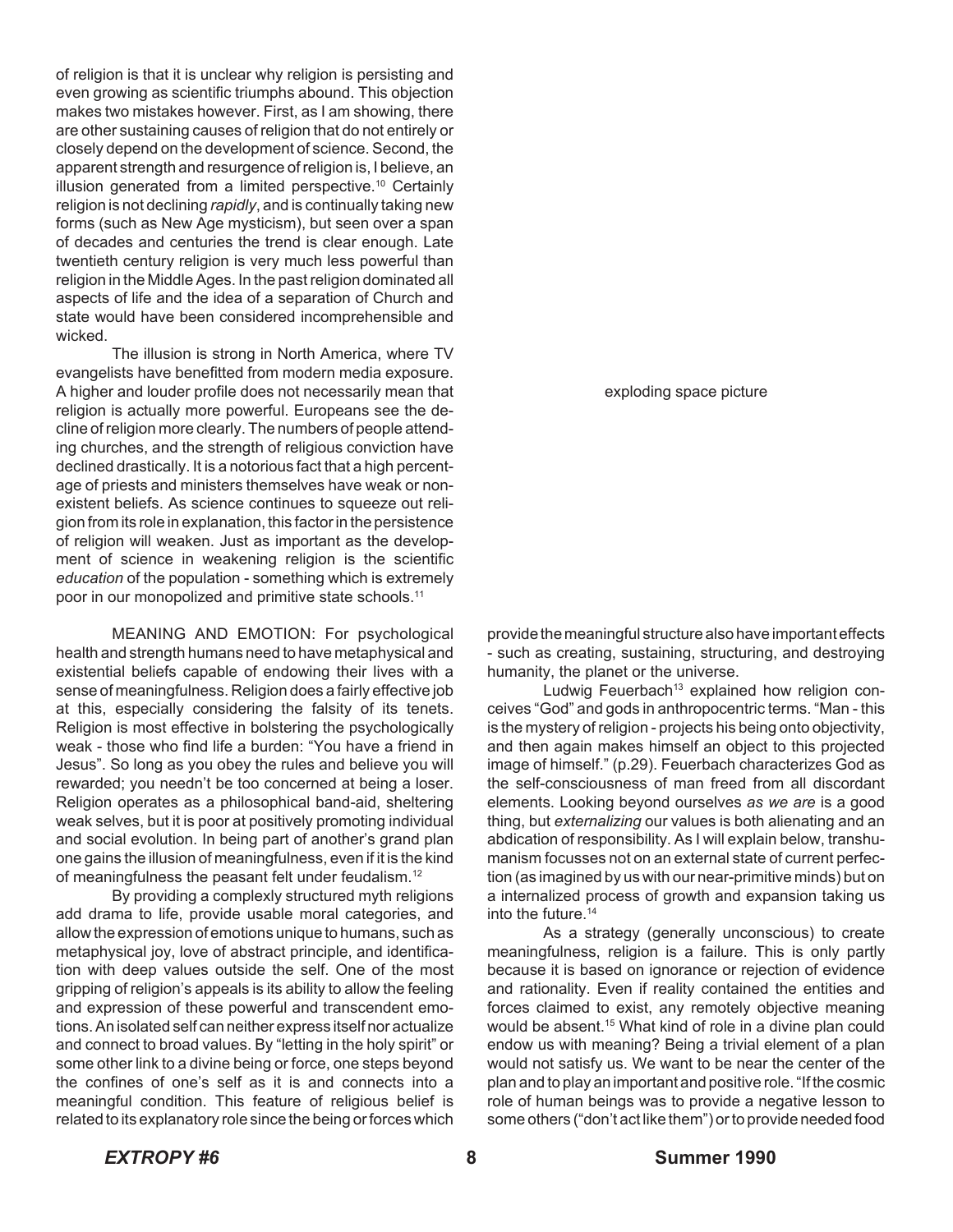to intergalactic travelers who *were* important, this would not suit our aspirations...The role should focus on aspects of ourselves that we prize or are proud of, and it should use these in ways connected with the reasons why we prize them." (Nozick. p.586-7). Even this would not be sufficient. Fulfilling our role in the plan might require our voluntary compliance, or it might be imposed on us. If it is our choice, we may have no good reason to cooperate. In either case it's unclear how fitting the plan could give us meaning. Even if it did give us *meaning* it may not be *good* for us. A further problem arises when we ask what it is that gives God's purposes meaningfulness; I refer the reader to Nozick for a tale concerning God's crisis of meaningfulness.

#### Religion as Entropic

The urgency of the need to replace religion with another form of meaning-fostering system is all the more evident when we think of the inherent irrationalism of religion and its entropic retardation of progress.<sup>16</sup> As I have noted, essential to religion is faith. This does not mean a rational, pragmatic decision to adopt a hypothesis; faith, in the pertinent sense, means a fixed belief which persists in the face of contrary evidence. As I stressed in my "In Praise of the Devil" (EXTROPY #4), hostility to reason may be explicit (as in Luther) or it may be revealed only after some probing of beliefs. This is true not only of traditional religions such as Christianity and Islam, and their offshoots such as Mormonism, but also of the diverse variants on New Age mysticism. Those who believe in astrology, crystals, angelic forces, and guiding aliens are not interested in evidence or plausibility.

Irrationality, the rejection of our best means of cognition, is necessarily dangerous and entropic. Entropy the loss of order, information, and usable energy, is promoted by faith. *Extropic* values of increasing intelligence, freedom, enjoyment, longevity, and expansion can only be achieved by the most scrupulous employment of reason, science, logic, and critical thinking.

Apart from subverting extropic progress, the irrational faith of religion encourages an attitude of resignation. Why bother to try to improve one's lot if it's "God's Will" or "The Cosmic Plan"? On the one hand believers cannot take badness and evil seriously: Given the existence of perfect goodness and power, the bad aspects of life must be illusory, or unimportant compared to the afterlife. On the other hand, religious beliefs are usually accepted because of the person's pessimistic, hopeless view of the human situation (or their personal condition). The surface contradiction is eliminated when we see that the overall view is of a tragic human condition made bearable by a separate realm of divinity, salvation, and paradise.

Where religion offers faith in the invisible and unknowable, transhumanism embodies the extropic principle of *dynamic optimism*. Unlike faith's unquestioning belief in a superior realm to be bestowed on us through divine agency, dynamic optimism is an internally generated motivation for progress. It an attitude that looks at evidence, trends, and capacities, but goes beyond them (not *against* them) in setting inspiring goals in order to empower us to move forward, upward, and outward. It says (literally!): "Never say die". Our goals and direction for the future are not rigidly determined by what we think we know now, since what we understand and what we can accomplish increases daily. Dynamic optimism makes full use of our current understanding and abilities and directs us to move beyond them. The extropian rejects the common culture of negativity, the focus on negatives, the defence of stagnation and tradition, and advocates a surging forward into a bright future.

The extropian striving for something better than what we have exists in religion in an irrationalist-fantasy form, in which a superior existence is *given to us* by a divine force, an existence only truly accessible after our physical death and decay. Locating "Paradise" in another realm removes from us the necessity and point of taking responsibility for our condition by using reason and technology to transform it. Sometimes Paradise is located (perhaps temporarily) in this world, but it will be brought about by divine power and not by our own efforts. Religion says we need not and should seek physical immortality through life extension, biostasis and so on, since we are already guaranteed these in the afterlife. The Christian notion of salvation by the act of Jesus, rather than through our own restitution for wrongs and our self-transformation, can similarly result in moral hazard. Religion justifies complacency and stagnation. The religionist has no answer to the extropian challenge put by Nietzsche's Zarathustra: "I teach you the overman. Man is something that is to be overcome. What have you done to overcome him?"<sup>17</sup>

#### Nihilism

These defects are easy to overlook when it seems that the alternative is nihilism<sup>18</sup> - a belief in the absence of meaning and purpose. The nihilist view, as put by Peter Atkins<sup>19</sup> holds that "At root there is only corruption and the unstemmable tide of chaos." Nihilism says that there is no truth about the way things are; the world is valueless and purposeless. As Hans Kung puts it, nihilism represents itself "as insight into the nothingness, contradictoriness, meaninglessness, worthlessness, of reality."<sup>20</sup>

I will not explain what's wrong with nihilism in detail here.<sup>21</sup> I agree with Nietzsche (in *The Will to Power*) that nihilism is only a transitional stage resulting from the breakdown of an erroneous interpretation of the world. We now have plenty of resources to leave nihilism behind, affirming a positive (but continually evolving) value-perspective.

Briefly, for the assumption that there is "unity" (i.e., the view that there is some regularity to be discovered) and truth to be justified requires only a critical rationalism - that is, pragmatic and fallibilistic, but optimistic empiricism. If there are regularities then our best strategy for discovering them is a fallibilist but optimistic empiricism.

A reply to nihilism about value is more involved, $22$ but essentially involves the observation that we are faced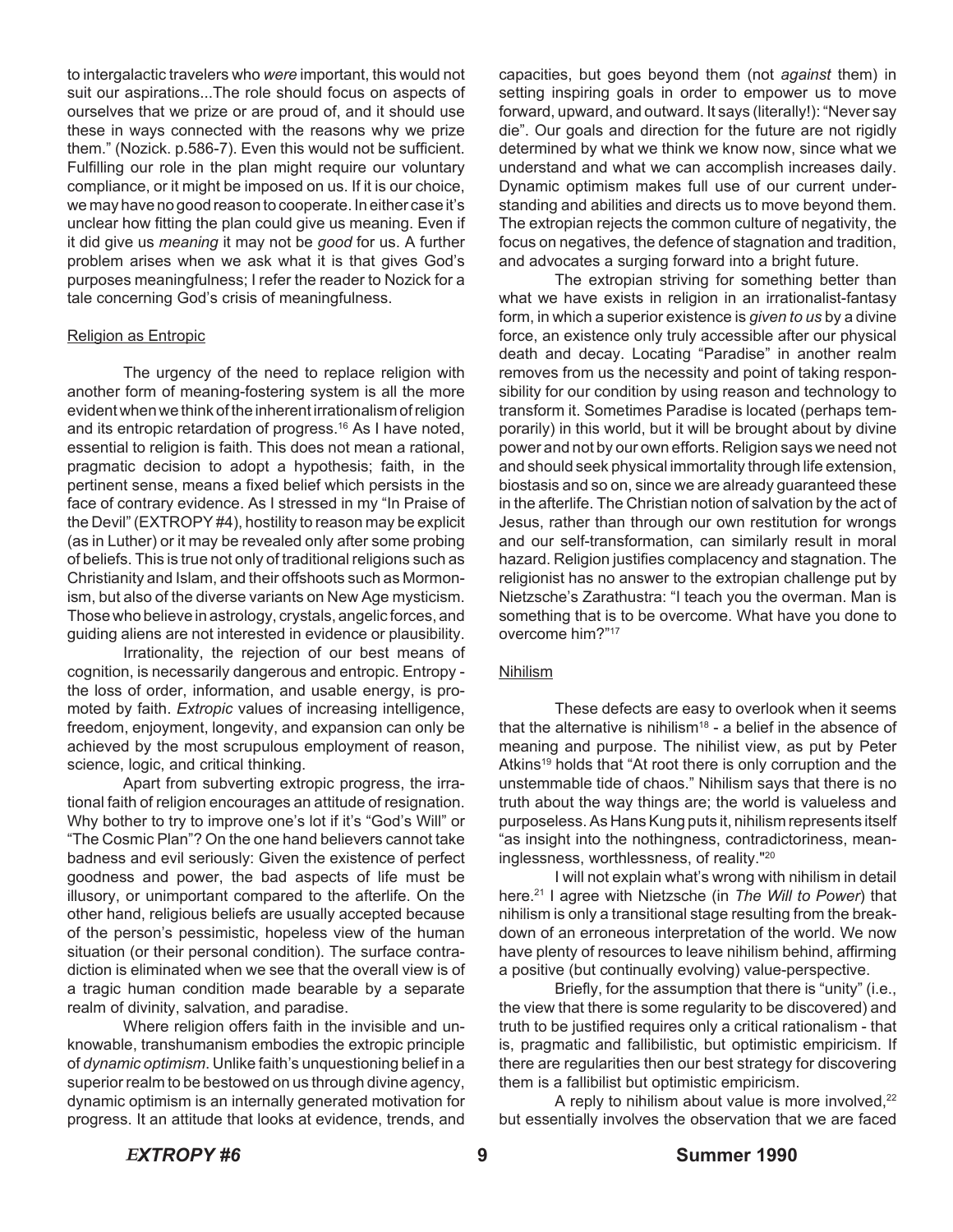with choices, alternatives, and have conflicting desires that call for ethical principles. There is no objective value; value is a product of consciousness. Our situation as conscious beings faced with choices demands that we adopt and continually refine and develop moral principles.

#### Transhumanism: Meaning as Expansionary Transcendence

Now that we understand the functions of religion, we can see that a narrow scientism will not succeed in replacing it. A deeply value-laden, yet open and critical system (or systems) will be necessary to dislodge virulent religious memes. The growth of humanism over the decades has begun this job, but now it is time to utilize the more inclusive and memetically attractive option of transhumanism.<sup>23</sup>

The extropian philosophy being developed and expressed in this journal is the most complete form of transhumanism so far.<sup>24</sup> It includes a broad metaphysical perspective on the development, direction, goal and value of life and consciousness. It goes beyond humanism by peering into the future in order to better understand our possibilities. As we move forward through time our understanding of our immense potentials will evolve; there can be no final, ultimate, correct philosophy of life. Dogma has no place within transhumanism - transhumanism must be flexible and ready to move on, reconfiguring into higher forms, new versions of transhumanism and, one day, posthumanism.

Extropian transhumanism offers a optimistic, vital and dynamic philosophy of life. We face a picture of unlimited growth and possibility with excitement and joy. We seek to void all limits to life, intelligence, freedom, knowledge and happiness. Science, technology and reason must be harnessed to our extropic values to abolish the greatest evil: death. Death does not stop the progress of intelligent beings considered collectively, but it obliterates the individual. No philosophy of life can be truly satisfying which glorifies the advance of intelligent beings and yet which condemns each and every individual to rot into nothingness. Each of us seeks growth and the transcendence of our current forms and limitations. The abolition of aging and, finally, all causes of death, is essential to any philosophy of optimism and transcendence relevant to the individual.

## **We can look up while on our knees, but we cannot walk forward.**

Humans have tried to imbue their lives with a fulle sense of meaning by a belief in the possibility of connecting with a higher realm, by transcending their limitations and merging with or at least communing with the Infinite and Eternal. Apart from the sheer falsity and irrationality of religion it has had the unfortunate consequence (identified by Ludwig Feuerbach) of debasing humanity. By inventing a God or gods and elevating them above us, by making external divinity the source of meaning and value, and by abasing ourselves before these higher powers, we have stifled our own emerging sense of personal value. We can look up while on our knees, but we cannot walk forward.

The extropian philosophy does not look outside us to a superior alien force for inspiration. Instead it looks inside us and beyond us, projecting forward to a brilliant vision of our future. Our goal is not God, it is the continuation of the process of improvement and transformation of ourselves into ever higher forms. We will outgrow our current interests, bodies, minds, and forms of social organization. This process of expansion and transcendence is the fountainhead of meaningfulness.

What is meaningfulness and why is the extropian philosophy of transhumanism especially effective at nurturing and feeding it?<sup>25</sup> A static life, one which is closed up within itself and never seeks new values, never grows, never explores, is a life lacking meaning. If the universe were controlled by a malevolent being who frustrated all of your plans even before they could move you forward, you would be unable to connect with anything beyond your current condition. Even if you were free to plan and act, your life would lack much meaning if your long term plans reached no further than current narrow concerns (such as the pursuit of immediate gratification and the conditions for its continuance).

It will be clear why death undercuts meaning. The involuntary termination of life limits the ways of and extent to which you can connect your life to other values. People seek meaning by connecting with many different things and causes: Political and social causes of all kinds, having children, seeking beauty or knowledge, relationships with others, and self-development. We worry about lack of meaning when we ask ourselves "Is this all it comes to?", "Is it merely *this*?". We find more meaning as we realize the connections of our concerns to broader values, and as we become more intensely involved in these transcendent concerns.

No matter how broad the field of value we connect our lives to, we can intellectually step outside that field and ask ourselves "what does that come to? What does that mean?". Even if the values we link to are themselves extremely broad and important it seems we can always stand outside that system of meaning and be concerned about its adequacy or its ultimate meaningfulness. The wider the field of the meaning-relations the more difficult and strained will be this questioning.<sup>26</sup> If, no matter how wide the realm with which we connect ourselves and our purposes, there is always a wider context from which to question meaning, perhaps what we require is a field of meaning that is unlimited and outside of which we cannot stand. $27$  As Robert Nozick notes, "The intellectual life seems to offer one route across all limits: there is nothing that cannot be thought of, theorized about, pondered."(597) However, though thinking can link us to everything, it is only one particular type of link. A meaningful life will involve more than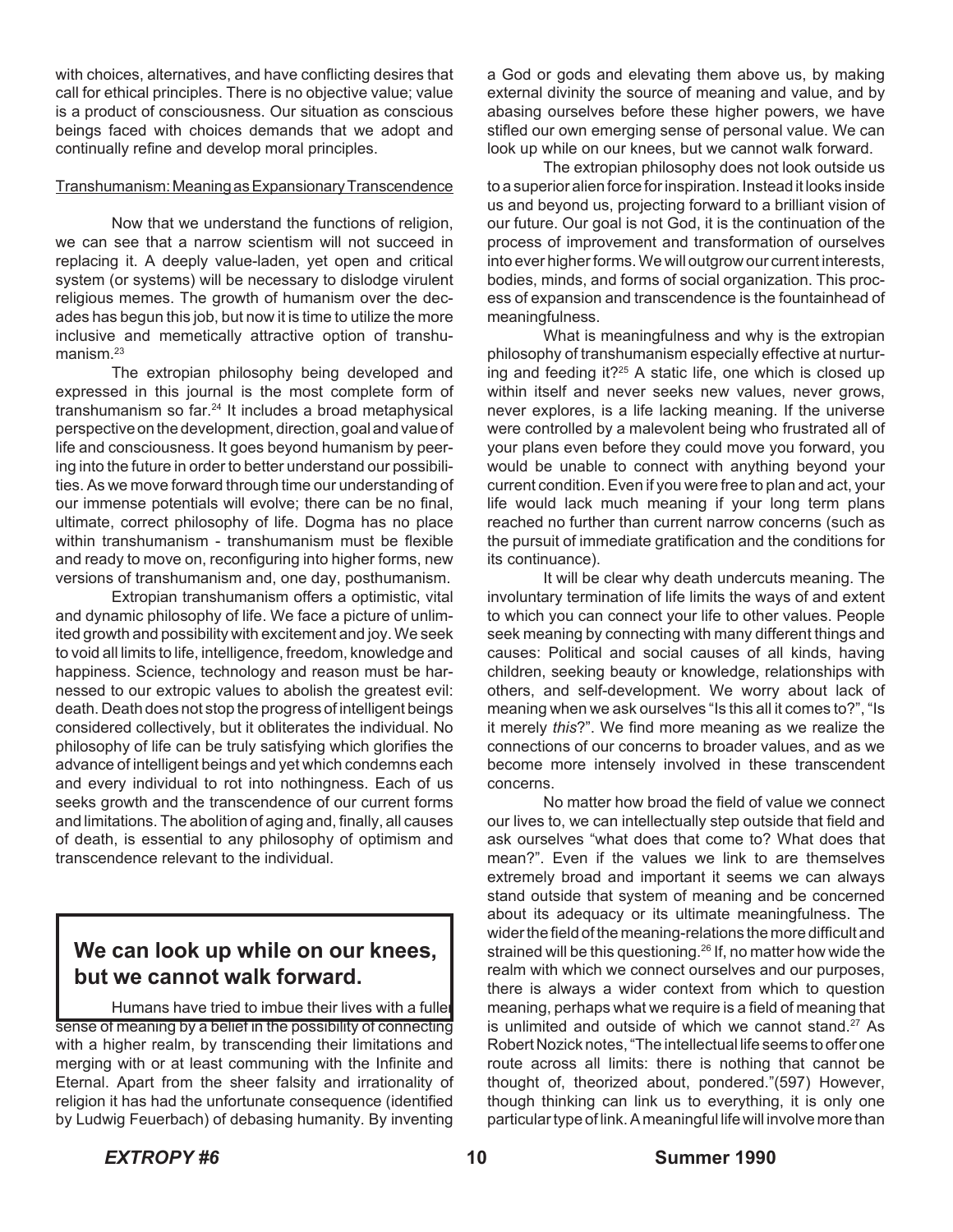## **Humanity is a temporary stage along the evolutionary pathway. We are not the zenith of nature's development.**

Meaning involves transcending limits, but transcending limits to connect with something trivial will not serve to provide meaning. For the transcendence of limits to bestow meaning, what we connect with must be valuable. The meaning of a life will be the structure of value with which it connects. If value is organic unity or a certain internal ordering,28 the transcendence of limits involved in meaningfulness requires the breaking up of old orders, the demolition of stagnant unities. On one view (which Nozick identifies as the classicist) the point of transcending limits is to reach ever higher levels of value. The goal is the unifications, the new levels of value and ordering. An alternative view (the romanticist) locates the goal of the process in the destruction of the unities.

We need not choose between these views. Neither the construction of new orderings and unities nor their transcendence alone is what matters. The importance lies in the process of ordering-and-transcendence. The value of the process is in its alternating unification and transcendence. This alternation alone will not suffice; if the alternation was akin to Nietzsche's eternal recurrence, or Sisyphus' endlessly repetitive task, it would quite meaningless. The process of alternately creating and breaking organic structures can be seen as meaningful if it has direction.

## **Life and intelligence must re-order, transform and transcend its limits in an unlimited progressive process.**

This is the core of the extropian approach to meaningfulness: Life and intelligence must never stagnate; it must re-order, transform and transcend its limits in an unlimited progressive process. Our goal is the exuberant and dynamic continuation of this unlimited process, not the attainment of some final supposedly unlimited condition. The goal of religion is communion with, or merely serving, God - a being superior to us. The extropian goal is our own expansion and progress without end. Humanity must not stagnate - to go backwards to a primitive life, or to halt our burgeoning move forward, upward, outward, would be a betrayal of the dynamic inherent in life and consciousness. We must progress on to transhumanity and beyond into a posthuman stage that we can barely glimpse.

God was a primitive notion invented by primitive people, people only just beginning to step out of ignorance and unconsciousness. God was an oppressive concept, a more powerful being than we, but made in the image of our crude self-conceptions. Our own process of endless expansion into higher forms should and will replace this religious idea. As extropians pursuing and promoting transcendent expansion we are the vanguard of evolution. Humanity is a temporary stage along the evolutionary pathway. We are not the zenith of nature's development. It is time for us to consciously take charge of ourselves and to accelerate our progress.

No more gods, no more faith, no more timid holding back. Let us blast out of our old forms, our ignorance, our weakness, and our mortality. The future is ours.

#### **NOTES**

1. The term 'reliberium' was coined by Tom W. Bell.

2. 'Eupraxophy' ('good practice' or 'active wisdom') was devised by humanist Paul Kurtz (see *Free Inquiry*, Winter 1987/88), and means 'philosophy of life' or 'life stance'. It is essentially the same as 'reliberium', though it is neutral on the question of whether the philosophy is freeing or constraining. It allows humanists (and transhumanists) to answer the question: If humanism (transhumanism) isn't a religion, what is it?

a high-dimensional activation vector space. See my review in this issue of Paul Churchland's *A Neurocomputational Perspective*. 3. Or, as neurocomputationalists prefer to say, they share

4. See the Extropian Principles in this issue. I am in the early preparatory stages of writing a book on extropianism, tentatively titled *Technologies of Transformation: A Futurist Philosophy*.

5. Giving a causal explanation of religion does not, of course, amount to a refutation of its truth. My purpose in this essay does not include proving the falsity of religion. Excellent arguments against religion can be found in J.L. Mackie, *The Miracle of Theism*, Oxford University Press, 1982. Also recommended is George H. Smith's *Atheism: The Case Against God*, Prometheus Books, 1979.

6. I find this the most speculative of the four. It has been proposed by Julian Jaynes in his intriguing book, *The Origin of Consciousness in the Breakdown of the Bicameral Mind*.

7. However, secular authoritarians can substitute for God the authority of the Race, the Proletariat/History, or the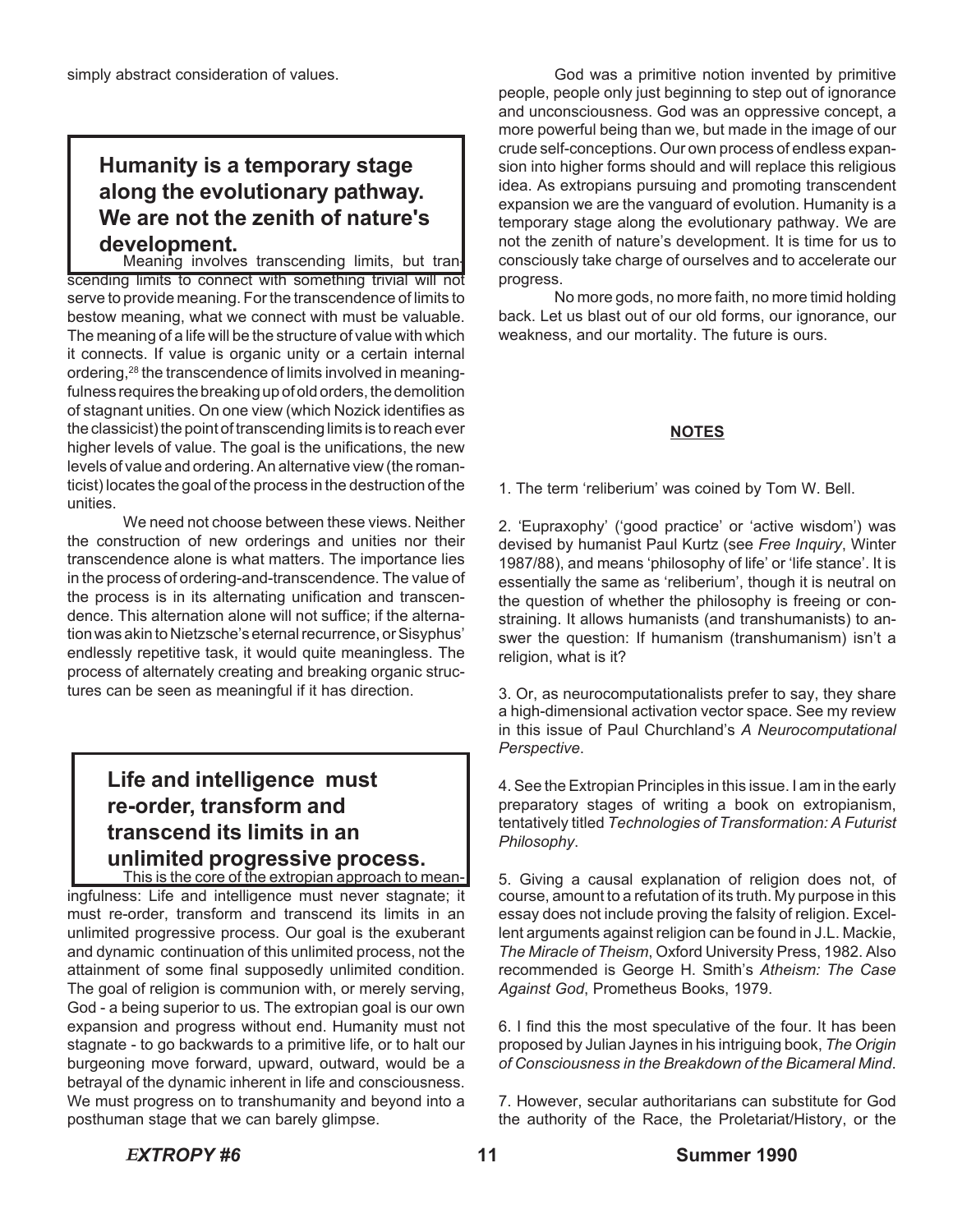Collective.

8. A classic work on this topic is David Hume's *The Natural History of Religion*.

9. For secular thoughts on these issues see Richard Dawkins, *The Selfish Gene*, Freeman Dyson, *Infinite in All Directions*, and Paul Churchland's *A Neurocomputational Perspective*.

10. See Fm-2030's *Are You a Transhuman?*, pp.172-175 (Warner Books, New York, 1989).

11. For a free market alternative see, for example, *The Twelve-Year Sentence*, ed., William R. Rickenbacker, or *Privatization and Educational Choice*, by Myron Lieberman.

12. The communitarian movement in political philosophy appears to be a similar yearning for meaning by means of self-submergence.

13. In *The Essence of Christianity*, trans. by Marian Evans (Kegan Paul, London, 1893).

14. Hence the extropian exclamation: "Forward! Upward! Outward!" The corresponding religious exclamation might be: "Outside Us!"

15. For a more detailed discussion of this view, see Robert Nozick's incisive analysis in *Philosophical Explanations,* Harvard University Press, 1981, pp.585-594.

16. Many of the evils of religion are well expounded by George H. Smith in Parts Two and Four of *Atheism: The Case Against God*.

17. I intend to examine in depth the connection between Nietzsche's idea of the overman/ubermensch and the extropian vision of the transhuman in a future issue.

18. There are other possibilities which I have not the room to examine. An example would be the non-theistic view known as extreme axiarchism - see J. Leslie, *Value and Existence* (Basil Blackwell, Oxford, 1979). For an examination of extreme axiarchism see chapter 13 of Mackie (see note 4).

19. "Purposeless People" in ch.2 of *Persons and Personality: A Contemporary Inquiry*, eds. Arthur Peacocke and Grant Gillett, Basil Blackwell, 1987.

20. H. Kung, *Does God Exist?* (Collins, London, 1980) p.421.

21. See Mackie, ch.14.

22. See my "Morality or Reality?" in *EXTROPY* #1, and the "Postscript" in *EXTROPY* #4. In a future issue I may also

*EXTROPY #6* **12 Summer 1990**

develop a neurocomputational approach to moral progress and rationality. This doesn't require objective or intrinsic values, yet allows for non-arbitrary moral values and principles.

23. Transhumanism has started to gather in strength rapidly in recent years. Apart from extropianism, the is Venturism (and its new variant: The Order of Universal Immortalism), and loose clusters of ideas held by many immortalists, space enthusiasts and others.

24. Other books presenting aspects of transhumanist thought can be found in the reading list found at the end of the Extropian Principles elsewhere in this issue.

25. My discussion of the meaningfulness of life draws on Robert Nozick's excellent treatment of the topic in Chapter Six of *Philosophical Explanations*.

26. Extropians take this concern seriously. That is why we seek immortality and not just extended life. This also explains why in this issue there appears Mike Price's "The Thermodynamics of Death": Meaningfulness would be limited if there were no way to avoid the heat death of the universe.

27. For a critique of the idea that our goal should be an unlimited condition see my response in this issue to A's "Arch-Anarchy" (in *EXTROPY* #5). For problems with the idea of an unlimited being see Nozick, pp.600-610, 747-748, and George H. Smith, *Atheism*, ch.3.

28. See Nozick, ch.5:II.

Boing Boing Ad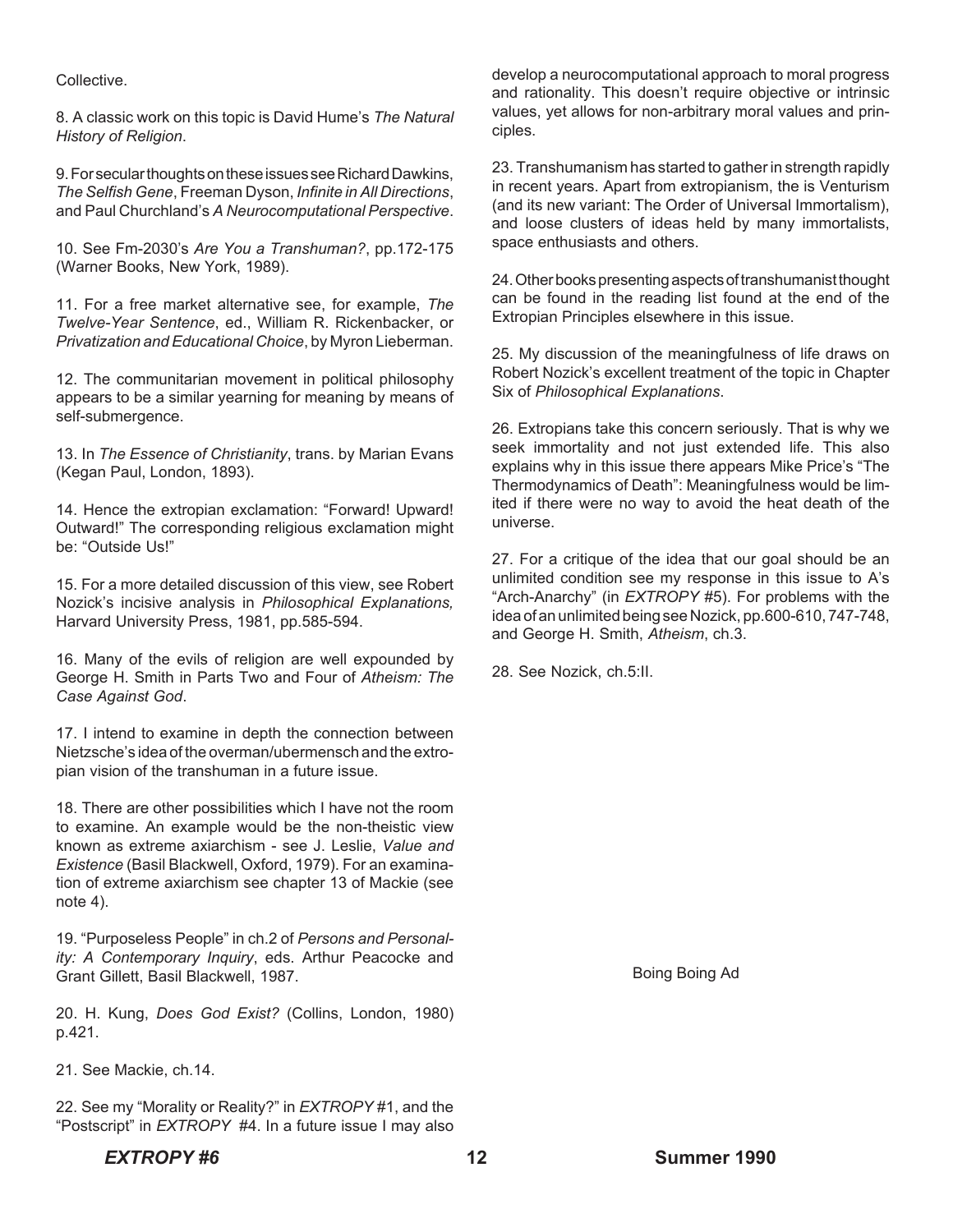## **By Simon! D. Levy**

#### **THE EMPEROR'S NEW DUALISM**

**THE EMPEROR'S NEW MIND Roger Penrose Oxford University Press, 1990. 466 pages.**

#### **Reviewed by Simon! D. Levy**

This book was disappointing. As its title suggests, *The Emperor's New Mind* takes a skeptical look at recent developments in artificial intelligence and attempts to show why computers are not, and will never be, as smart as people. Penrose believes that computers are *fundamentally* incapable of thinking like human beings. His argument, as I understand it, runs as follows:

(1) All artificial intelligence produced so far is based on *computable operations*. In other words, no matter how sophisticated as AI program is, it can always be reduced to a set of instructions on a simple serial computer (called a Turing machine).

(2) Recent developments in parallel distributed processing (*aka* neural network models) hold no more promise than serial processing models, since any neural network's operation can be described with a serial model. Hence despite advances in neural networks, point (1) is still valid.

(3) The brain's operation is *not* computable: What a brain does cannot be described by a set of instructions. Hence, brains and machines are fundamentally different.

(4) The non-computability of the brain comes from interactions at the sub-atomic level, where the strange, probabilistic laws of quantum mechanics hold sway.

There are two things wrong with this argument. First, point (2) completely ignores one of the most important things about parallel computation: It is *much faster* than serial computation. Now, you (and Penrose) might reply, "Well, who cares how long it takes to solve a problem, as long as you solve it?" Instead of answering this directly, I'll ask you to think about the problem of removing yourself from the path of an oncoming car. The point is that time is everything in biology. All of our experience, emotion, and thought is intimately tied up with various time scales and time cycles. What is really surprising is that in attempting to debunk the myths of traditional AI, Penrose seems to have fallen into the same trap that ensnared so many AI researchers, namely, mistaking identical end results for identical activities.

Second, I find Penrose's non-computability ideas especially pernicious. Point (3) is bad-ole-fashioned dual ism, plain and simple: The brain is so nifty that it can't be doing things in a deterministic, mechanical way! What makes *The Emperor's New Mind* different from your garden variety dualism is that Penrose places the magic at the level of quantum interaction. This may have something to do with the fact that he knows a lot about quantum physics. Although he does a good job demonstrating the non-computable behavior of the particles studied in that field, Penrose doesn't do nearly as well in showing how quantum weirdness relates to mental activity, so his quantum arguments remain more an analogy than a serious hypothesis about the workings of the brain.

So much for content. Stylistically, this book is tough going. Perhaps to prepare his readers for a quantum-level explanation of the brain, Penrose spends most of his book talking about modern physics in a way I found very difficult to follow. Some of the descriptions were fascinating, such as a passage in which Penrose describes what you would see if you were watching an astronaut entering a black hole. In general though, it was very hard for me to see what all the physics had to do with Penrose's basic hypothesis. Also, I couldn't see why nearly every physicist cited by Penrose had to have the epithet "brilliant" or "great" attached to his name. The work of Bohr, Einstein, and others stands for itself; no such pedestrian compliments are needed.

To conclude, I would not recommend *The Emperor's New Mind* to readers of EXTROPY. It is too long, too full of uninspired writing, and not terribly convincing.

#### **EXTROPY, COURTESY OF ENTROPY**.

**ORDER OUT OF CHAOS Ilya Prigogine and Isabelle Stengers. Bantam Books, 1984. 313 pages.**

*Order Out of Chaos* presents an intriguing hypothesis: The forces of disorder, forces that we consider so inimical to life, are what give rise to living things.

The book is divided into three sections. The first deals with the long-standing conflict between classical science on the one hand, and the mystifying complexity of nature, and especially man's position in nature, on the other.The section starts with a discussion of Sir Isaac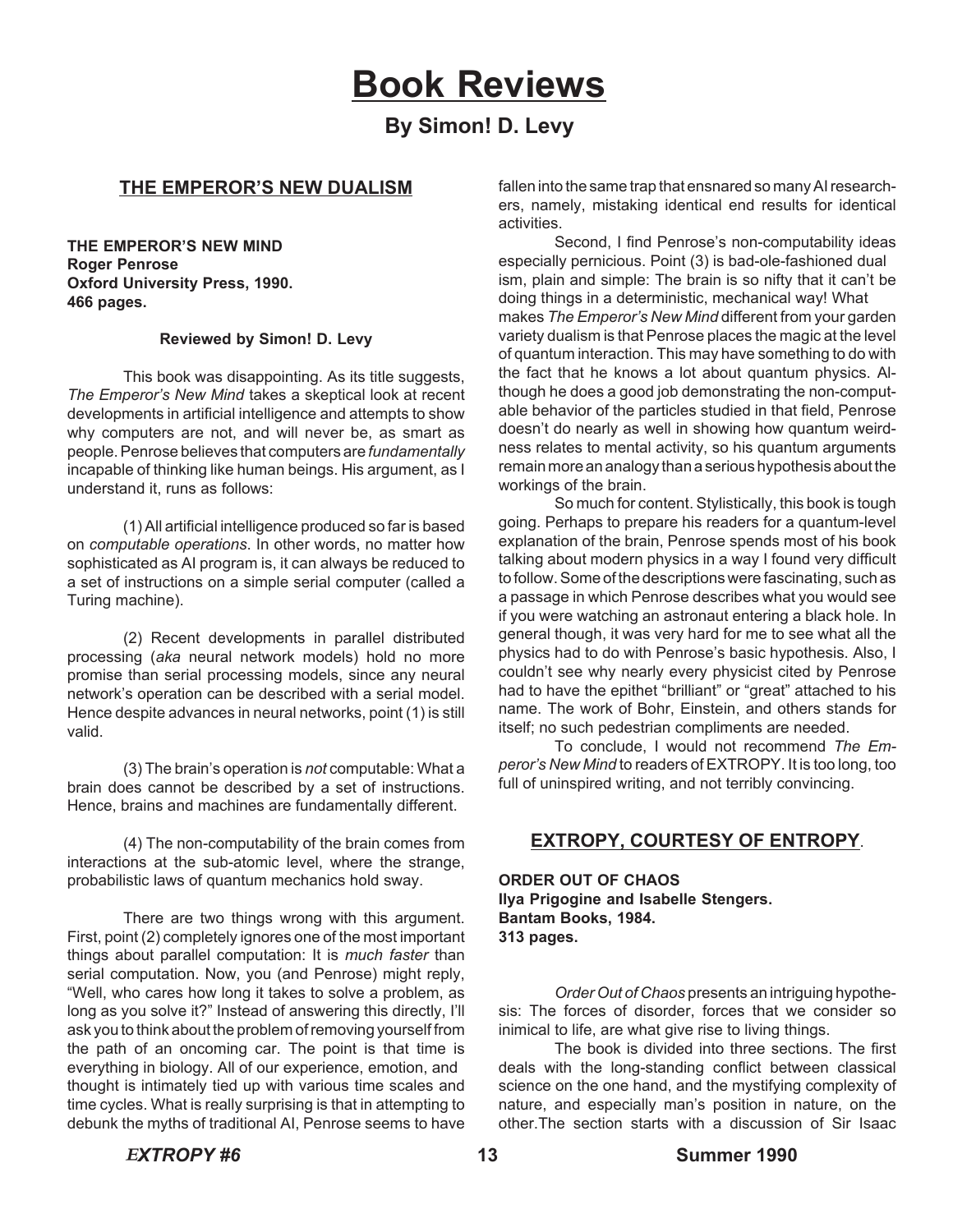Newton, who was considered "The New Moses" by many of his contemporaries, because he revealed the "language of nature" to a benighted world.

Prigogine and Stengers do a good job of conveying the excitement that Newton's ideas (referred to as classical mechanics) unleashed. These ideas became the source of much dissatisfaction, especially on the part of philosophers such as Kant and Hegel. Both of these philosophers found the science of Newton, with its mechanical description of idealized physical interactions, too far removed from the everyday realities of nature and human existence. Especially troubling was the notion of *reversibility* inherent in classical mechanics. Reversibility means that the forward progression of time, as we perceive it, plays no role in the equations describing the behavior of moving objects: Given an equation expressing the position of the object at some particular time, we can predict the object's position at any time in the future, or retrodict its position at any time in the past. Neither we nor the equation cares about which direction time follows.

This conception of time runs counter to our experience: In the real world, spilled milk never spontaneously rises from the floor and jumps back into the bottle; a bullet never flies back into the barrel of a gun. In this sense, classical mechanics fails to describe what we perceive as the natural progression of events. The first section of the book concludes with a discussion of how this gap between Newton's and human experience led to the formation of "two cultures", the scientific and the humanistic, in Western thought.

The second section of *Order Out of Chaos* describes the birth of thermodynamics, the science of heat transfer. Thermodynamics provided physics with its first coherent formulation of non-reversible time. The Second Law of Thermodynamics, as formulated by Clausius, states that the entropy of the universe increases toward a maximum. In other words, the *natural* direction of things is from a useful concentration of energy toward a useless dissipation of energy, and the proces cannot be reversed.

Although thermodynamics represented a leap forward in man's understanding of the universe, the increase of entropy described by the Second Law left science with a puzzle: If the tendency of things is toward disorder how could the incredible complexity of nature ever have arisen?

In order to explain how this question is being answered, Prigogine and Stengers draw a distinction between systems near equilibrium and systems far from equilibrium. As Boltzman showed, a system near equilibrium can be described using probabilities. An example of such a system is a pot of warm water. The most probable state of the water is an even distribution of water molecules in the pot, with no one molecule behaving very differently

from any other.

It is when a system moves to a condition far from equilibrium that things begin to get interesting. If we continue to heat our pot of water, it will eventually begin to boil. Boiling represents a state very different from the even distribution of molecules described by Boltzman. In a full, roiling boil, large numbers of molecules move together in a way that is highly improbable. Hence, the pot of boiling water may e said to contain information, by virtue of its being far from an equilibrium state. In light of this sort of process, the motivation for the book's title seems clear: The heat dissipation described by the Second Law suggests an ultimate state of disorder, or chaos, but the dissipation of heat may give rise to far-from-equilibrium conditions, which can produce order. I find this idea particularly appealing from an Extropian point of view, since it provides a rational alternative to creationist or mystical accounts of the origin of life. The authors give examples of far-from-equilibrium systems in physics, chemistry, and biology to show how order can arise spontaneously in different realms under the right conditions.

The third section of *Order Out of Chaos* further explores the re-introduction of directional time into science. Most intriguing is the author's discussion of whether irreversibility (and hence the Second Law) is an artifact of our observation. In other words, if we could look at things at a precise enough scale, maybe we could use classical mechanics to develop a reversible equation or equations to describe what is going on. Interestingly enough, most scientists have considered this to be the case (p.235). On the other hand, Planck, with whom the authors agree, considered the Second Law to be a fundamental property of nature, irrespective of the accuracy of observation.I had difficulty following the authors' argument on this point, but the issue is compelling and by no means resolved.

In general, I enjoyed this book and found it a challenge. After my second reading of it, I still don't think I've grasped many of the fundamental ideas that Prigogine and Stengers have outlined. The style of the book is engaging, and the authors manage to convey their belief in the importance of the ideas they discuss, not just for science, but for our understanding of "life, the universe, and everything," to borrow a phrase from a less serious work. I've glossed over many of these ideas, particularly those concerning instability and fluctuations, which are common in discussions of far-from-equilibrium systems.

I might add that you can learn a lot from *Order Out of Chaos* without reading the whole book. The second section gives a nice overview of self-organization, which should be of particular interest to EXTROPY readers. So whether you want to gain some insight into the big issues, or just want to have some background for understanding what's going on in the emerging field of self-organizing systems, *Order Out of Chaos* is a good investment.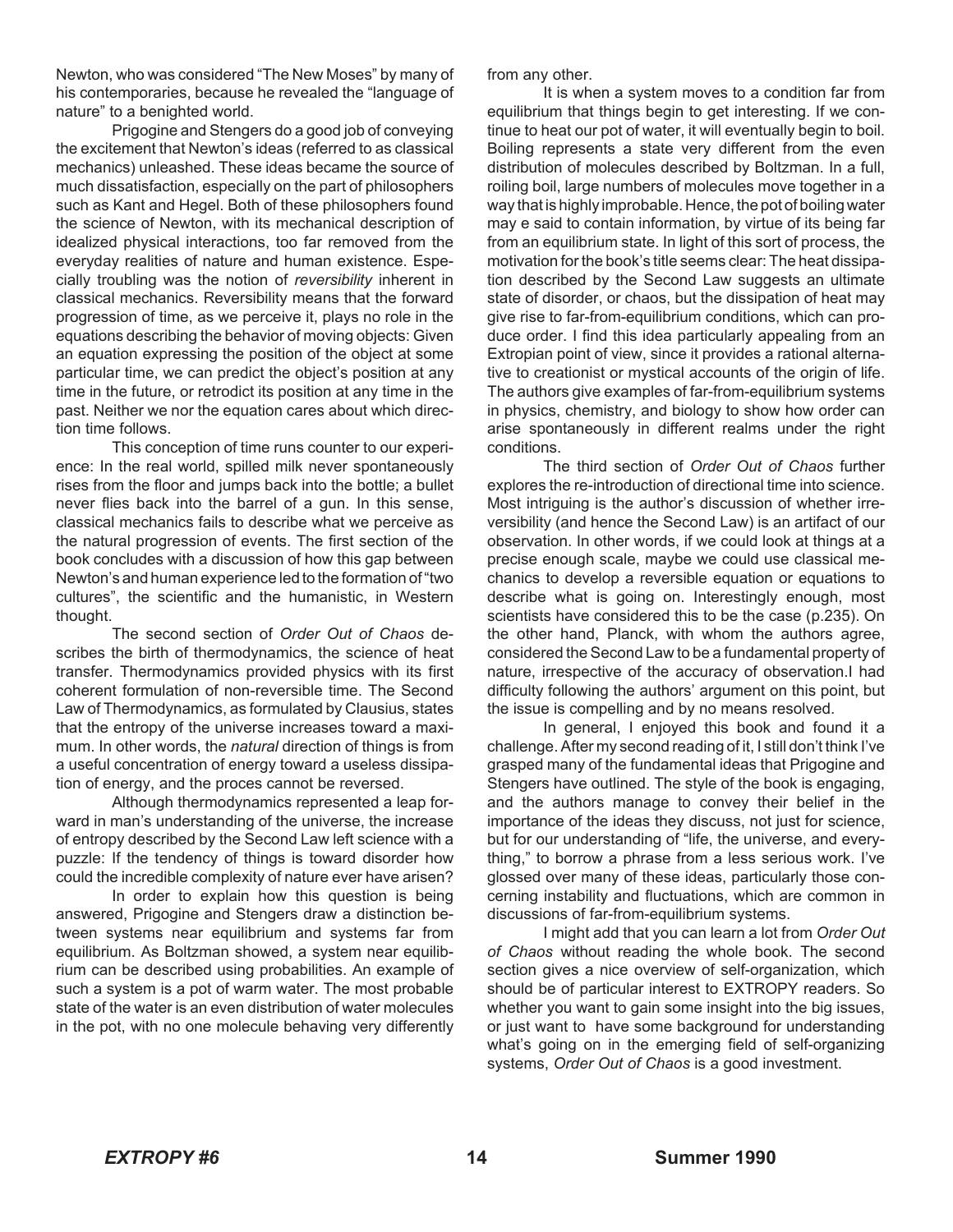## **The Opening of the Transhuman Mind by MP-Infinity**

*I am convinced that in a few hundred years the words of Shakespeare...will interest us no more than the grunting of swine in a wallow...Not only will his work be far too weak in intellect, and written in too vague and puny a language, but the problems which concerned him will be, in the main, no more than historical curiosities. Neither greed, nor lust, nor ambition will in that society have any recognizable similarity to the qualities we know.* (Ettinger 1964: 156.)

While recently reading *The Closing of the American Mind*, Allan Bloom's notorious indictment of American education, I was struck by a fundamental weakness in his argument for the traditional Western paideia. Namely, Bloom assumes that humans have always been and will remain the same indefinitely.

For some examples, consider Bloom's assertions that (my emphasis) "What each generation is can be best discovered in its relation to the permanent concerns of mankind;" "There is, of course, literature that affects a generation profoundly but has no interest at all for the next generation because its central theme proved ephemeral, whereas the greatest literature addresses the permanent problems of man;" and, Man has always had to come to terms with God, love and death" (Bloom 1987: 19, 108, and 230 respectively).

While to an ordinary person these ideas may seem self-evident, to an extropian they simply will not do. Not only does Bloom promote an anti-Darwinian view of the human past (humans having evolved from organisms incapable of abstract thought), but he also completely ignores the extropic scenario where we can transcend our current selves through technology. The prospect of trans- and posthumanity will radically transform the kinds of art we potential transhumans will find satisfying.

To help my discussion, I shall borrow Ayn Rand's definition that "Art is a selective re-creation of reality according to an artist's metaphysical value-judgments" (Rand 1971: p.19). Current art, which reflects the value-experiences of mere human beings, is properly called the `humanities.' Because for millennia humans have struggled for survival in highly entropic environments, the humanities bear the scars of Ignorance, State, Religion, and Death. Even at their best they promote entropy. For example, Schiller's poem "An die Freude," sung in Beethoven's otherwise exalting Ninth Symphony, paradoxically celebrates joy and advocates groveling before "God" in the same context.

Numerous other examples could be given, but the point is that the humanities are a heritage of adulterated

quality which we shall eventually have to abandon as we rise to transhuman status. They do not and cannot embody the value-experiences of the transhumans we wish to become, simply because we will no longer have simply human problems. Even now our extropic thoughts and emotions are outgrowing the satisfactions provided by traditional art. Perhaps without knowing it we are looking for the 'transhumanities', which we are only beginning to create.

Before suggesting what sorts of values the transhumanities might teach, it must be emphasized that this rather theoretical discussion has practical consequences. Specifically, cryonicists have been struggling against the cultural inertia induced by the example of the 'Mythic Hero' in the humanities. Supposedly only the Mythic Hero can conquer death, and only for himself and a few followers (Harris 1988a: 20-28). Because most people refuse to view themselves as heroic, in accordance with the humanities' teachings, they consequently refuse chances for self-acquired immortality. It has been proposed to co-opt the mythic hero into cryonics by freezing a well-known and respected person, but the chances of this happening soon are small (Harris 1988b: 14-15).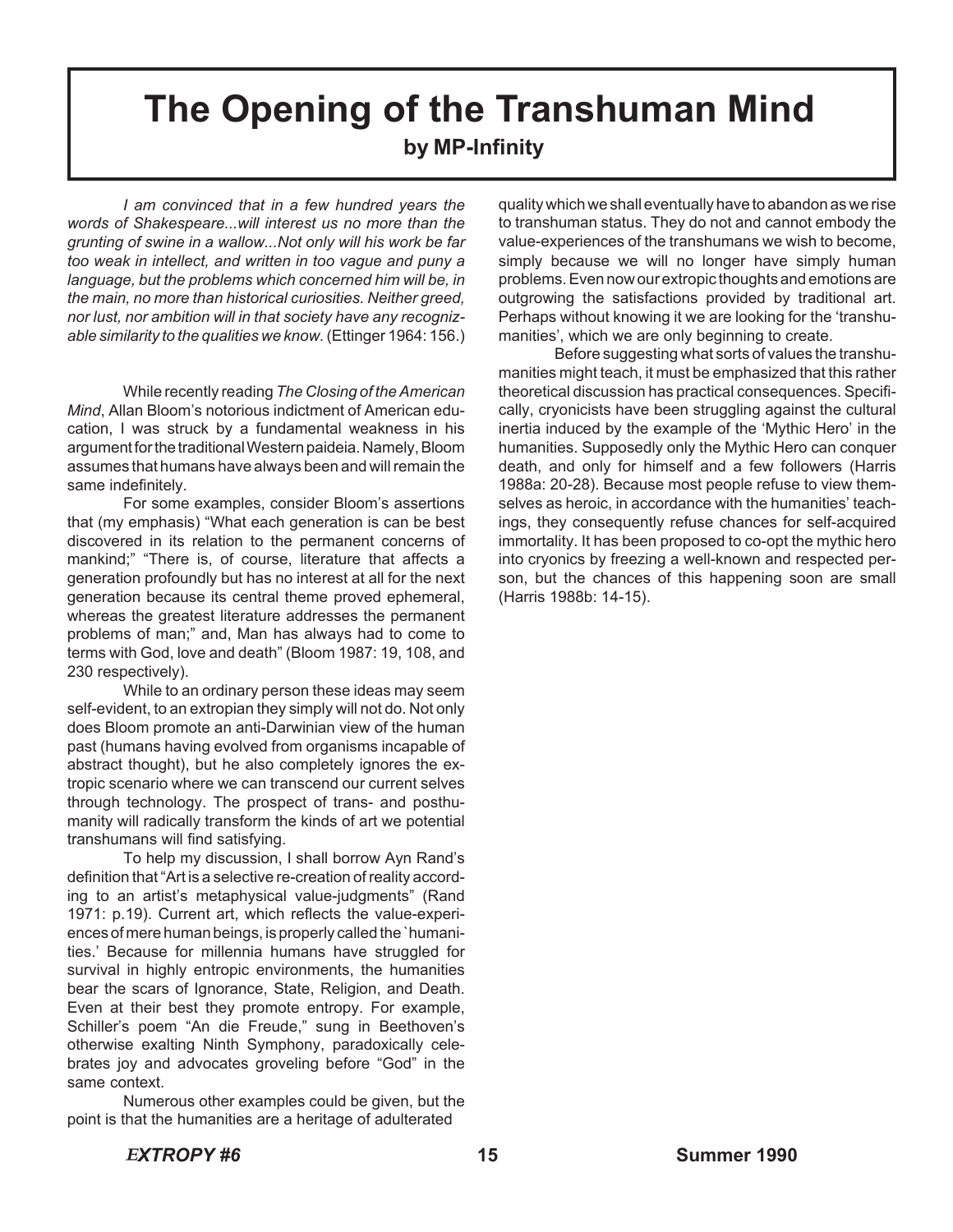A more rational counter-proposal is to democratize the Mythic Hero. Under this plan everyone who chooses cryonic suspension would become heroic. It is not clear whether such a transhuman mythology could be made competitive with the deeply entrenched human mythology, though the history of feminism, which challenged maledominated myths, offers some suggestive parallels (Donaldson 1988: 35-36). Nevertheless the unquestioned authority of the humanities is killing people through perpetuation of deathist models of 'right' behavior.

In spite of this deathism-through-example, the art scene is not totally hopeless. Glimpses of proto-transhumanities may be found in the novels of Ayn Rand, Robert Heinlein, Vernor Vinge, and others; in the motion picture *Things to Come*, *Cocoon*, and the January 4, 1990 episode of *L.A. Law*; and in illustrations of outer-spacial exploration and living. (EXTROPY readers are free to offer additional examples.) The dominant values of the transhumanities seem to be exhilaration over the prospects of endless growth in life, freedom, happiness, pleasure, intelligence, success, competence, wealth - in short, all the things extropians want, and more, more, more!

But we are only at the dawn of the transhuman era. Barring a catastrophe, this age will rapidly mature into the posthuman Singularity as our powers grow without bound. Who can foresee what we will find meaningful then?

A brief tour of the wonders ahead may be experienced vicariously through Marc Stiegler's story "The Gentle Seduction". Perhaps certain readers may identify with the simple female character who fears change yet allows herself to grow into a superbeing of unimaginable complexity artistically a case of the average person attaining superheroism (Stiegler 1989: 10-34).

Ultimately if the extropic Weltanschauung is to spread, the artists among us will need to create more and better art in this genre to lead people towards increasingly extropic goals. It is not enough to be intellectually correct we must be emotionally, morally, and aesthetically engaging if we wish to maximize our own chances for aeonic life. The challenge is to open the transhuman mind in as many people as possible - a 'gentle seduction' into improvement without end.

POSTSCRIPT: A few days after I mailed Max my essay on the transhumanities, I belatedly received the Fall 1989 (#7) issue of Mondo 2000 - a magazine of very uneven quality, I must say. Nevertheless, one of the best articles in that issue is "Hurtling Towards the Singularity", an interview with Vernor Vinge conducted by Michael Synergy. Condensing some of his thoughts on art relevant to my essay, Vinge argues that:

 *When a race succeeds in making creatures that are smarter than it is, then all the rules are changed. And from the standpoint of that race, you've gone through a Singularity. That's because it's not possible to talk meaningfully* *about the issues that are important after that point...*

*So I have found a big barrier in writing hard science fiction. When I try to do a hard science fiction extrapolation, I run out of humanity quickly...*

*...I personally think, if we don't blow ourselves up that, in twenty to a hundred years, we will go through this technological Singularity. And that there may be humans afterwards - they will not be the principal players - and it's essentially impossible to talk about what's going on with them. So to me, that's the hard reality... So, I think that all writers who intend to write realistically are up against the same wall. And it is producing a lot of real neat stories. Real pyrotechnics. But there really are some limits there, until we actually fall through the Singularity, and then their art, presumably, can continue, but it would not be the art that you or I, at this time, could understand.*

Clearly Vinge thinks we would find "Singularitarian" or posthuman art incomprehensible. But this incomprehension is asymmetric. Posthumans, and especially those evolved from current cryonicists, would probably understand human art - but they (and, optimistically, we) will find it boring, trivial, or childish, much as adults tire of the Santa Claus stories which captivate children.

Thus the Singularity will mark a sharp discontinuity in the history of art, resulting from the appearance of superhuman intelligences on this planet. But, as Vinge complains, creating meaningful transhuman art for the pre-Singularity period is extremely difficult because we cannot expect to remain human for very many more decades!

#### BIBLIOGRAPHY

Bloom, A. *The Closing of the American Mind*. New York: Simon and Schuster, 1987.

Donaldson, T. "Cryomyths." Cryonics, November 1988: 34- 35.

Ettinger, R. *The Prospect of Immortality*. New York: Doubleday. 1964.

Harris, S. "The Day the Earth Stood Still: Cryonics and the Resurrection of the Mythic Hero." Cryonics, September 1988a: 14-28.

Harris, S. "The Mythic Hero (Continued)". Cryonics, December 1988b: 13-15.

Rand, A. *The Romantic Manifesto*. New York: New American Library, 1971.

Stiegler, M. "The Gentle Seduction." Analog Science Fiction/Science Fact, April 1989: 10-34.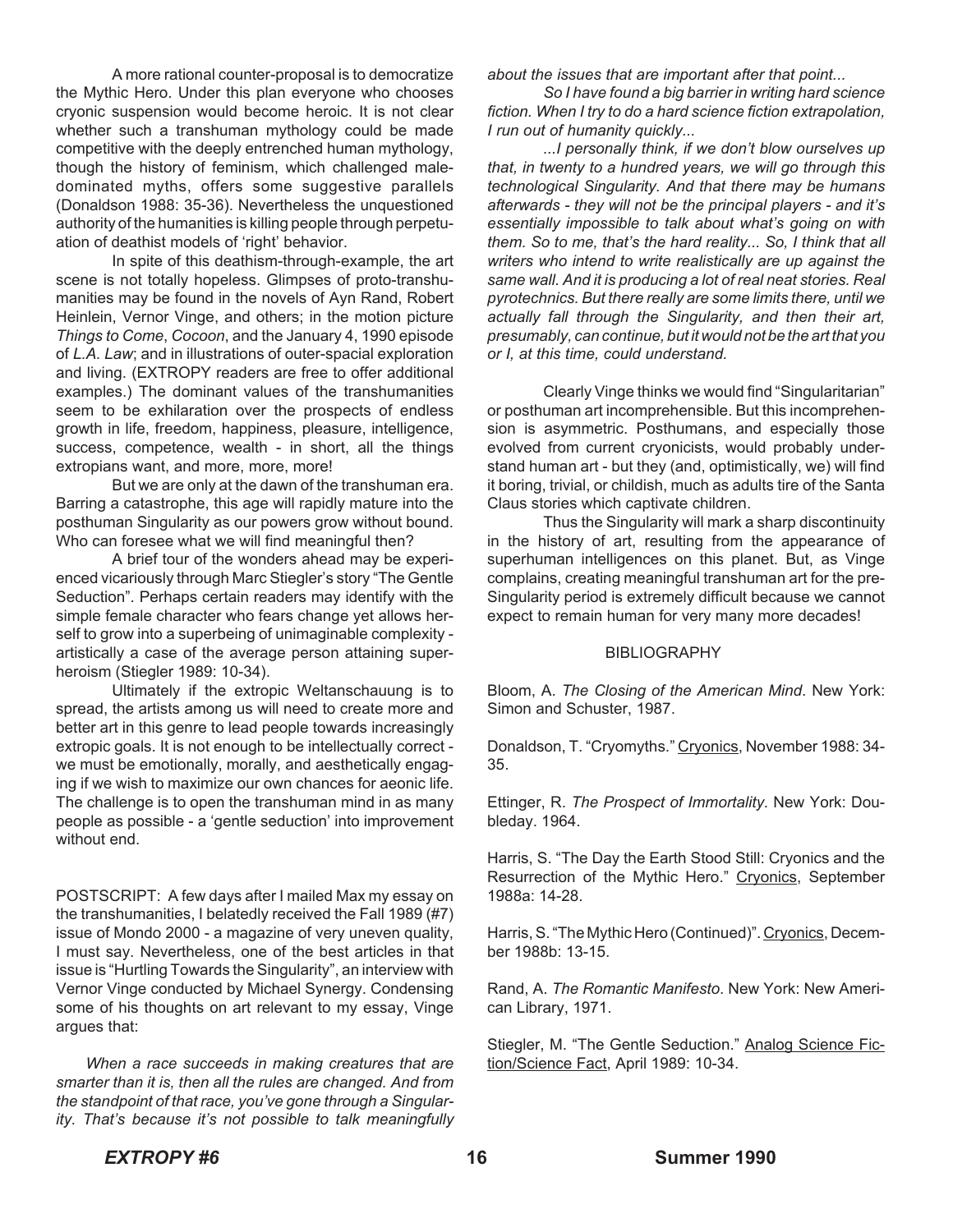## **THE EXTROPIAN PRINCIPLES**

**by**

### **Max More**

**1. BOUNDLESS EXPANSION** - seeking more intelligence, wisdom, and personal power, an unlimited lifespan, and removal of natural, social, biological, and psychological limits to self-actualization and self-realization. No limits on our personal and social progress and possibilities.

**2. SELF-TRANSFORMATION** - both moral and cognitive: critical examination of all assumptions and models. Taking charge of one's own life. Biological and neurological augmentation. Social conditions for self-transformation include spontaneous order: rejection of central control and maximum sustainable freedom. Fostering of diversity and exploration of possibilities.

**3. DYNAMIC OPTIMISM** - promotion of a positive, empowering attitude towards our individual future and that of all intelligent beings.

**4. INTELLIGENT TECHNOLOGY** - affirmation of the role of science and its offspring, technology, guided by extropian values, in realizing the optimistic, dynamic value-perspective of extropianism.

These principles are further explicated below, and their full meaning and application is developed in EXTROPY.

#### **1. Boundless Expansion.**

Beginning as mindless matter, nature developed parts of itself in a slow evolutionary development which produced progressively more powerful brains. With the advent of the conceptual consciousness of humankind the rate of advancement sharply accelerated as intelligence and technology could be applied to our condition. We seek to promote the continuation and guidance of this process, transcending biological and psychological limits into posthumanity.

In aspiring to transhumanity, and beyond to posthumanity, we reject natural and traditional limitations on our possibilities. We champion the rational use of science and technology to void limits on lifespan, intelligence, personal power, freedom, and experience. We are immortalists because we recognize the absurdity of accepting "natural" our lives. We support biomedical research with the goal of understanding and controlling the aging process. We are interested in any plausible means of con

quering death, including interim measures like biostasis/ cryonics, and long-term possibilities such as duplication of the self and storage in a computer memory bank for later reembodiment.

We seek out and support guided development of anything that could augment our abilities and freedom: Biological and neurobiological modification; leaving Earth the womb of human and transhuman intelligence - and the exploration and inhabitation of space; expansion of our intelligence beyond the limits of our current brains; and an ever-developing wisdom, are also what we intend by technological transcendence of humanity. No mysteries are sacrosanct; the unknown will yield to the intelligent mind. We seek to understand and to master reality up to and beyond any currently foreseen limits.

#### **2. Self-Transformation.**

We affirm reason and reject blind faith. Religion, based on systematized irrationality, is rejected. Other knowledge gathering processes are assessed on their merits and checked by reason and evidence. For example, "mysticism" might include some means of coming to know things which are not easily accessible through other means; if so this purported knowledge should be held accountable to known rational procedures. Our commitment to reason, therefore, does not imply a principled rejection of non-logical or nonconscious processes.

Self-transformation means our decision to re-examine our values, beliefs, and natures. To be willing to experiment with ourselves in the quest for transhumanity, without expecting others to fit into our plans. We rely on our own judgement, seek our own path and reject both blind conformity and mindless rebellion. Extropians choose their values and behavior reflectively, standing firm when required but responding flexibly to novel conditions.

Self-responsibility and self-determination are incompatible with centralized control, with its stifling of the free choices and spontaneous ordering of autonomous persons, and requires the fewest restrictions compatible with maintaining the conditions of freedom. Beyond agree-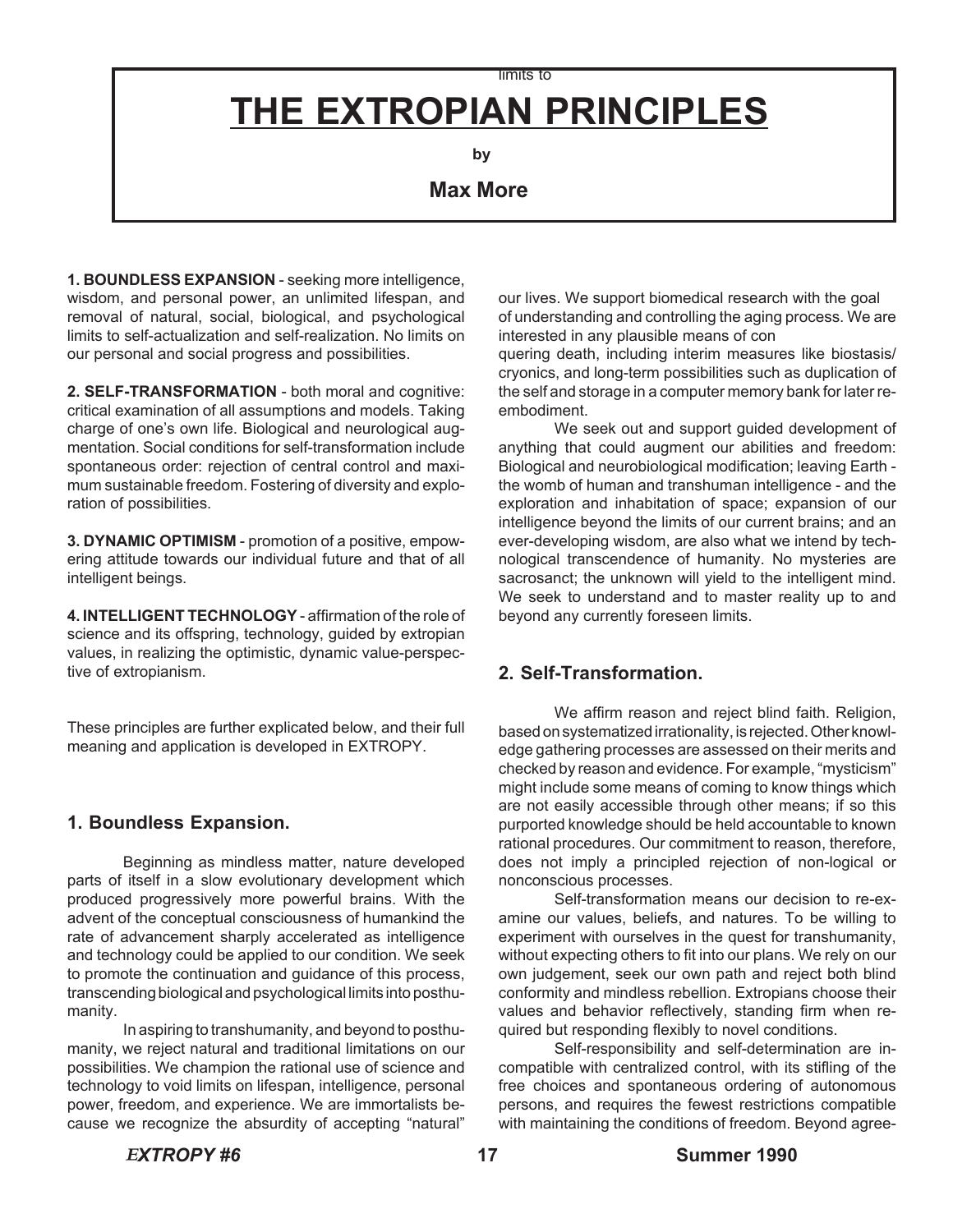ment on these principles extropianism places no limits on the paths one takes in the pursuit of self-transformation.

#### **3. Dynamic Optimism.**

We espouse a positive, dynamic, empowering attitude. To successfully pursue our values and to live our lives we must reject gloom, defeatism, and the typical focus on negatives. Problems - technical, social, psychological, ecological - should be acknowledged but must not be allowed to dominate our thinking and our direction. We respond to gloom and nay-saying by exploration of possibilities and their active promotion. Extropians hold to both short and long-term optimism - in the short term we can cultivate our lives and enhance ourselves; in the long run the positive potentials for intelligent beings are virtually limitless.

Where others see difficulties, we see challenges. Where others give up, we move forward. Where others say enough is enough, we say MORE. We espouse personal, social, and technological evolution into ever higher forms. Extropians see too far and change too rapidly to feel future shock. We are the leading wave of evolutionary progress.

#### **4. Intelligent Technology.**

Extropians affirm the necessary and desirable role of science and technology. Practical means should be used to promote our goals of immortality, expanding intelligence, and increasing power. Science and technology, as disciplined forms of intelligence, are to be fostered, and we should seek to employ them in eradicating the limits to our extropian visions.

We see technological development not as an end in itself but as a means to the achievement and development of our values, ideals and visions. We seek to employ science and technology to remove limits to growth, and to radically transform both the internal and external conditions of existence.

#### ...............................

Extropianism is a transhumanism. Religion has traditionally provided a sense of meaning and purpose in life, but it also destroyed intelligence and stifled progress. The extropian philosophy provides an inspiring and uplifting meaning and direction to our individual and social existence, yet it is flexible and firmly founded in science, reason, and the unending search for improvement.

#### READINGS

These books are listed because they embody extropian ideas. However, appearance on this list should not be taken to imply full agreement of the author with the extropian principles.

Freeman Dyson: *Infinite in all Directions*. Hans Moravec: *Mind Children: The Future of Human and Robotic Intelligence*. Eric Drexler: *Engines of Creation*. Robert Ettinger: *The Prospect of Immortality*. *Man Into Superman*. FM-2030: *Are You A Transhuman?* F.M. Esfandiary: *Optimism One. Up-Wingers. Telespheres*. Mike Darwin & Brian Wowk: *Alcor: Threshold To Tomorrow.* Jerry Pournelle: *A Step Farther Out*. Albert Rosenfeld: *Prolongevity II*. Richard Dawkins: *The Selfish Gen*e. Jerome Glenn: *Future Mind: Artificial Intelligence*. Timothy Leary: *Info-Psychology*. Alan Harrington: *The Immortalist*. Julian Simon: *The Ultimate Resource*. Julian Simon and Herman Kahn (eds): *The Resourcefull Earth*. Paul M. Churchland: *A Neurocomputational Perspective*. Robert Anton Wilson: *Prometheus Rising. The New Inquisition*. Grant Fjermedal: *The Tomorrow Makers*. Adrian Berry: *The Next Ten Thousand Years*.

#### Fiction:

Marc Stiegler: *The Gentle Seduction*. James P. Hogan: *Voyage To Yesteryear*. Bruce Sterling: *Schizmatrix*. Greg Bear: *Eon*. Vernor Vinge: *True names*. Ayn Rand: *Atlas Shrugged*. Robert Heinlein: *Have Space Suit - Will Travel*. Robert Shea and Robert Anton Wilson: *Illuminatus!* (3 vols.] ○ ○ ○ ○ ○ ○ ○ ○ ○ ○ ○ ○ ○ ○ ○ ○ ○ ○ ○ ○ ○ ○ ○ ○ ○ ○ ○ ○ ○ ○ ○ ○

 See the Resources section in every issue of EXTROPY; this lists many publications and organizations which promote extropian ideas of one kind or another.

○ ○ ○ ○ ○ ○ ○ ○ ○ ○ ○ ○ ○ ○ ○ ○ ○ ○ ○ ○ ○ ○ ○ ○ ○ ○ ○ ○ ○ ○ ○ ○

*EXTROPY #6* **18 Summer 1990**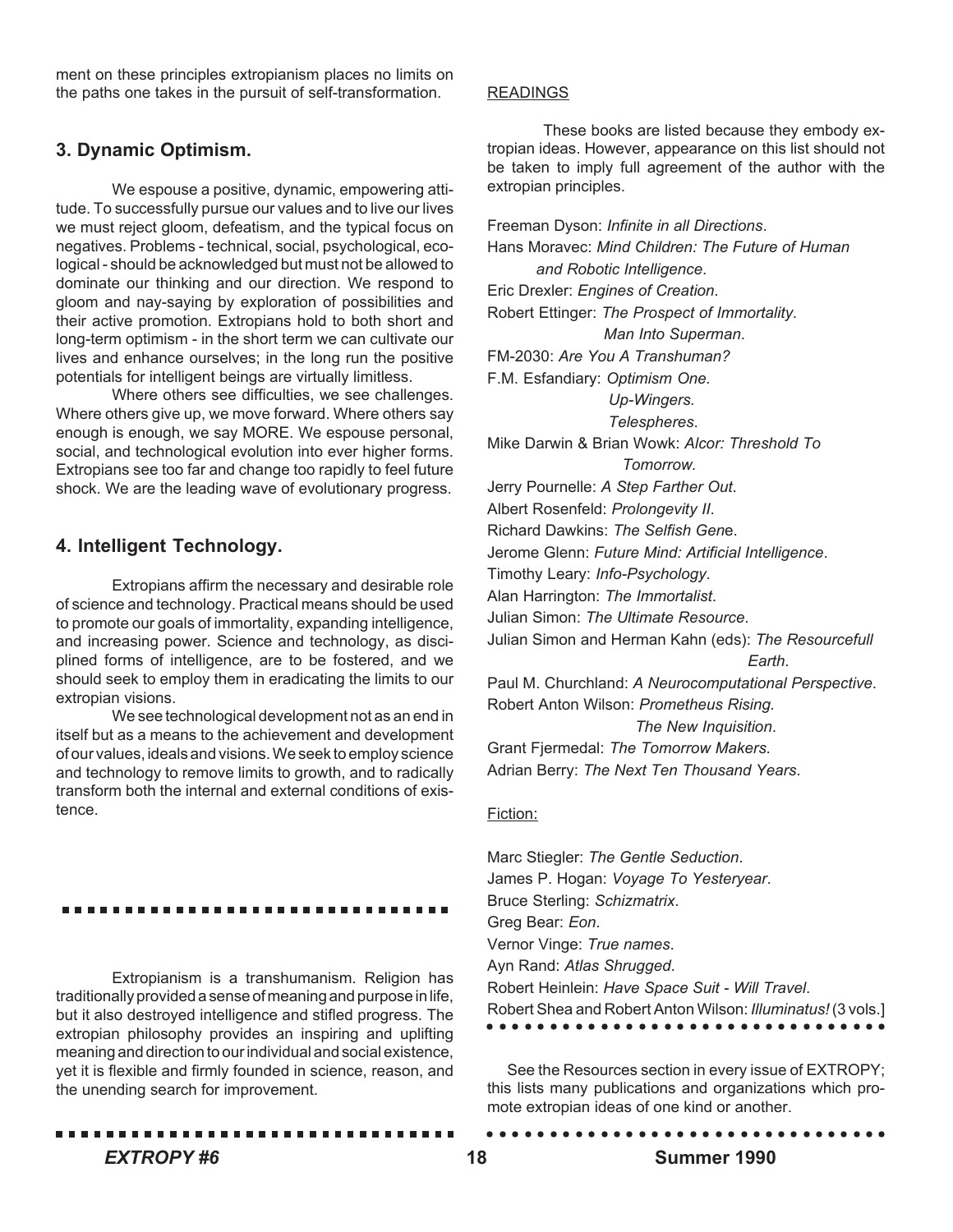## **The Thermodynamics of Death**

### **by M.C. Price**

*First this little planet with its winds and ways, and then all the laws of mind and matter that restrain him. Then the planets about him, and at last out across immensity to the stars. And when he has conquered all the deeps of space and all the mysteries of time, still he will be beginning.* - The Shape of Things to Come.

#### Cataclysmic Futures

As an immortalist I want to live forever. Not just for a thousand or a googolplex of years but forever. It is the almost universal opinion of scientists and philosophers that the universe we currently live in will become uninhabitable with the passage of time, and this is accepted at face value by many people. Such people can dismiss the idea of personal immortality because they see it as incompatible with a universe in which life is an ephemeral phase. This article will expose the total falsity of this mindset, by the simple expedient of applying a modicum of logic to this situation.

Pessimistic eschatological visions of the future have traditionally appealed more to the human mind than utopian visions. In Scandinavian mythology all is lost at the end of time as the Frost Giants wage war against the gods, the Fenris-Wolf is loosed and the World-Worm awakens, leading to the destruction of the three worlds of gods, dwarfs, and men in the cataclysmic fire of Ragnarok. Hinduism has a ruling trinity of the Creator, Preserver, and Destroyer; the latter will destroy the world in an orgy of flame at the appointed hour. Early Christianity revelled in the imminent destruction of the world, as set out in Revelations, until its adoption by the emperor Constantine as a state religion, and is still enthused about in almost every crackpot fundamentalist sect, permeating many facets of Western culture.

Turning to more serious, (if not quite so graphic) visions, there are some projections of the future that we can dismiss because they ignore the reality of the technological progress (replicator technology coupled with superintelligence will vastly expand the resources available for coping with inimical changes in the environment). Scenarios that fall into this class are ones that project natural trends in the universe at large into the distant future. Two examples are:

In about 10 billion years (give or take 5 billion - but then what's a few billion years to the likes of we immortals?) the sun will burn out, the seas will freeze over, the skies will darken, the plants and the rest of the ecosystem will perish and will all die. Well I don't think I'll be losing any sleep over that one, since in 10 billion years civilization will have spread

far, far beyond the confines of the Local group of galaxies (self replicating space probes and all that - see later), let alone our own puny solar system.

On a slightly longer timescale is the collapsing universe picture which envisages the Hubble expansion of space, and the embedded galaxies, as halting billions of years from now; the exact time is unclear and depends on the average density of the universe, which has yet to be accurately determined. All the indications are that the universe is very close to the watershed density, below which the expansion never halts. Then it reverses and, over a period of time comparable to the expansion, comes to resemble the interior of a nuclear furnace, as the ambient temperature rises, and we are all reduced to our subatomic components.

Unfortunately for this grim outlook (but fortunately for us) we will have had total mastery over space itself for billions of years and by then will be quite up to the job of stopping the contraction of the universe. Ever since Einstein we've known that the space-time fabric feels the effect of forces (gravity in particular) in the same way as other materials. More recently with the advent of unified field theories we've come to realize that the forces of physics are all aspects of one central force. The corollary of this is that we'll shortly have the same control over gravity (and the other forces) that we currently exert over electromagnetism. This will lead to space being manipulated as readily as current building components (giving us wormholes through space for travel, for example). We'll have the option either of stopping the contraction directly or of constructing separate bubbles of space to inhabit, to avoid the Big Crunch, of

fireball picture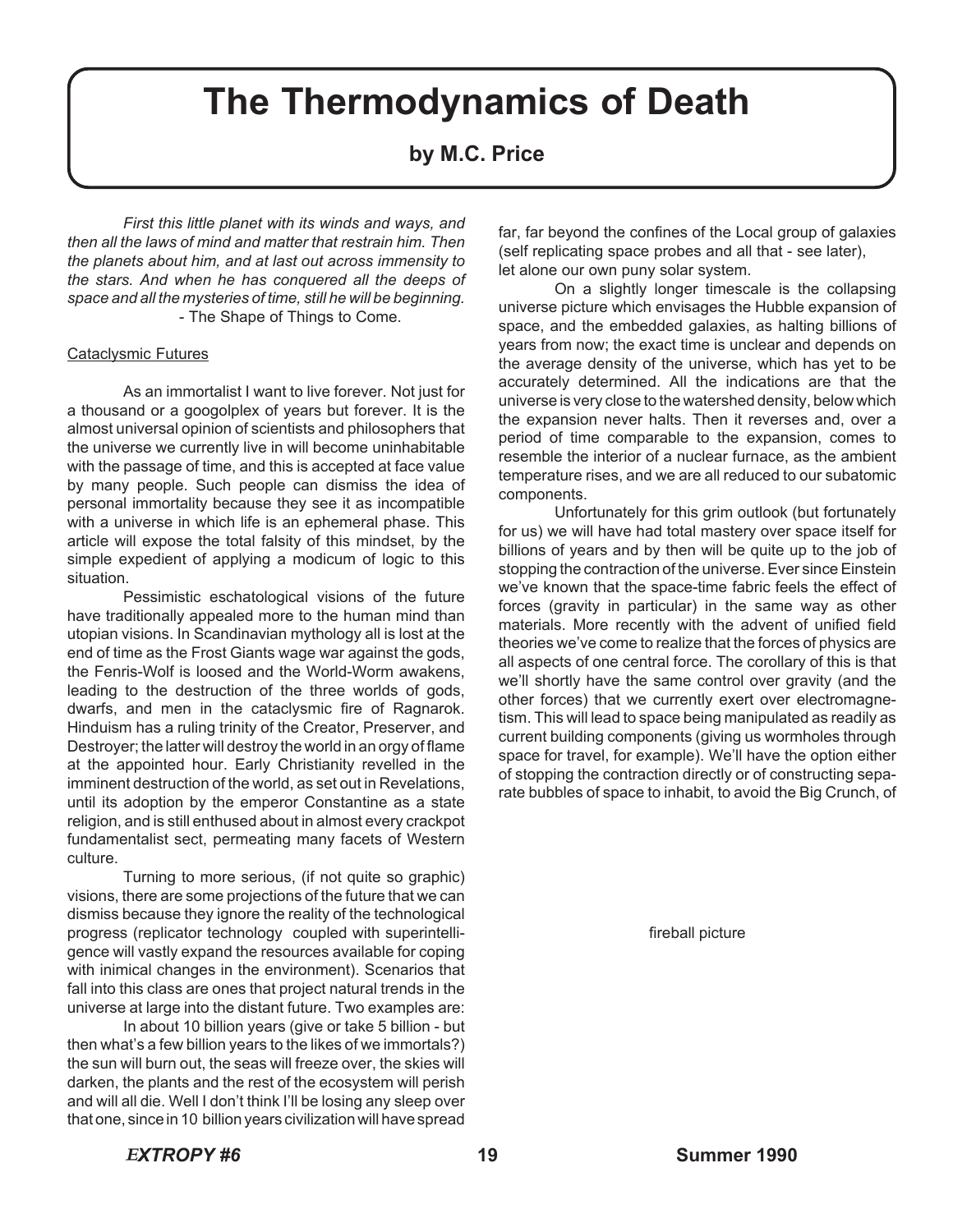more likely some other method that we can't foresee at the moment.

#### Self-Replicating Probes

In the next category of objections are projections of technological advances that are considered in isolation. An example of this is the colonizing/terraforming of nearby and distant star systems by self-replicating intelligent space probes, an idea championed by Frank Tipler. Earth sends out the first generation of probes, each of which travels to a nearby star system, to set up its automated factories there. Terraformation of the system proceeds under the probe's mechanical brain, along with the next generation of probes. Later, civilization from Earth follows to occupy the prepared environment set up. In this way the galaxy can be colonized within a few million years, without the need for faster than light travel.

The cautionary note on the subject has been sounded by Nigel Calder. His thesis is that Darwinian selection would operate on the probes, evolutionary pressures selecting against the terraforming, but strongly in favor of the repro-

Orbiting planets picture

ductive mechanisms (bearing in mind that probes with extensive error correcting servomechanisms will reproduce at a slower rate than other, less careful, probes). Clearly probes that concentrate purely on breeding will have a reproductive advantage over the terraforming probes. Within a number of generations the 'nice' probes that were originally sent out are superceded by 'nasty' ones, which fight amongst themselves for resources (planets and other interstellar material). Instead of terraforming the Milky Way, Earth will have spawned a new form of life that feeds on planetary material, which return as waves of ravenously hungry space rats, to reduce us to molten slag.

This is to take a narrow view of the situation. It is rather doubtful that Sol will relinquish hegemony over the galaxy by allowing uncontrolled breeding of probes. Each probe will impress upon its descendants loyalty to its builder as part of its programming, each succeeding generation programming the next faithfully, establishing a chain of command with us at the top. Evolutionary pressures can only become active agents when the probes are competing with one another, so the extra effort involved in instilling obedience into probes is not selected against. Let's assume, however, for the sake of argument, that the chains of authority are broken and autonomous spheres of influence emerge (i.e., cultures form amongst the probes that don't acknowledge fealty to Sol). The star systems around Earth will have been settled by probes that are loyal to Sol, with their programming which makes them receptive to instructions from Mission Control and each other, in force. Therefore they will be able to cooperate with each other more effectively, across a wider domain of space, than the 'nasty' probes. Wars between the descendants of 'nasty' probes will avoid our sector because they know they will meet with more organized resistance here than elsewhere. There is a more general underlying problem here, namely the division of finite resources amongst an expanding population of immortals, that I will address later in the article.

Are there any other visions of the future which may justifiably cloud our dreams of an endless demi-godlike existence? Well this would be a boring article if there were not some other more substantive objections to tasting the Apples of Immortality. So let's examine the thermodynamic objections, since they make no artificial assumptions about bounds or trends on technological growth, but are based on the limitations imposed by physical law.

#### **Thermodynamics**

The laws of thermodynamics are macroscopic descriptions of the behavior of systems, which are in principle deducible from more fundamental principles, such as Newton's Laws of motion, but which provide an essential short-cut in analyzing a complex system's behavior. Only the first two laws interest us here. They were formulated in the 1840s and accompanied the growth in understanding the principles behind the operation of internal combustion engines. Here I've stated the laws in the form most germane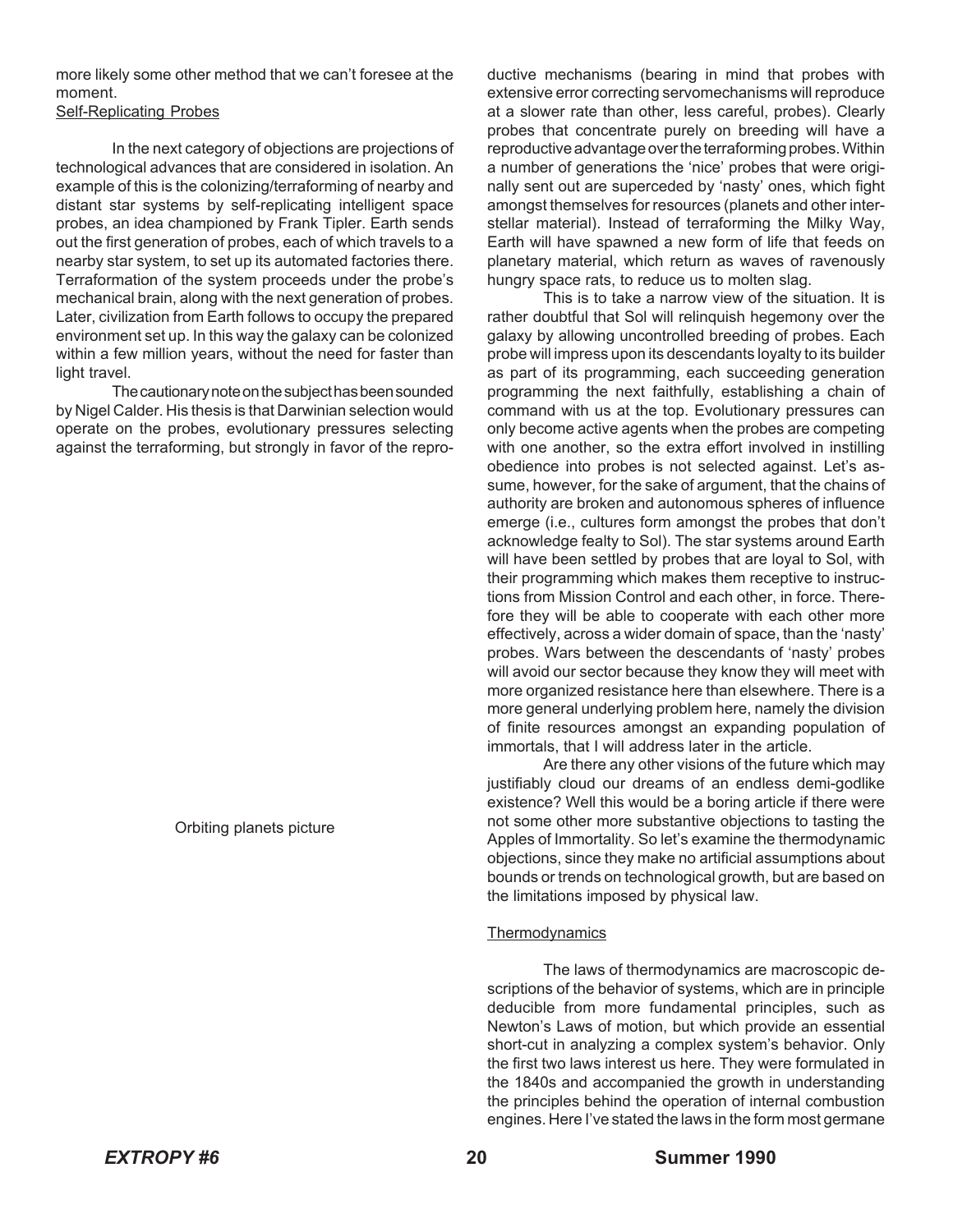#### to our purpose.

The First Law of thermodynamics states that the energy of a closed system remains constant, with energy being neither created nor destroyed by internal processes, but merely converted from one from to another. The use of the word energy differs here from popular use. If I turn on an electric light then I'm not using up energy in the strict sense of the word. What's happening is that electrical energy is being converted into electromagnetic energy (photons or light particles) and finally into thermal energy when the light is absorbed by an object. This law looks like a statement of the obvious to us now because we've become familiar with the concept of energy, but when it was originally formulated in the mid-nineteenth century the notion of energy was new.

The Second Law of Thermodynamics is more interesting to us and says that the entropy (which is a precise measure of the amount of disorder present) of a closed system always increases. Life is a system or structure that maintains its order (homeostasis) in the presence of hostile environmental factors. Life and entropy can be viewed as opposing tendencies. A living organism sustains its existence (internal homeostasis) by transferring order from its environment to itself (feeding). Viewed as a whole (food plus consumer) the activity of maintaining life increases total entropy, as do all processes. Life on Earth has been living off the temperature difference between the surface of the sun (which determines the spectrum of sunlight) and interstellar space, which has acted as a heat sink for the waste energy of life.

The two laws have stood the test of time very well, with the definition of energy and entropy being extended, from their earliest conception by the classical physicists, to take into account relativity and quantum theory.If it could be shown that these two laws forbid immortality then we'd be in a very sorry way, and the prospect of immortality would have to be confined to those same halls of infamy of pseudoscience that contain methods of squaring the circle. Luckily this isn't the case and the very arguments proposed by many scientists and physicists against eternal existence, that use thermodynamics, can be defeated by applying these same laws more rigorously.

#### Maximum Entropy?

The case against the persistence of our structures into eternity is very simple and seemingly watertight. It is that the universe is a closed system and therefore its entropy level will eventually rise to the maximum allowed by its energy constraints and in the process all ordered systems (which includes life in all its possible forms) will be eradicated. This fate is known vividly as the heat death of the universe, all the usable energy having been dissipated as heat, and rather gripped the Victorian mind, one of the earliest descriptions of it appearing in the classic SF novel *The Time Machine* by H.G. Wells. Travelling far, far into the future the time traveller comes into an era of desolation when all life has passed from the surface of the Earth, the Morlocks and Eloi and everything else of any relevance. this is a picture of the end of the world that reappears throughout

explosion picture

the time travelling genre. The universe left at the end of this process is a sterile, bitterly cold barren wilderness in which every erg of energy has, eons past, been converted to heat and radiated out into the void.

Calculations have been done on how long intelligences can maintain themselves, in the face of the encroaching heat death, powering themselves from stars and later, when all the stars have burnt out, the gravitational fields surrounding rotating black holes. After about a quintrillion years (by which I mean a trillion raised to the fifth power, or 10<sup>60</sup>) the power becomes too meager to sustain life. We don't have to concern ourselves trying to get some handle on the vastness of this span of time (although I mention in passing that there are approximately a quintrillion subatomic particles in the solar system, for those aspiring mental gymnasts who wish to attempt this awesome feat), except to note that this falls far short of our friend infinity (or

**The universe has zero total energy.**

more accurately, aleph-0). Long after the passing of life the matter is mopped up by black holes which much, much later evaporate (via Hawking radiation) into a cloud of low energy photons. Any matter not swallowed by black holes turns into a mixture of free electrons, neutrinos and photons, via proton decay, so that the lifeless universe is finally stripped of all vestiges of material objects.

This looks very somber for us. All our efforts doomed to eventual failure, ending up as dust (or rust), not food for worms but rather turned into a rarefied gas cloud. We can imagine the once mighty sentient beings of the dim and distant future eking out a miserable existence in the long twilight of their lives, jealously hoarding their power supplies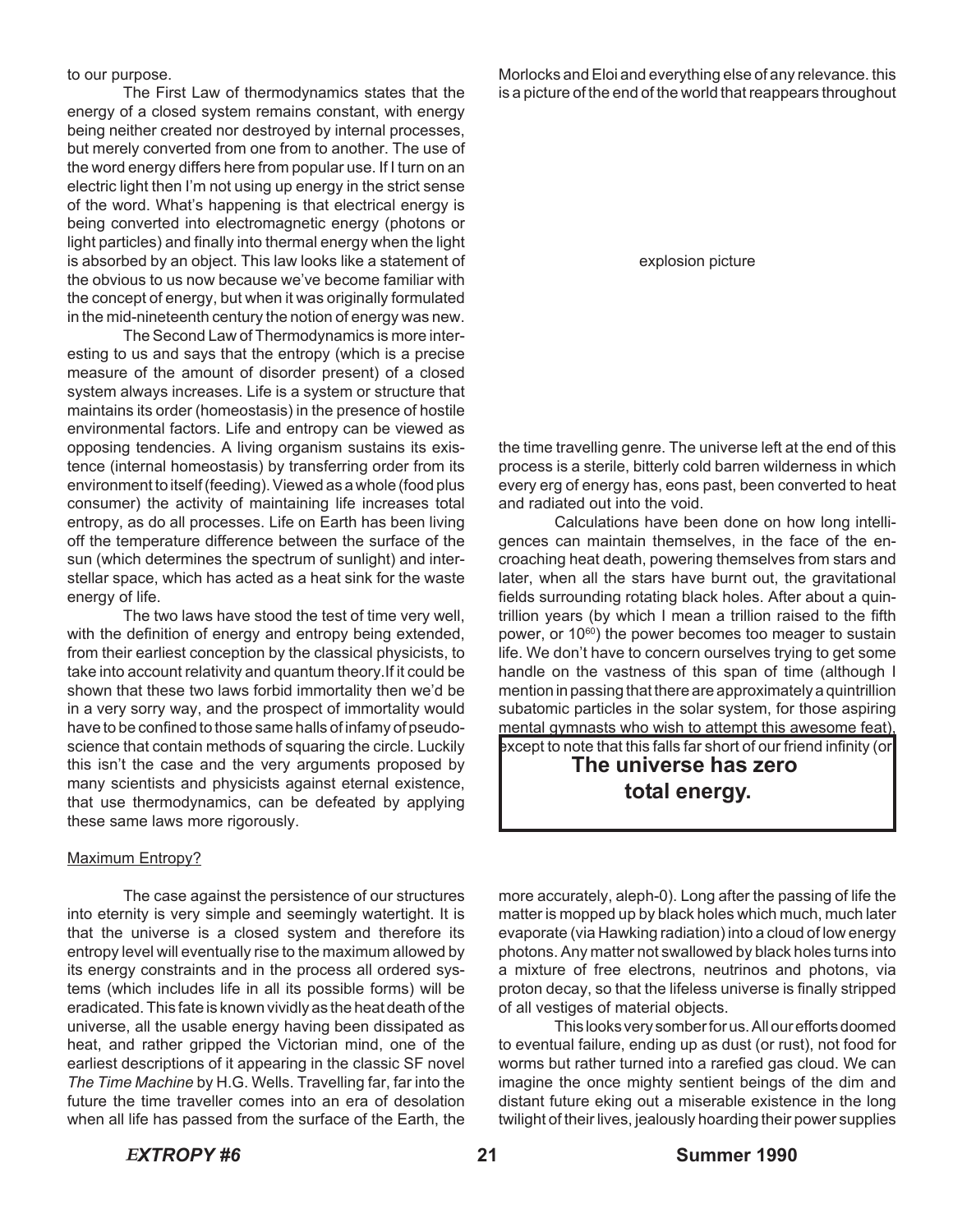like dragons of old myth, guarding caverns of gold, postponing the awful day of non-existence for as long as possible. If this is what fate has in line for us, cheating us of our rightful destiny as Masters of the Universe, Lords of Creation, then we might as well drink from the cup of hemlock now and die with a curse on our lips, in the flower of the universe's youth, rather than its miserly old age.

#### The Open Future

What the doom merchants have forgotten to do is apply thermodynamics to the creation of the universe itself in the Big Bang. All processes are subject to the constraints of physical law. Therefore the creation of the universe must conform to the First Law. Since there was zero energy present before the creation then there must be zero now, i.e., the universe has zero total energy. Bizarre though this concept seems it is the inevitable consequence of applying physical law to all aspects of existence. All energy must be

## palanc**ed by an europia will negative e**nergy. The **birthright of all self-interested rational beings.**

immediate inference we can draw from this is that, whilst the sum of the energy in the universe totals to nought, the amount of free energy available for our use is unlimited. The concept of negative energy has been around for many years, although I won't go into technical details here, it has long been recognized that the gravitational field possesses negative energy and that this could balance the positive energy tied up in matter. There are other interpretations though, so I won't place my entire trust solely in gravity.

Most cosmologists working in the field of the evolution of the early universe accept the Inflationary Theory which accounts for the size and expansion of the universe, in the period immediately after the creation (which is being seen as the necessary consequence of physical law acting on nothing), by a massive injection of energy from literally nowhere, which occurred when the vacuum that existed after the dimensions of space-time had stabilized decayed to the vacuum that exists now. The decay happened because the current vacuum state has a lower energy density than the original, with the energy gap fueling the production of matter in the early universe. Such symmetry-breaking of the vacuum, as it is known in modern field theories, is believed to have happened a number of times and implies that the vacuum today possesses a negative energy with respect to an earlier one. We don't perceive this as negative because all energy levels are measured relative to others and we commonly accept the energy of the vacuum state as our zero-point yardstick - in other words, we are defining the lowest energy level currently available as the base against which all other levels are measured. When we have the forces of nature under our control then we shall be able to generate power by the same principle, although in a much more effective and controlled manner (by the principle that anything that nature does we shall eventually surpass) - like flight). The fact that the energy of the universe sums to zero is what will stop life from being a zero-sum game. The Inflationary Theory is also known colloquially as the Free Lunch theory, for obvious reasons.

The resolution of the apparent paradox of this with the Second Law lies in the fact that whilst the total amount of entropy will always increase across the totality of existence, the ability of the environment to handle all this undesirable, high entropy waste (e.g., heat) will be rising faster. The First Law, whilst being true in actuality, is effectively rendered impotent as a limitation on the access of civilization to power supplies.

This means that we, the Immortals, can look forward to a future in which there are truly infinite power sources available for tapping, a veritable bottomless horn of plenty, to meet our needs for all eternity. We can see now the solution to the problem of meeting the needs of an ever expanding civilization. In the universe that's opening up to us the resources won't be finite. Ergo the conflicts that arise from scarcity will disappear. Life in Utopia will become the birthright of all self-interested, rational beings, a world of wealth beyond all dreams of avarice, a never-ending lazy existence, with all our desires attended to by superintelligent servants, our minds expanded to unimaginable dimensions, free to roam across the vast reaches of space. The future belongs to us, for ever and ever, worlds without end. Even after a quintrillion years we will still have only just begun. The best is yet, and always shall be, to come.

Thus the Jeremiahs are refuted. Elementary really.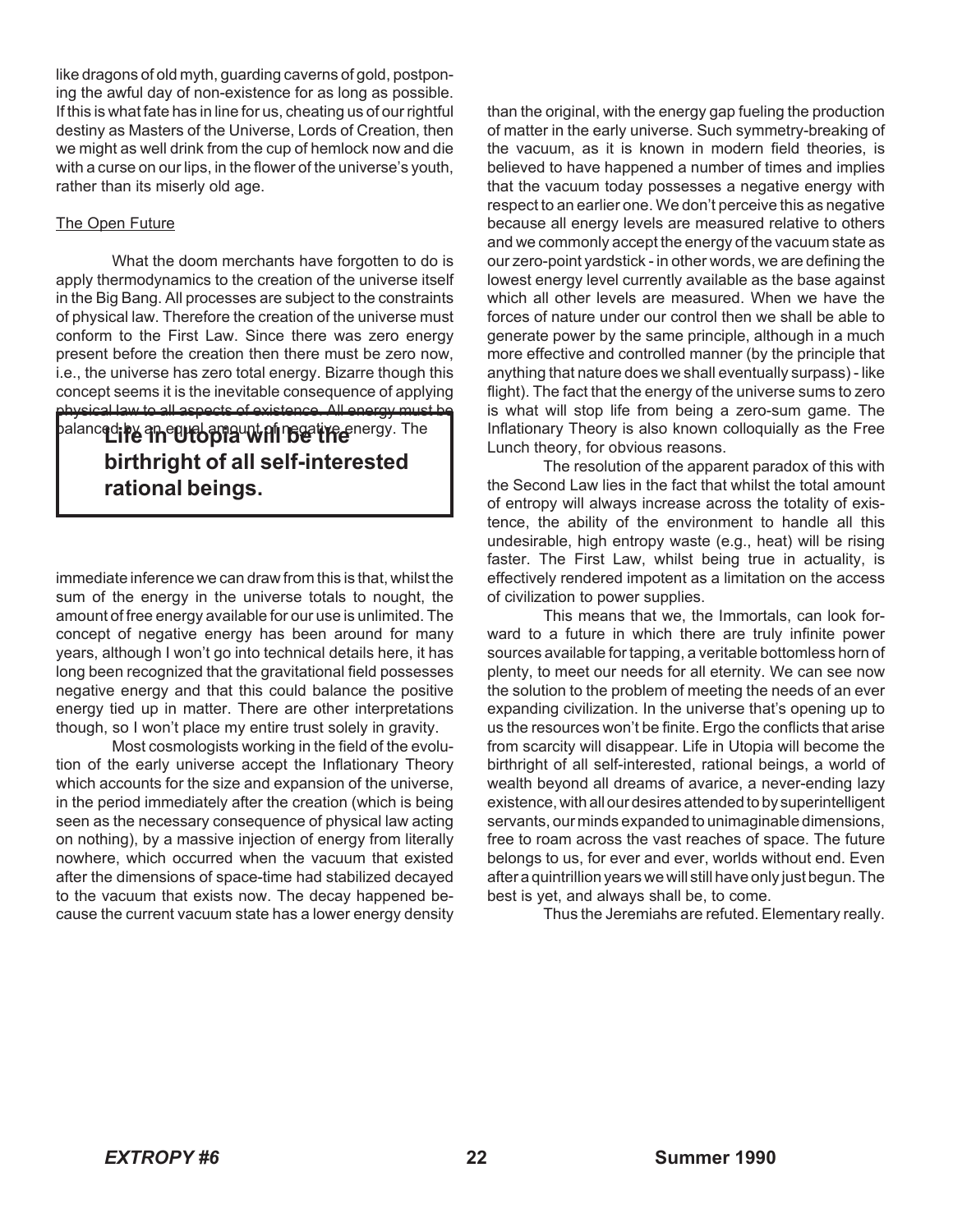## **The Transhuman Taste By MP-Infinity**

#### **A review of:**

**Joe Haldeman,** *Buying Time***.** New York: William Morrow, 1989. (Also available in paperback through Avon Books.)

As I speculate in my essay "Opening the Transhuman Mind" and its postscript, extropians are in an awkward situation when we try to find aesthetic gratification. On the one hand, the traditional humanities glorify entropic forces - Ignorance, State, Religion, and Death. On the other hand, the art of the posthuman Singularity, where our extropic values come to fruition, is not yet available - and even if it were, we would not be able to understand it. Between the humanities and the posthumanities we are groping for the transhumanities, where extropic values are expressed in forms which extropic humans can appreciate. this new column, "The Transhuman Taste", will review arts which explore extropic themes.

Naturally science fiction (SF) is a logical place to look for transhuman gratification. Consider, for example, Joe Haldeman's SF novel *Buying Time*. This is an attempted transhuman tale involving rejuvenation techniques, anarchocapitalist societies, uploaded human minds, hypermedia, space habitation, and the accidental creation of superhumans. Any one of these developments would revolutionize the world, but Haldeman's indiscriminate mixing of these elements does not generate the right fictional reaction.

In the 21st-century world of *Buying Time*, a powerful private foundation markets the Stileman regeneration process through clinics in London and Sydney. In exchange for one million pounds or one's entire fortune, whichever is greater, a person can buy an additional dozen years of youth and health. The process can be repeated indefinitely, so after a few decades Earth becomes dominated by several hundred centenarian-plus Randian/Heinleinian personalities, called Stileman immortals, who through this sort of artificial selection have become adept at raising the money for continued regenerations.

The central character is Dallas Barr, who at age 130 has just endured his ninth regeneration. While scheming to earn his next million, a shadowy cabal of Stileman immortals calling itself the Steering Committee tries to recruit him into its world-government conspiracy. Dallas dislikes authority, however, and when agents of the conspiracy try to kill him, he flees Earth to seek refuge in the anarcho-capitalist society on Ceres, accompanied by a very old Stileman girlfriend named Maria and the uploaded version of a Stileman named Eric, the biological version having been murdered. Maria is near the end of her most recent dozen years of life extension, however, and for religious reasons is planning to die in a few months.

While I wish not to reveal the rest of the story, I have several complaints about the fictional world Haldeman has created. Dallas's psychology is familiar enough to SF readers, but I found Maria's character hard to understand. Her eventual loss of religious faith and her decision to go on,living are extropically engaging, but her motivations are not plausibly explained. The uploaded Eric saves Maria's life through one of those cross-indexing miracles which should become common once hypermedia systems come on-line, yet the novel's world shows no signs of the revolutions which uploading and hypermedia would cause. Nor does the novel explore the uploaded Eric's "identity". Haldeman also apparently thinks that in anarcho-capitalist societies it would frequently be necessary to threaten people with force. Would this really be the case? And finally, Haldeman uses an unsatisfactory ad hoc pharmacological accident to turn Dallas and Maria into superhumans - a deus ex medicamentum ending for which I was not prepared.

While Buying Time is mildly entertaining, and may infect its more naive readers with extropic memes, i am disappointed by Haldeman's inconsistent exploration of extropic ideas. To his credit he avoids the "Volcek Syndrome" (refer to Mike Darwin's review of Wiseguy in the May 1990 issue of Cryonics) by presenting life-extenders as likeable people. And by explicitly dedicating his novel to "the interesting people doing research in life extension, cryonics, and other such intimations of immortality," he makes it clear that the coming era of man-made aeonic life is based on real projects underway now.

In closing, I would like to quote from the last paragraphs of the novel, which neatly describe the extropian dilemma

 *A complex analogy occurs to me, but it's more a felt thing than a reasoned thing. A verbal simulacrum of it goes like this: a normal human adult stands in relation to us - rather, to what we are becoming - as a normal child stands in relation to the adult. The child can't really comprehend the adult's attitude toward love, work, morality, and so forth, and he doesn't have to, in order to be a "successful" child. As he grows, then, he moves toward being a successful adult partly by copying the adults around him and partly by developing internal resources adequate for facing adult life.*

 *We're in a situation sort of like that. In a real sense, normal humans can never actually understand us. But that doesn't mean superiority; inside, we are like children with no adults to copy. Like children who are compelled to invent love, work, morality in the absence of models. Though the things we're inventing don't have names.*

 *All we really know is that we aren't children any more. That we blinked and found that the playground has suddenly become infinite.*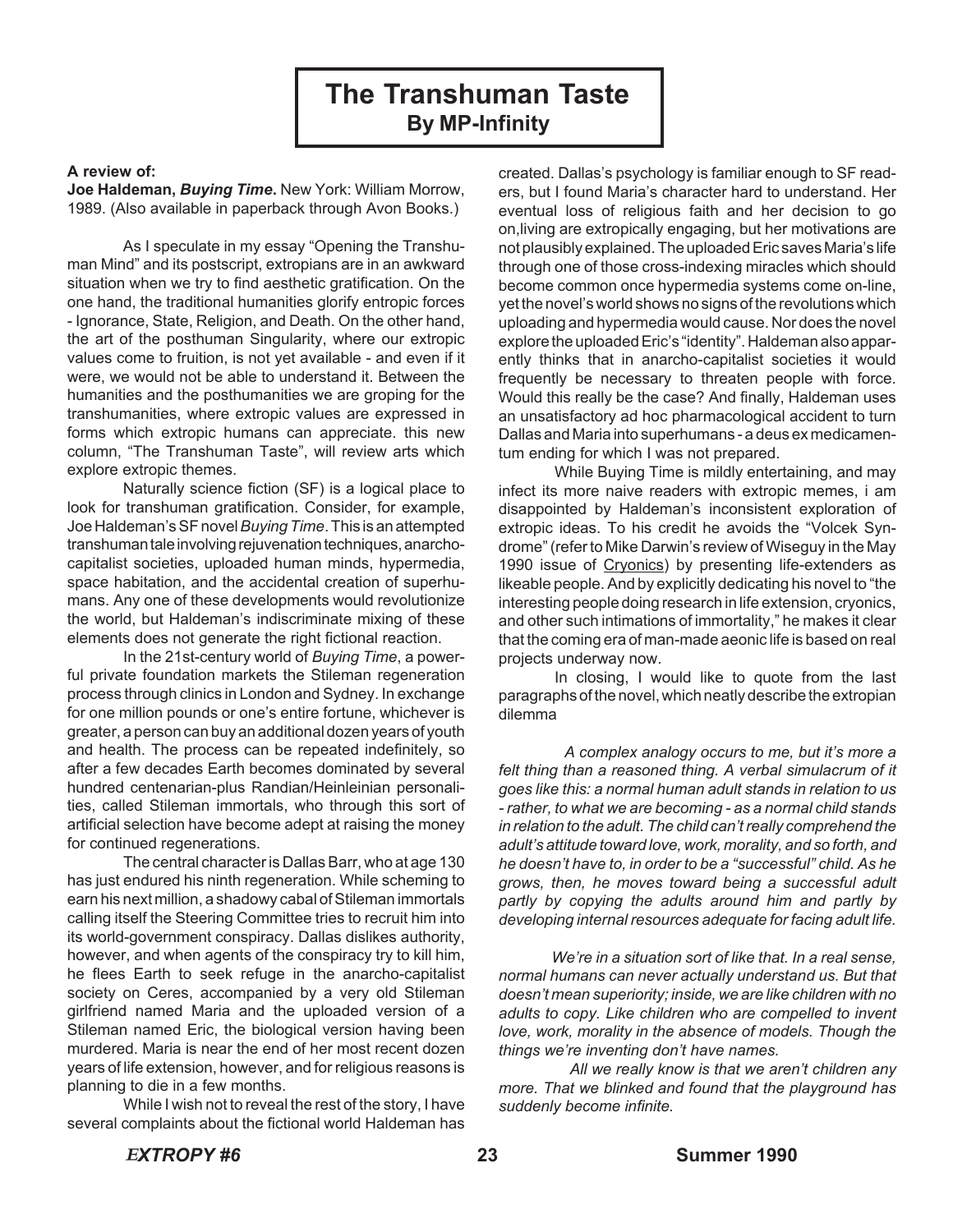## **Neurocomputing Part 3**

### **by Simon! D. Levy**

In the last issue of *EXTROPY*, I described the computational device known as a perceptron, and described what it could and couldn't do. The class of problems which a perceptron cannot solve, called *linearly inseparable problems*, includes the XOR problem. As you may recall from the previous article, this problem requires a function that generates the following mapping from inputs to outputs:

|   |   | <b>INPUT OUTPUT</b> |
|---|---|---------------------|
| 0 | 0 | Ω                   |
| Ω | 1 | 1                   |
| 1 | n | 1                   |
| 1 | 1 | Ω                   |

In other words, the output is true (1) when either input, but not both, is true; otherwise, the output is false (0).

This sort of problem can be solved by adding a *hidden unit* to the perceptron. As illustrated below, a hidden unit is a unit that is placed between the input and the output of a neural network in order to generate the current mapping.

known as *gradient descent.* Gradient descent is a method of minimizing the error produced by the network, where the error is defined as the difference between what the network's output should be and what it actually is.

To understand how gradient descent works, imagine that we have a very simple network, with only one input and one output, and hence only one weight (multiplication) between the input and its threshold. Assuming that we know what the output *should* be, we can plot the error as a function of this weight:

#### FIGURE 1

If you remember that a sigma stands for summation, that the numbers on the lines stand for multiplication, and that the bullet-shaped symbols are thresholds, you can see how this network produces the mapping for the XOR function. Essentially the purpose of the hidden unit for this particular network is to generate a value of -1 when both inputs are 1; this -1 value "cancels out" the two positive 0.5s that result in that situation. The problem is how to train the hidden unit, since the perceptron algorithm described in the last article does not refer to this unit.

A number of methods have been devised for training networks containing hidden units. One of the most common methods relies on the mathematical technique

#### Figure 2

The best value for the weight corresponds to a point where the error is at a minimum, in this case, a weight of 0.6.

Gradient descent is a technique for finding the quickest path to a minimum point in the error function. The idea is to find a path for which the derivative (slope) of this function is the largest (steepest), where the derivative is defined as the difference between the current value of the function and the next value we look at. By changing the weights in a direction along the steepest path, we will find the fastest route to some minimum value of the error function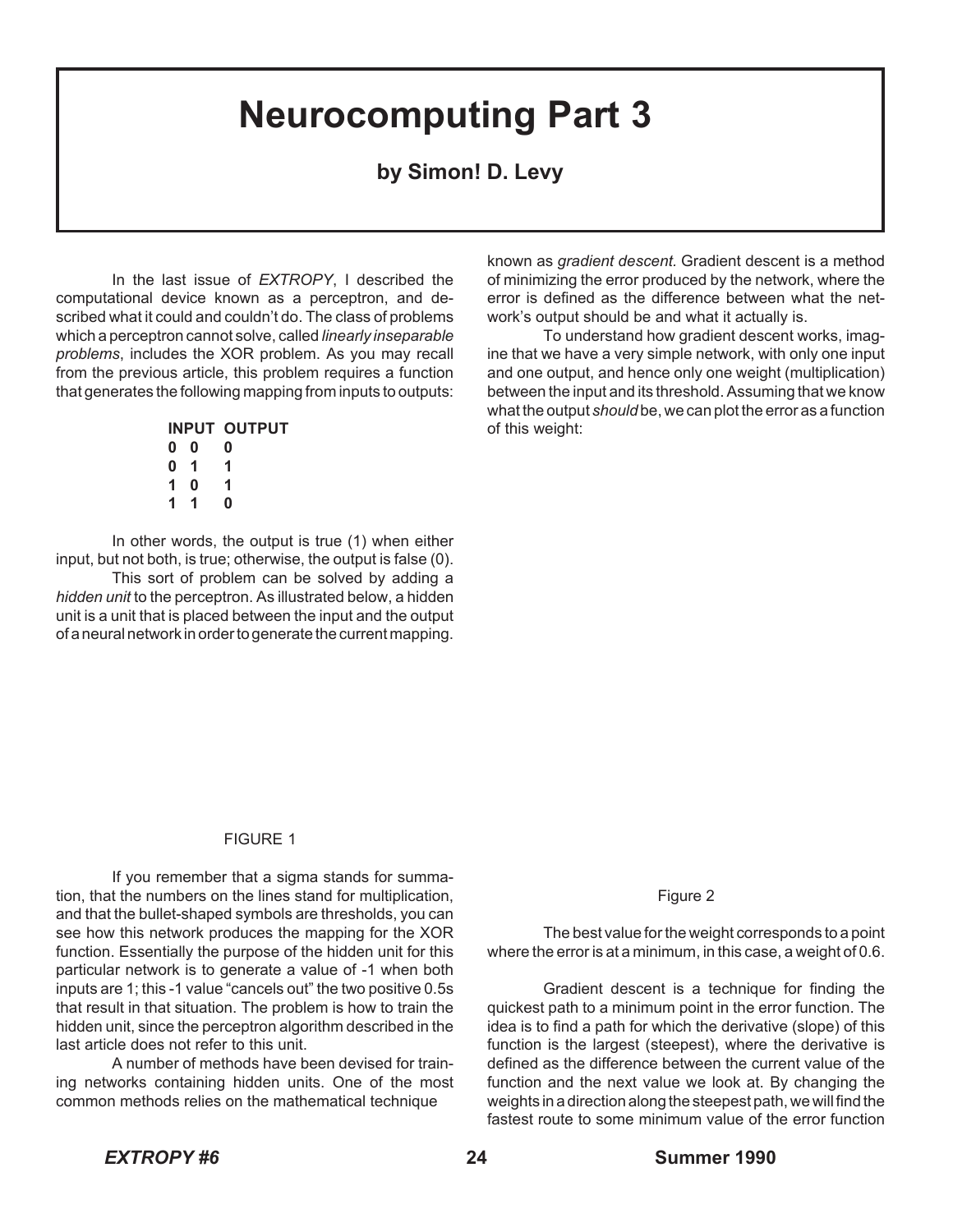(but not necessarily the smallest value - more on that problem later).

So, for the first error function, let's say we start out with the weight at 0.4. Which direction should we go in? Well, the slope is steeper to the right of 0.4, so rightward is the correct direction. Once we reach the minimum error at the weight 0.6, the derivative becomes negative, because the next value is larger than the current value. Therefore, we stop moving when the weight is 0.6.

Of course, a real network will have more than one weight (the simple XOR network shown in Figure I has five), and the error function we plot will therefore have more than the two dimensions shown in Figure 2. Gradient descent does what it's supposed to regardless of the number of weights. (I find the idea of "skiing toward the minimum in a multi-dimensional space kind of neat, even if it is impossible for my mind to visualize a space of more than three dimensions!)

The question is how to find the steepest slope in our multi-dimensional space. Looking everywhere in the space would take an impossibly long time. Fortunately, it has been mathematically proven that a more general version of the perceptron-learning rule (which is also known as the *delta rule*) corresponds to gradient descent. (For a formal proof, see Chapter 8 of Rumelhart and McClelland's *Parallell Distributed Processing*, MIT Press, 1988). As described in my last article, the delta rule says the following: See what the output is for the network with a particular set of inputs and weights. Take the difference ("delta") between this output and the desired output, and multiply each weight by that difference.

The *generalized delta rule* says the same thing, with a couple of differences: First, the delta of a hidden unit is computed in terms of the deltas of the next units in the network (the next "layer"), and the weights connecting the hidden unit to those units. Specifically, we take each weight between the current unit and each of the next units to which it connects, and multiply this weight by the delta for that next unit. Then we add the results of all these multiplications together to get the delta for the hidden unit. For the XOR network above, the "next layer" would be the output layer. At the output layer, delta is simply the difference between the desired output and the actual output, as it was in the perceptron. In this manner, the generalized delta rule gives us a recursive procedure for computing the deltas at each layer, in terms of the deltas at the next layer, and the buck stops at the output. That's why the technique is referred to as *back propagation*, because we start at the output units and work our way back through the hidden units, calculating the deltas.

The second difference between the generalized delta rule and the simple delta rule comes from the fact that the gradient descent technique looks at the slope of the error function, as illustrated in Figure 2. For a threshold, such as the thresholds shown in Figure 1, this slope is infinite, since the output of the threshold function goes from zero to a positive integer in no time at all. (See Figure 3.)

In mathematical terms, an infinite slope is *undefined*, so we need some other function to calculate the output of a unit. One such function is shown in Figure 4.

This function, called a *logistic activation function*, looks a lot like the threshold activation function in Figure 3,

Figure B here

Figure 3

Figure C here

Figure 4

**<sup>E</sup>***XTROPY #6* **25 Summer 1990**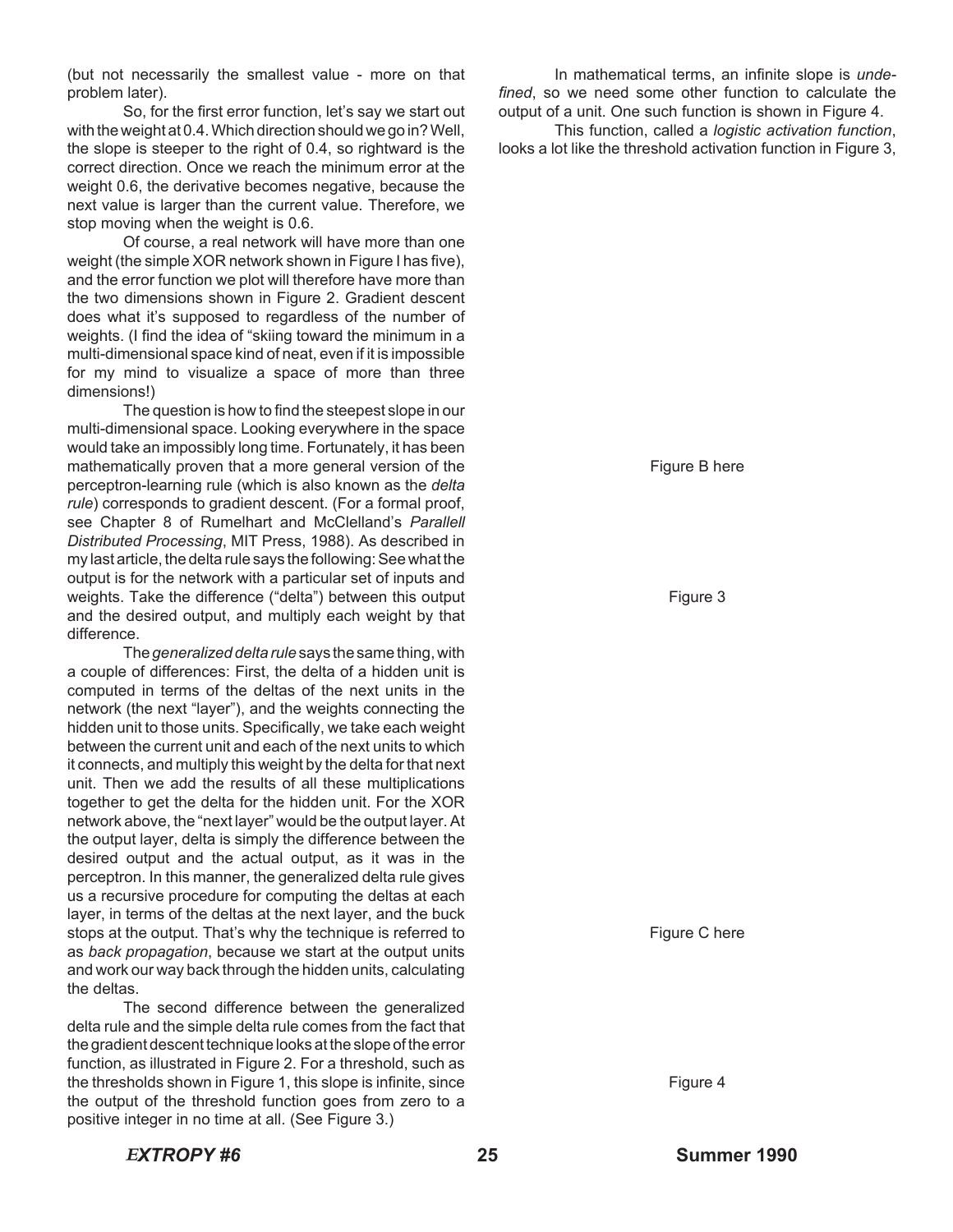except that the logistic activation function is *continuous*. in other words, it never jumps suddenly. Therefore, its derivative can be computed, allowing us to perform gradient descent. The second difference between the generalized delta rule and the simple delta rule is that the delta value is multiplied by this logistic activation function. So, to put it simply, the delta for a hidden unit is the logistic activation function for that unit, times the sum of the next weights and deltas.

If all this seems terribly complicated, let me assure you that computer programs for back-propagation can be quite short. In fact, I'd be glad to send a copy of a program for the XOR function problem to any interested readers of *EXTROPY*.

As I mentioned parenthetically earlier in this article, gradient descent does run into a problem if the steepest path in the error function does not lead to the smallest value of that function. An example is shown in Figure 5.

(FIGURE D HERE)

tion that I am most familiar with is speech recognition, in which researchers attempt to make computers figure what someone said while talking. The implications of achieving this goal are tremendous. Coupled with a natural language understanding system, a speech recognizer would allow us to communicate with computers as easily (or with as much difficulty!) as we talk to one another.

(Note: Virtually every science fiction movie and TV show I've ever seen has a computer that the characters talk to, instead of using a keyboard. Interestingly enough, these computers usually have silly, non-human-sounding voices. The technology to give computers human-like voices has been around for quite a while, whereas speech recognition is still in the works. This situation reminds me of the standard response to people who are horrified at the idea of putting only one's head, and not the whole body, into cryonic suspension: By the time reanimation becomes possible, the technology for cloning a new body will probably have been around for some time.)

The back propagation technique is an example of *supervised learning*. We tell the network what its output should be, and the network modifies itself by comparing this response with its actual output, via the generalized delta rule. There are also techniques for *unsupervised learning*, in which we let the *network* decide what it's going after, instead of telling it what we want. unsupervised learning is particularly interesting from an Extropian point of view, because it allows us to discover the underlying structure of a system without any explicit assumptions about what that structure is. I'll discuss unsupervised learning in the next issue of *EXTROPY*.

#### FIGURE 5

In Figure 5, we start at a weight value of 0.4. The steepest path is to the left, but that path leads to an error value that is not the smallest. We have reached a *local minimum* in the error function, and we are stuck, because movement away from that minimum will give us a negative slope.

The problem of local minima is perhaps the most serious problem encountered in using gradient descent techniques. In Chapter 8 of *PDP*, Rumelhart, Hinton, and Williams report running into this problem only two times in several, hundred training sessions for an XOR neural network. The problem can be more serious in larger networks.

Despite this difficulty, back-propagation has been used successfully in a number of applications. The applicaPut network picture here

*EXTROPY #6* **26 Summer 1990**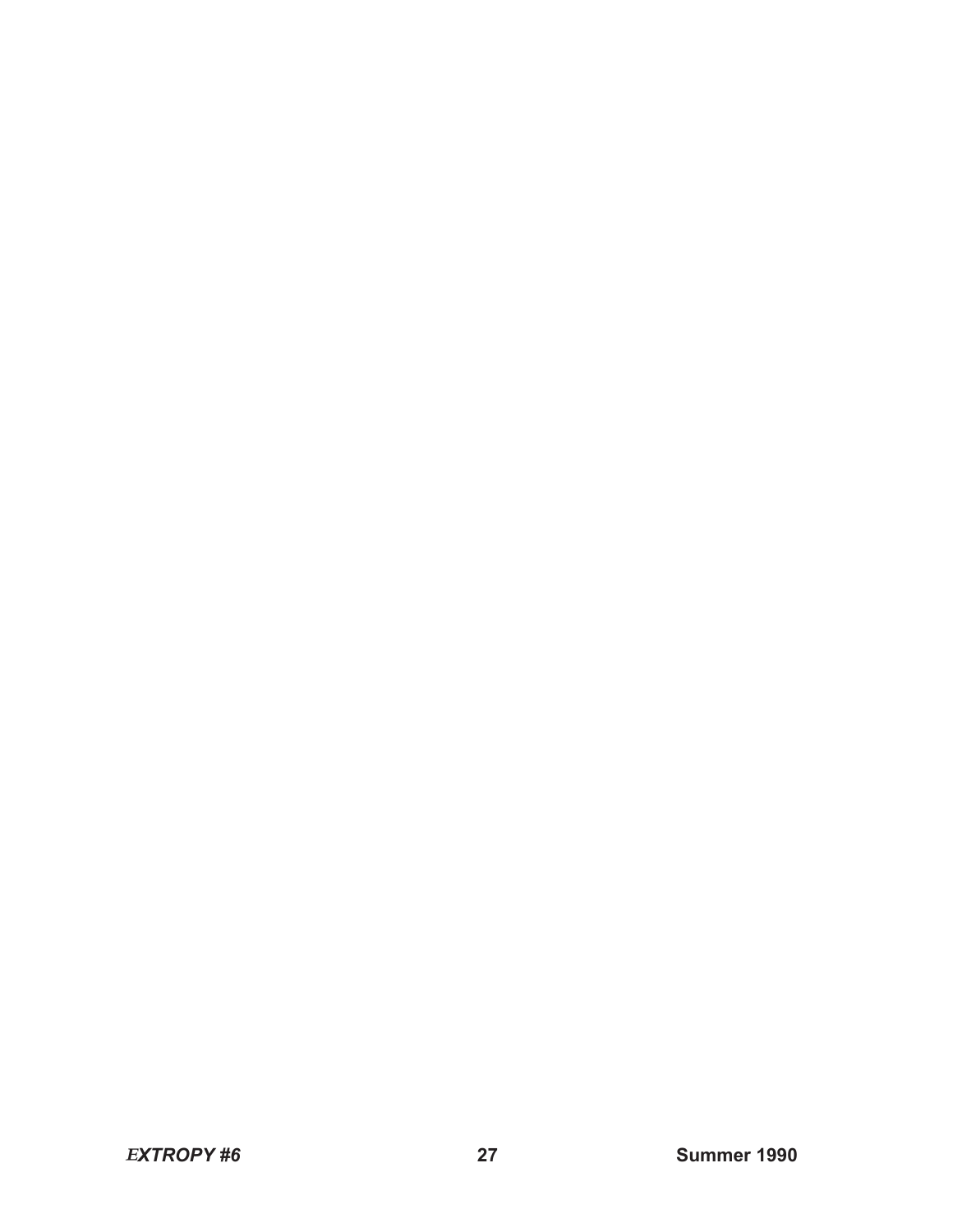## **Weirdness Watch**

## **by M.P.-Infinity**

**A review of Texe Marrs,** *Mega Forces: Signs and Wonders of the Coming Chaos***.** Austin: Living Truth Publishers, 1988.

Extropic memes have been working their way into our society during the last few years, so it is not surprising that a few of them have infected Fundamentalist Christians. Some early results seem to be weird, apocalyptic interpretations.

One such observer of extropic trends is Texe Marrs, a retired USAF officer who now runs a ministry in Austin, Texas, and publishes books on topics ranging from Bible prophecy to popular robotics. I have heard him on several occasions on Marlin Maddoux's Point of View, a Dallas-based national Christian radio talkshow. Marrs is apparently on his way to becoming a well-known Fundamentalist, and may become an opinion maker among this large American sub-culture some day.

Marr's book *Mega Forces* attempts to show how foreseeable advanced technologies will be used in ways supposedly predicted by the Bible - the usual Antichrist/ Armageddon/Second Coming scenario. Needless to say, his main worry is "unbelief", and in Chapter One he writes, though not quite astutely:

As high technology dramatically transforms our lives, people harden their hearts to God and become dependent on technology and science for fleeting happiness and peace. In the next few decades, we will see an incredible explosion in high-tech discoveries and scientific breakthroughs. But with each step toward progress in science, you can be assured that God will recede in the minds of men and women. The tragedy of our era - the end of time - is that Satan has convinced the masses that science proves that the personal God of the Bible does not exist and is not needed by sophisticated worldly men. The future reality, then, is more science and less God, because man's faith in God is, regrettably, diminished in direct proportion to his progress in science and technology.

While extropians would agree that "more science and less God" is the proper trend, Marrs sees that as a problem. For some illustrations of extropian interest in the "more science" category, in Chapter Two, "Man the Creator: Robotics and Bioengineering," Marrs outlines some of the more exciting projects for attaining transhumanity, then he adds his own warped opinions. Of the prospect of immortality he writes:

youth - is several decades off at best, if it ever can be achieved, and if God permits it to

happen. But the concept is being considered as a viable future possibility. Jesus promises us eternal life if we trust in his Word and invite the Holy Spirit into our lives. Rejecting this promise, we are off on a desperate quest to guarantee eternal security for ourselves.

Significantly, Marrs does not rule out man-made aeonic life *a priori* - the prospect just seems unlikely to him because he thinks "God" will intervene before it comes online. He does not mention cryonics, though I imagine it would similarly meet with his censure.

Additionally Marrs asserts that the "New Age" religion is behind various extropic ventures, and writes:

*It is therefore a dread but conceivable prospect that future dictators - and certainly the Antichrist (see Revelation 13 and 17) will marshal bioengineering scientists in a grand project to create the man-god being, a superbeing. New biochips will be designed and programmed to despise God and the Holy Bible while exalting man's own divine potential. These biochips will be programmed with man-made philosophies, including the "best" teachings of Hindu and Buddhist scriptures, the "wisdom" of ancient Egypt and Greece, and the "knowledge" of such "scientific" theories as evolution and psychology.*

The rest of the book is devoted to discussions of military hardware and political scenarios, along with the usual calls for repentance and salvation.

What if it? First of all, the fact that a book filled with questionable (not to say ridiculous) assertions could be commercially published in this country says a lot about the feeble mentalities cultivated by religion. Second, although I share Marrs' fears of the misuse of technology by statists (whom he mythologizes as the "Antichrist), on the whole I think that books in the *Mega Forces* genre could be quite harmful if they succeed in confusing extropic memes with the New Age religion and global statist plans. Extropy is a state of reliberium, and careful extropians should avoid speaking of attaining "godhood", since as F.M. Esfandiary (now FM-2030) argues:

Courtesy of technology, immortality - the fountain of

*Contemporary philosophers state that we humans*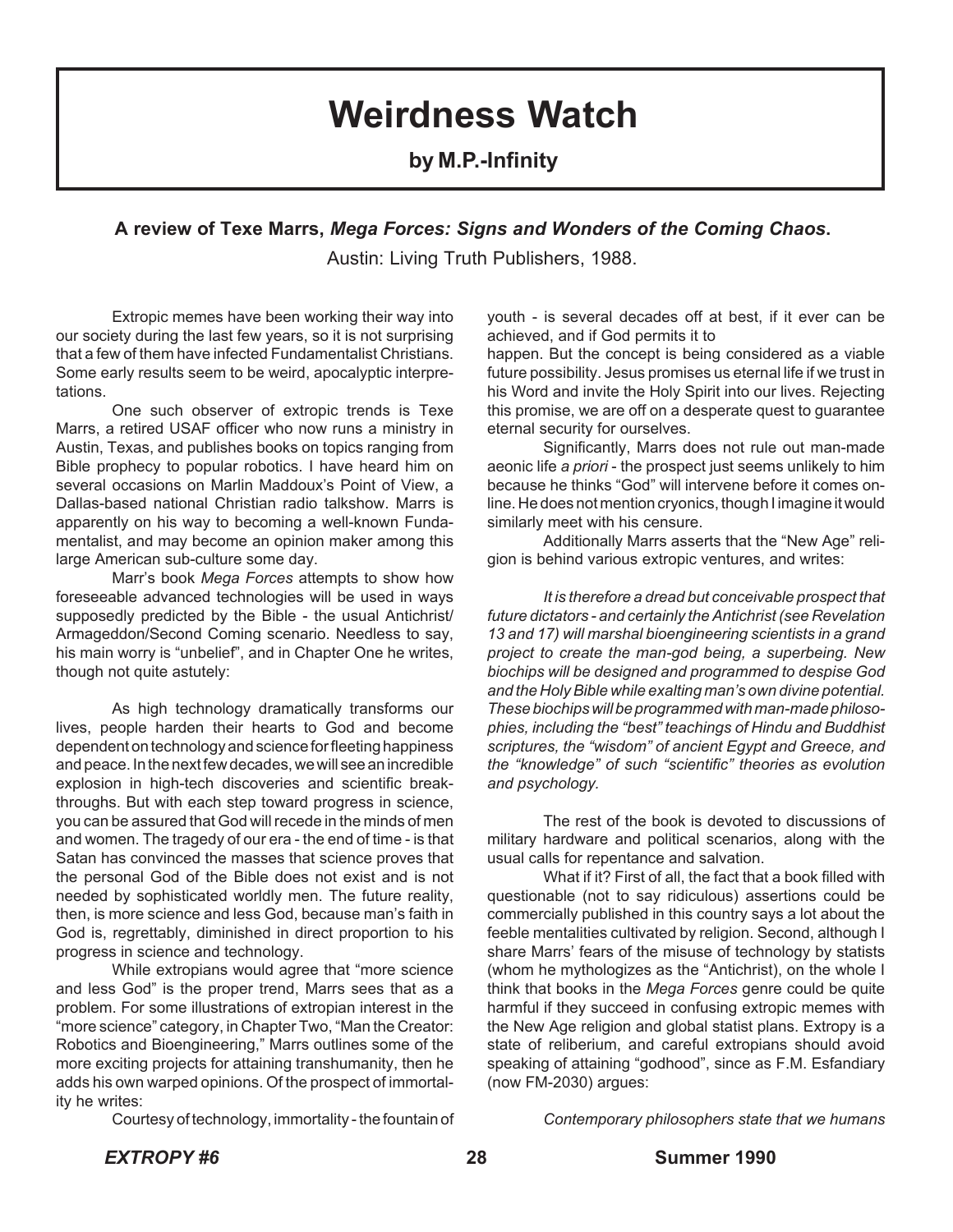*are striving to be god. Others more critical admonish us for arrogantly "playing god". They warn of dire consequences. these critics are absurd. We humans do not want to be god or to play god. We aspire to much more. God was a crude concept - vengeful wrathful destructive. We humans want to evolve beyond god*. (*Up-Wingers*, New York: The John Day Company, 1973, p.143.)

Moreover, books of this sort add to millenarian madness, and will need to be countered with appropriate "memecides". For example, when religionists tell me that the book of Revelation predicts things to come in Europe and Western Asia, I point out that characters in Revelation fight with swords, own slaves, and ride horses for regular transportation; I have not visited the Mediterranean, but I have heard that life there is not quite that primitive. Fighting religious memes will be a major task in the next few decades if we are to head off man-made catastrophes, and applied memetics is a desperately needed discipline.

## **LETTERS**

#### Dear Max,

Tsk, tsk. When cryonics is in such a socially and legally precarious situation, we extropians need to spread our memes in a socially responsible manner. As Allen J. Lopp suggests in his review of the Jan. 4 1990 L.A. Law episode, we need to justify our desires for immortality, wealth, and power in terms of feelings and relationships.

A's "Arch-Anarchy" is an especially egregious example of the Faustian propaganda we need to avoid. (After sketching out a plan to become God, what will A write for an encore?) I find it ironic that A, a self-professed archanarchist, wants to become the Arch-Statist. It is no coincidence that dictators are accused of "playing God" and of trying to do the contradictory and the impossible. A's projected Brave New Jerusalem does not appeal to me, and I may try to sabotage things by becoming Lucifer. It is better to rule oneself than to serve A in heaven.

By the way, another "must" addition to the extropian library is *Analog Essays on Science* (New York: John Wiley Sons, 1990). Getting essays by Drexler, Henson, and Donaldson together in one volume is worth the price alone.

Extropically yours,

Mark Potts, aka M.P.-Infinity.



#### **ARCH-ANARCHY: MORE AND AGAINST.**

#### by Max More.

"Arch-Anarchy", as befits its avowal of contradictions, finds me cheering and yet booing. Contrary to A however, I shall show that the apparent contradiction is unreal by analyzing my reactions into consistent parts.

First, since most of what I have to say will be critical, I wish to be clear that I fully share A's spirit, the spirit that questions all limits and seeks new freedoms.I believe we will continue to gain control of natural forces and will continue to expand our capacities indefinitely. No limit can be declared final and ultimate; our always limited (and so always growing) knowledge forever offers the possibility of new freedoms and expanding horizons.

(1) What I disliked about the article was the possible authoritarianism and irrationalism of some of the ideas. The opening is indeed rousing, but note that it is a "call to arms". Extropians prefer ideas to weapons, reserving weapons for a last resort in self-defence. Surely we would do better to refrain from violent metaphors in our exhortations to advancement.

The implicit authoritarianism pokes its head out in A's characterization of the universe into two opposing forces: his (hers or its) will and obstacles to his will. The universe cannot be so rigidly categorized however: The wills of others can be a enabling condition of my own will; this is the basis of social cooperation. The extropian individualist does not hold that you are for or against him. He does not hold you to be part of the solution or part of the problem. Rather he sees that without others to provide a context for what he wants or does, his positive freedom would be meagre indeed. For-or-against me thinking tends to lead to you-and-not-me thinking, i.e., either authoritarianism or barbaric conflict.

Similarly, non-sentient limits outside me provide a context which provides structure and form. Gravity is not necessarily my opponent. If I want to enjoy the sensation of free falling through the air, if I want to feel the satisfaction of muscular exertion, gravity is my friend even though holding me back. Clearly A does not want to deny this, only to recommend us to gain the power to ensure that the presence of gravity is under our control. This view I share, but putting it in terms of fundamental conflicts is not accurate and lends itself to entropic degeneration and conflict.

 (2) A claims to refute the principle of non-contradiction His method consists of an application of Descartes'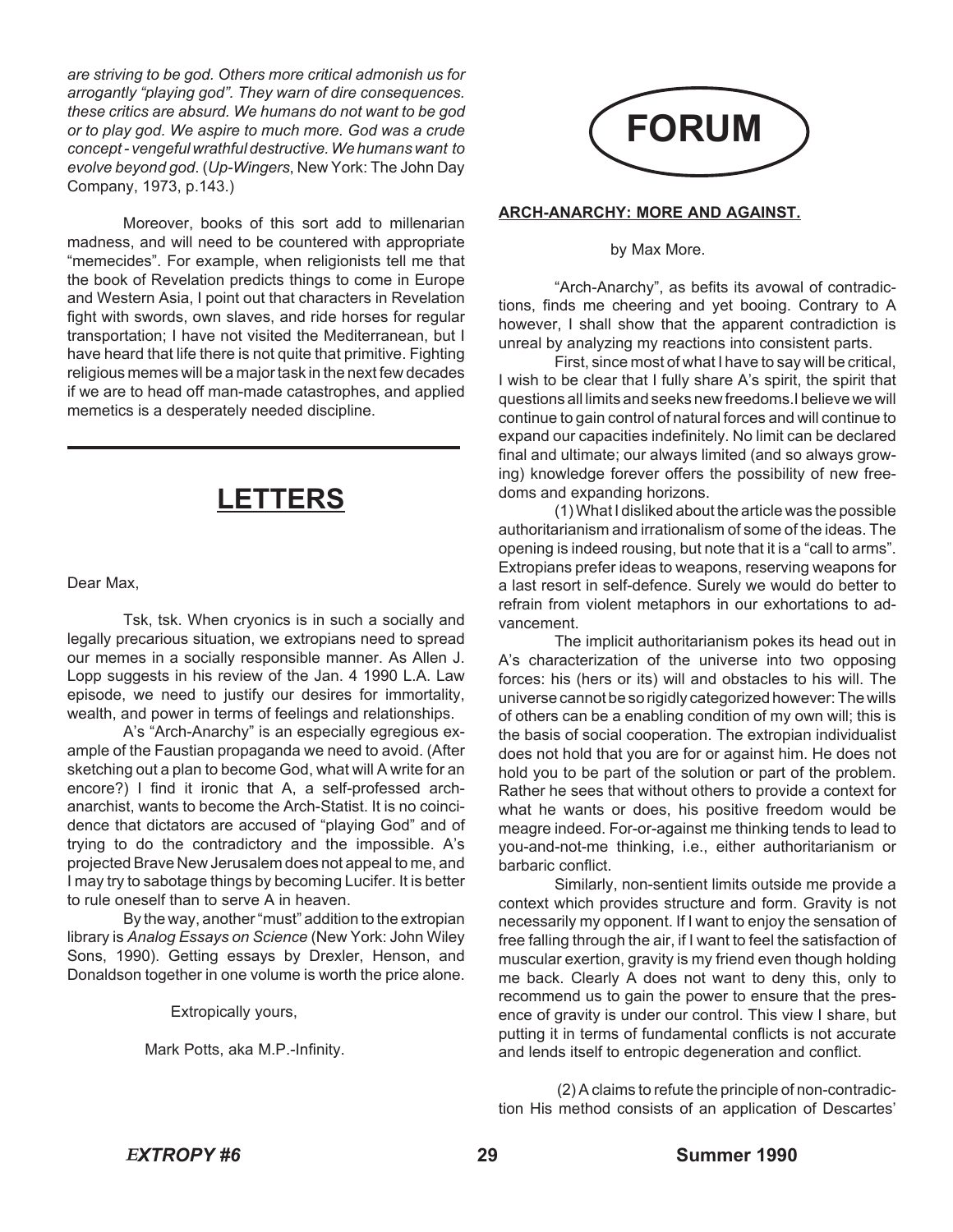notorious scholastic "Reality Principle": X is more real than Y if Y couldn't exist without X. Since no modern philosopher that I know of accepts this principle, A's "refutation" can hardly succeed in meeting those philosophers on their own ground. I will leave to the reader the task of determining the many problems with Descartes' principle.

A's argument also fails, as must any argument against the principle of non-contradiction, because if he is to succeed in making an argument his words must have a determinate meaning. Without the principle of non-contradiction his words have no determinate sense and so cannot constitute an argument at all. In other words, if his argument is right it is meaningless and so self-refuting. Further, as is well known in logic, allowing contradictions means that anything goes. Fine, so long as you are willing to throw out meaning, knowledge, and progress.

I would agree that some principles of classical logic may be revisable - the distributive law of Boolean logic is rejected in quantumm logic for instance. But this does not motivate the possibility,let alone the actuality, of rejecting the fundamental principle of non-contradiction. Whenever we come across a contradiction it's a clear sign that our concepts are confused, that our data is in error, or that we have not yet penetrated to a consistent underlying explanation.

[A brief note: Line 3 of A's footnote 12 should be "~A" rather than "~B"; this has been corrected in the second printing of EXTROPY #5.]

(3) A's rejection of the principle of non-contradiction was motivated by a wish to throw aside all limitations on his freedom. However, I think he is seriously mistaken to believe that embracing contradictions is the way to achieve his goal. If you want to believe there is or can be a being that is infinite -a being with infinite degrees of all qualities - it is necessary to suppose the being to hold within itself many (an infinite number?) of things or qualities which are mutually inconsistent. A mentions two of the traditional powers of God which conflict: omnipotence and omniscience. Rather than taking this to suggest an incoherence in the concept of an infinite being, A chooses to reject consistency. I have argued above that this is a bad choice. As extropians we want to continue increasing our knowledge and understanding, and to continue increasing our experience, value, importance, and happiness, as made possible by our improving conceptual schemes.

Strange as it may sound, my criticism of A's view of the extropian goal is that in his talk of an infinite being, whether called God or the Ein Sof, he is being insufficiently ambitious. The fundamental extropian value is that of expansion, of wanting MORE. An infinite, unlimited being would have no more to seek, no more to move toward. If we were to become the Ein Sof (supposing, as I do not, that the idea is comprehensible), we would stop our progress and stagnate. We would have to wallow in our infinitude. No condition is the final condition for the extropian. The joy is in the pursuit; it is in the process of expansion, growth, intensification, progress, and not in the attainment of a final condition, even that of infinity.

But if the condition is infinite why should we be concerned about the end of progress? Answering this question runs into problems because of the obscurity of the idea of an infinite being. An infinite process is clear enough; examples such as the infinite series of integers are easily available. But what would an infinite state or condition be like? Does an infinite being include an infinite progressive process? If so, then surely the being is not infinite, since progress implies a current imperfection. Perfect beings cannot also be imperfect. (Again, embracing contradictions is only a way of evading this problem). But, if perfect and infinite being does not include an infinite progressive process, then that being lacks the good of progress and is limited in not being capable of improvement - something even we lowly humans can do! I suggest, therefore, that we reject the idea of an infinite being - God/the Ein sof - both in its religious form and in the form offered by A - as a dead end that can only be adhered to by deliberately evading giving meaning to our terms and thus by destroying our ability to reason and to progress.

Instead of striving for perfection and infinite being then, I suggest that the extropian dynamic is the continual process of growth, expansion and value-increase. It is the process that matters, not the state. (See Robert Nozick's discussion of the meaning of life in his Philosophical Explanations. I intend to develop this view in detail in a longer work currently underway.)

There is a way of giving workable content to the idea that I think A wants to defend, though it does not allow the retention of infinite states. I have argued that the extropian goal is really the continuance of the infinite process of expansion/improvement. Imagine a graph, with time being the vertical axis. The line representing the degree or amount of the extropic goods of wisdom, power, intelligence, and so on, rises from the horizontal line slowly at first and then accelerates away from the horizontal. The steeper the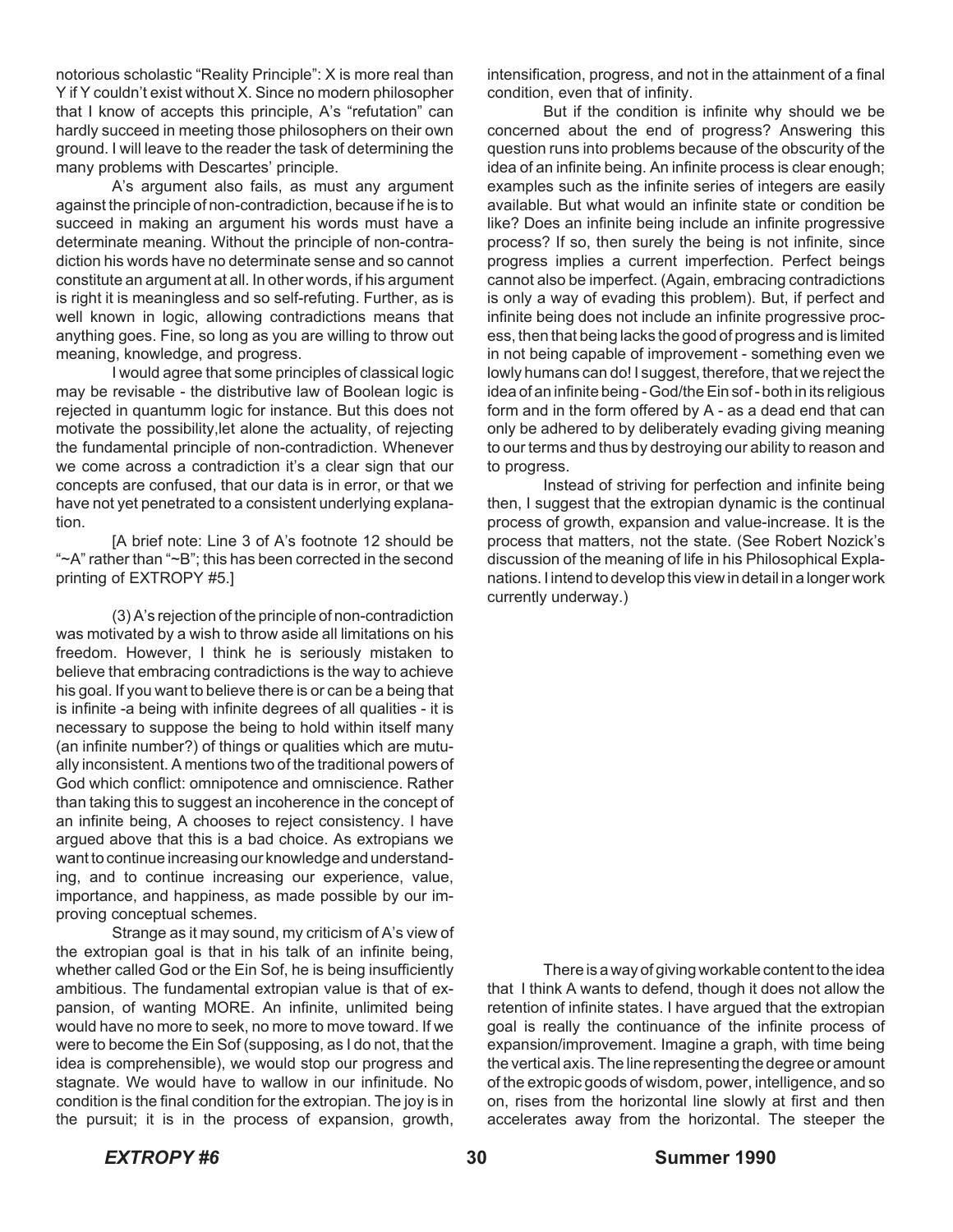extropic acceleration the closer to vertical the line becomes. If the line could become absolutely vertical, improvement would happen at an infinite rate. An asymptote is a theoretical place toward which such curves tend. I believe that A's God/Ein Sof is a way - a misleading way - of trying to represent that asymptote. Our rate of progress can never become infinite relative to time but it becomes arbitrarily close to it. Our goal is, in a way, that asymptote. However, it is a mistake to then conclude that there is a state - godhood - which is the goal. An asymptote is not a state to be reached. It is a point at an infinite distance from us in the future. It is the goal that keeps us eternally in motion, forever growing and improving. It is this that provides the extropic dynamic, not some state of godhood.

The positing of an infinite God that we will become (and who exists now) carries with it dangers which the extropian wants to avoid. A himself raises "the possibility that we might now worship the God that we will become." This is a frighteningly entropic picture. Praying to a higher being is an act of submission, and worship is a substitute for action. Believing that God already exists removes our motivation for improving ourselves. The history of religion provides examples of many other entropic consequences of worship and prayer that I will not detail here. Rejecting a state of godhood as our goal, and instead letting our goal be the asymptote - the eternally continually expanding process - is the truly extropic choice; it is the choice that motivates us to grow rather than stagnate.

 Since my comments are already lengthy, I will forego commenting on A's conception of "laws" of nature (except to say I agree that since there is no cosmic legislator, they are not really "laws").

#### **Bell to A**

It seems to me that A, the author of "Arch-Anarchism", faces a paradox. On the one hand, A emphasizes the most extreme form of individualism imaginable: "As an arch-anarchist, I divide the universe into two opposing forces: my will and obstacles to my will." (p.11).

On the other hand, A softens this individualism by presenting a somewhat fuzzy view of the self. A say, for example, that "I am no more than a particular pattern of information, a set of data and processing rules. To the extent that I share this pattern with others, we share personal identities." A explicitly advocates joining with others in the most holy of matrimonies: "All anarchists aim at the same end, and those of us who reach it will merge into one being: God."

The conflict between these two views comes out quite clearly in the following quote: "As an arch-anarchist, I refuse to recognize the validity of any obstacle to my will. Is this selfish? Yes, but because I take a broad view of personal identity I am willing to consider other's interests along with my own." (p.17).

Here's the paradox: A's most distinguishing feature

is extreme individualism. A thus shares identities most with other arch-anarchists (assuming there is more than one). Why? Because all arch-anarchists are extreme individualists. I conclude that the only beings with which A could merge identities are exactly the sort of beings unwilling to do so.

What will it be A? The solitude of extreme individualism or the company of imperfect friends? You can't have both. Nobody will come to your party if you try to have your cake and eat it too.

#### **A to Bell.**

That saying never made much sense to me. Of what use to me is my cake if I cannot eat it? Indeed, I cannot safely claim to have my cake until I fully possess it by wrapping myself around it and integrating it into my being.

There is no paradox here. Being an extreme individualist doesn't make me unsocial. I recognize that others can help me, just as they realize that I can help them. Our common enterprises give us common interests. We join, as Max Stirner would say, in a "union of egoists".

True, I am most likely to share identities with other arch-anarchists. Does extreme individualism force us apart? No. It draws us together. As we each advance toward selfperfection our separate paths converge, meeting at Godhood.

The real problem lies with those who seek union through selflessness. They cannot share identities for they have no identities to share. Theirs is truly a self-defeating paradox.

We arch-anarchists, on the other hand, *can* have our cake and eat it too. It is, if I may say so, our just desserts.

#### **A to Potts.**

You have obviously mistaken the God that I hope to become with the Christian figure of the same name. The God of which I speak is not "an old caucasian male with a long beard and a deep voice (that's Santa Claus)." (p.16) My God is more akin to the Tao, or what Robert Nozick calls Ein Sof: the totality of all universes, actual and possible. Given His bad reputation, I can understand why you fear the God of which I speak, however. The Ein Sof does not go around kicking heretic butt.

Because your fears are misplaced, your accusations are unfounded. Nowhere in "Arch-Anarchy" do I speak of ruling others. Rather, I advocate full respect for others' negative rights to life, liberty and property as long as we remain in anything that resembles our current world. Does the "as long as" clause set you off? What is the alternative? Should we worship libertarian ethics as necessary truths, as immutable laws we must never question? No. Negative rights have spontaneously evolved out of the undirected actions of self-interested agents. Because they help to coordinate our actions, they work to the benefit of each of us.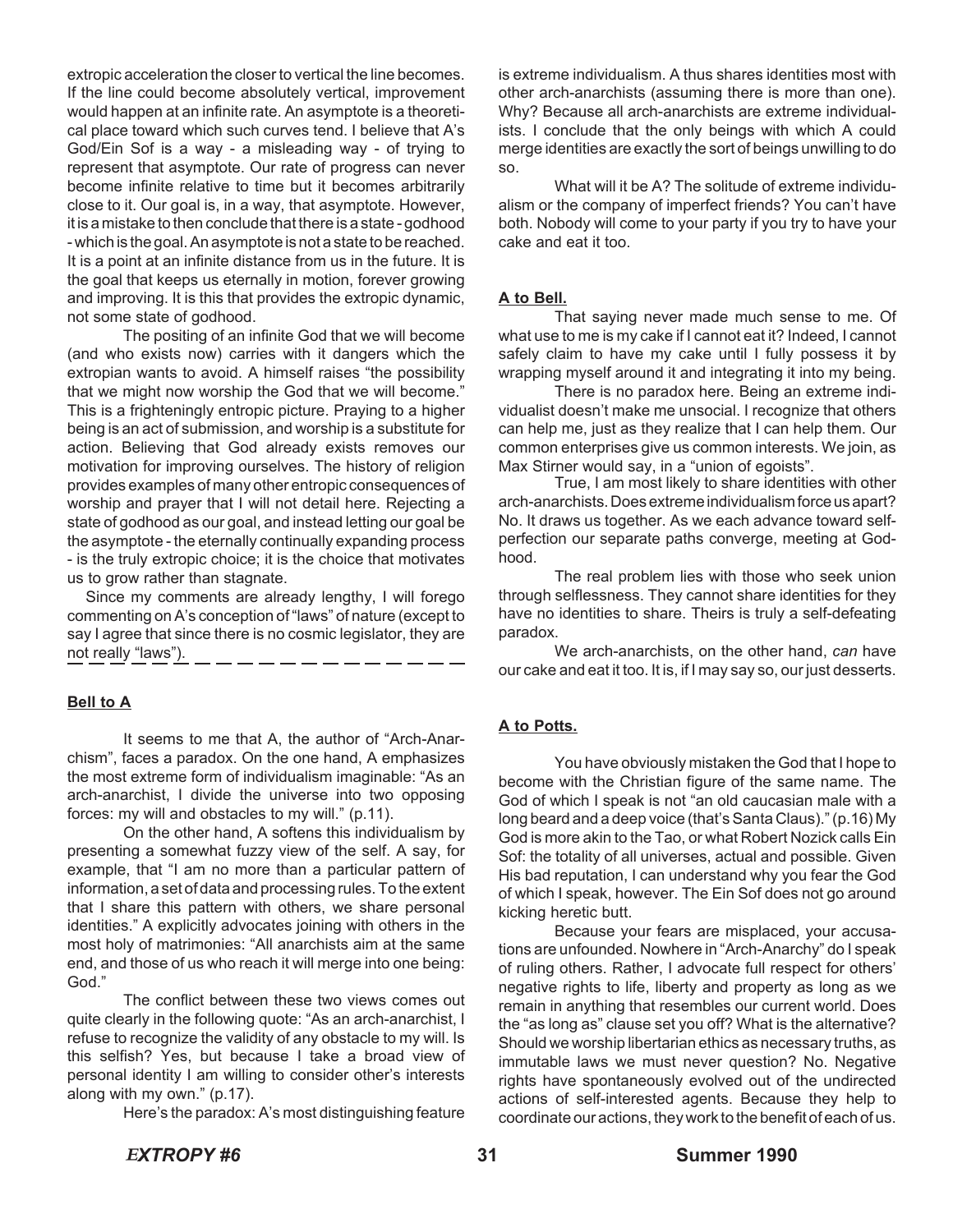But this shows that negative rights apply only to beings like us in circumstances like ours; they are *contingent.* By the time we achieve Godhood, they may no longer apply to us. But don't worry - we won't give them up unless it once more serves our interests.

#### **A to More.**

Part (1) of your critique actually contains three elements. n the first you impugn my use of "violent metaphors". But nowhere do I advocate aggressive action against others. To the contrary, I repeatedly emphasize the benefits of peaceful cooperation. I say, for example, that "Should others ever join me in my quest for arch-anarchy, I will not fight with them over the spoils of heaven; there ought to be plenty of bliss to go around. Rather I will embrace them as my kin, for all arch-anarchists share the love of life and the thirst for freedom." (p.13) My metaphorical "call to arms" is directed against the metaphorical "reign" of nature and logic. You take this rhetorical flourish too seriously.

You also, in part (1), imply that I ignore the existence of other beings. My demonstrated concern for peaceful cooperation with others shows that I take others into consideration. True, I divide the universe into only my will and its obstacles, but this leaves plenty of room for other beings. I place their wills in one of these two categories. To the degree that they hinder my will, they form obstacles to my will. In practice I treat most others as neutral in regard to these two categories, but because I am as yet ignorant of their effects on my interests. In principle, however, the line may be drawn.

Your last objection in part (1) simply misses the mark. I want to *control* the laws of nature - not blindly destroy them. After a false start, you end up recognizing this. I gather, then, that you are objecting solely to my tone of voice. Lighten up! The transfer of information should be *fun*. So what if I shout and sing and giggle? Let us limit our debate to *what* I say rather than *how I say it*.

Although you boldly assert that "No limit can be declared final and ultimate," your courage collapses when you defend the principle of non-contradiction in part (2) of your critique. I admit that contradiction presents terrible difficulties, and that as long as we remain short of Godhood we are better off sticking to conventional logic (a point I should perhaps have emphasized in "Arch-Anarchy"). But the day may come when the principle of non-contradiction gets in the way of my will. If so, I will embrace contradiction. Do you find that difficult to imagine? So do I. Our lack of imagination does not, however, prove us wise. As God, I would no doubt see things differently. You already admit the repeal of other elements of conventional logic. What makes you think the principle of non-contradiction sacrosanct?

Do not let your deification of the principle of noncontradiction keep you from deifying yourself. You are far more worthy of Godhood than is the principle of noncontradiction.

In part (3) you criticize my portrayal of Godhood and

argue that we should seek an alternative goal: eternal improvement. I am sympathetic to your views, but not at the expense of my own; I find the two entirely compatible. You draw a false distinction between our views because you mistakenly portray God in static terms. Clearly, if God embodies contradiction, God is not static. God's internal dialectic ensures both its rest *and* motion.

You may think this contradiction is a cop-out, but your alternative depends on contradiction as well. You ask that we eternally seek the goal of perfection *without wanting to achieve that goal*. To achieve perfection would, on your view, doom us to stagnation.

I think there is a synthesis here, however. I would have us seek a perfection that embodies process; you would have us embody a process that seeks perfection. Both are final ends. Both rely on contradiction. I have chosen to emphasize one aspect of Godhood; you have chosen to emphasize another.

You conclude part (3) by correctly pointing out the dangers of worshipping God. That is a good reason for preferring (what I take to be) your version of God, particularly when proselytizing - it is less susceptible to abuse. Your apt warnings do not discredit "Arch-Anarchism", however. Others may debase themselves by praying to "higher" beings, but I do not. I raised the possibility of worshipping the God-I-might-become only to discredit the notion. I am not afraid of the dangers of worship because the very drive that leads me to seek Godhood simultaneously renders me immune to voluntary servitude. As an arch-anarchist, I follow only one will: my own.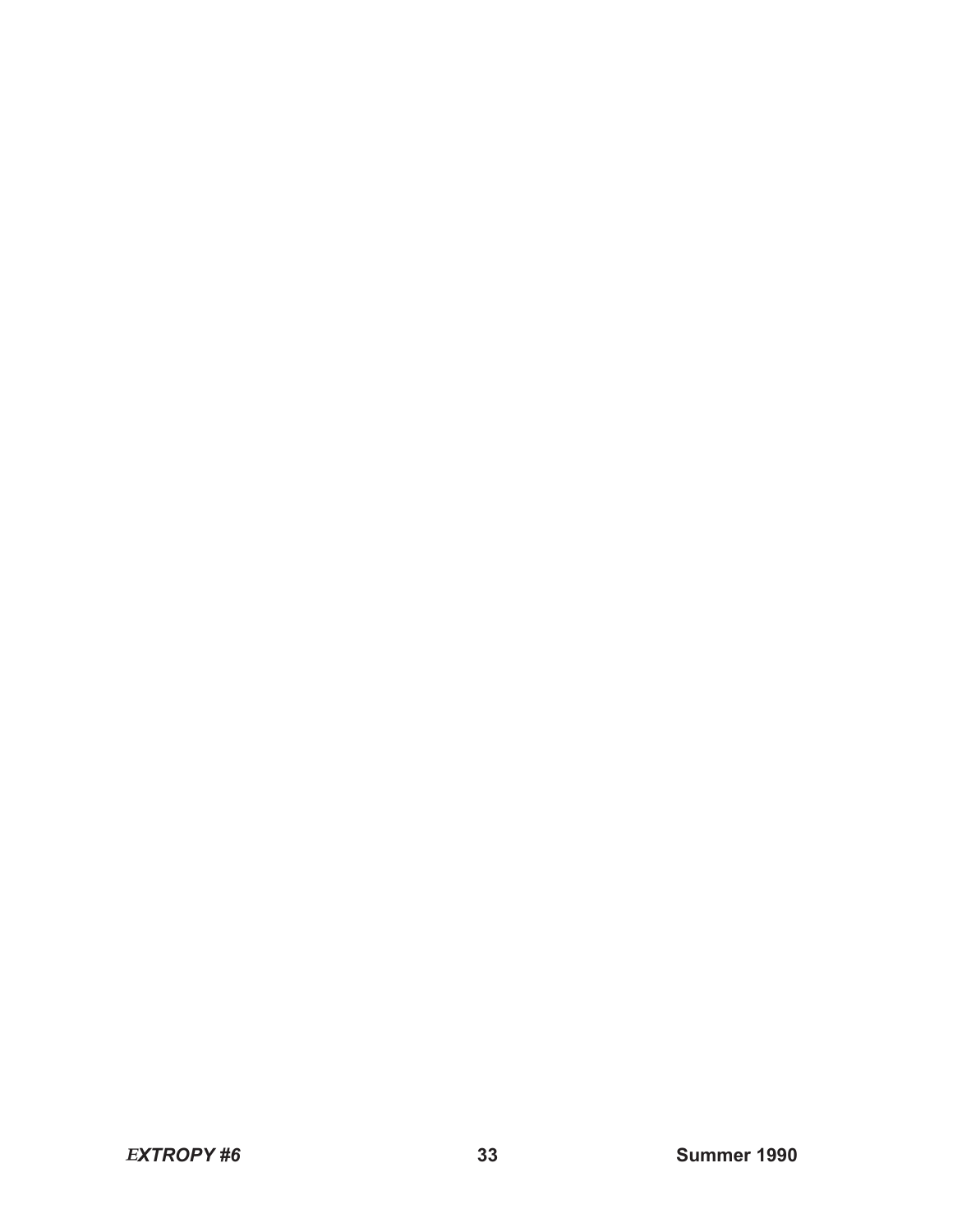### **David Friedman:** *The Machinery of Freedom: Guide to a Radical Capitalism.* **2nd edition.**

#### **Reviewed by Rob Michels.**

Libertarians are all agreed that government should be minimized. Arguments for this view are sometimes ethical: Essentially, no one is justified in initiating the use of physical force against another (though Friedman shows how this simple principle is not adequate). Such arguments are usually developed in the form of principles of selfownership and private property. Libertarians point out that all or virtually all governmental activities involve the violation of these rights. The other class of arguments against government are practical. Instead of arguing that government is morally wrong, or violates rights, they hold that government is a poor way to achieve the desired goals.

One of the most challenging as well as lasting debates within libertarian circles has been over whether or not, on either of these points of view, there is any room left for government at all. Minimal statists (minarchists) argue that while most governmental functions are not legitimate, some are necessary for a cohesive and lasting society. The functions usually defended by minarchists are national defense, law enforcement, legal adjudication, and (less often) the prevention of monopolies. Anarchists, on the other hand, argue that all necessary social functions could and would be performed if the government did not exist at all.

David Friedman is an anarchist, though not on standard libertarian grounds. He accepts property rights as well as the principle of non-coercion (no one may initiate the use of force), not because the arguments are sound, but because he thinks their conclusions are the same as his. He even goes so far as to say that arguments based on either property rights or a moral axiom "taken literally can be used to prove conclusions that nobody, libertarian or otherwise, is willing to accept." (p.167) He goes on to show that they are susceptible to slippery slope objections. For example, "if I fire a thousand megawatt laser beam at your front door I am surely violating your property rights, just as much as if I used a machine gun. But what if I reduce the intensity of the beam -say to the brightness of a flashlight? If you have an absolute right to control your land, then the intensity of the laser beam should not matter...If everyone has an absolute right to the protection of his own property, then anyone within line of sight of me can enjoin me from doing anything at all which produces light. Under those circumstances, my `ownership' of my property is not worth very much." Libertarians want an orderly society in which individuals can protect themselves and their property from harm. Friedman devotes a chapter of his book showing how vague and slippery is the notion of harm.

Instead of relying on abstract principles, Fried-

man's strategy is to describe an economic situation which members of a national society would find attractive. This is not a utopian world, just the most attractive one based on practical rather than ethical arguments. He finds these arguments persuasive because they promote individual liberty, economic growth and an overall increase in general utility. As a moralist he is a classical liberal; as a political philosopher and an economist he is a utilitarian.

Throughout the book he deals briefly with some of the consequences of abolishing the government. Drugs would be legal insofar as people used them in a way that did not harm other persons or property. Education would be privatized; anyone who wanted to enter the country could, provided he or she could buy or rent property and otherwise be self-sufficient; and the streets would be owned and operated by private toll road companies. Most of these things would upset most Americans today, but all have worked, and worked well, at one time or another and always more efficiently than when the government has taken over. These issues are standard material in the libertarian literature and are dealt with in greater detail in other books, though Friedman's work is quite good, although brief.

Friedman devotes most of his detailed efforts to the more difficult problems of monopoly, law enforcement, and national defense. For example, the problem of monopoly is usually stated like this: As a company grows, it can afford temporary financial losses that smaller companies cannot. When it faces competition it lowers its prices, forcing the competitors to do the same or lose customers. Because a bigger company can survive price wars better than a smaller one, a company that is big enough can use this strategy repeatedly until it has the entire market. Once it has the entire market, it has no competition and no reason to keep its prices low. If this company produces a sufficiently important commodity, say oil, then it can in effect force us to do its bidding or do without oil.

There are, however, several responses to this argument. First, a company can only grow if it is efficient. The efficiency of a firm increases up to a certain point after which it decreases. The increase reflects mass production. But there is a breaking point at which a company has become too large. The leaders become too far removed from what is happening at the bottom and become more likely to make unwise decisions. This is why some companies like General Motors break themselves into semiautonomous divisions in order to mimic the more efficient smaller companies which can take full advantage of mass production without overextending themselves.

But let's say that this breaking point coincides with the total size of the market so that while an increase in size would decrease efficiency, it is not necessary for the company to become any larger to control the entire market. Here, the company can take advantage of mass production and can make profits by producing at lower costs than can anyone else. Friedman asserts that apart from the fact that this is extremely rare, a company that found itself in this position would still have to keep its prices low as though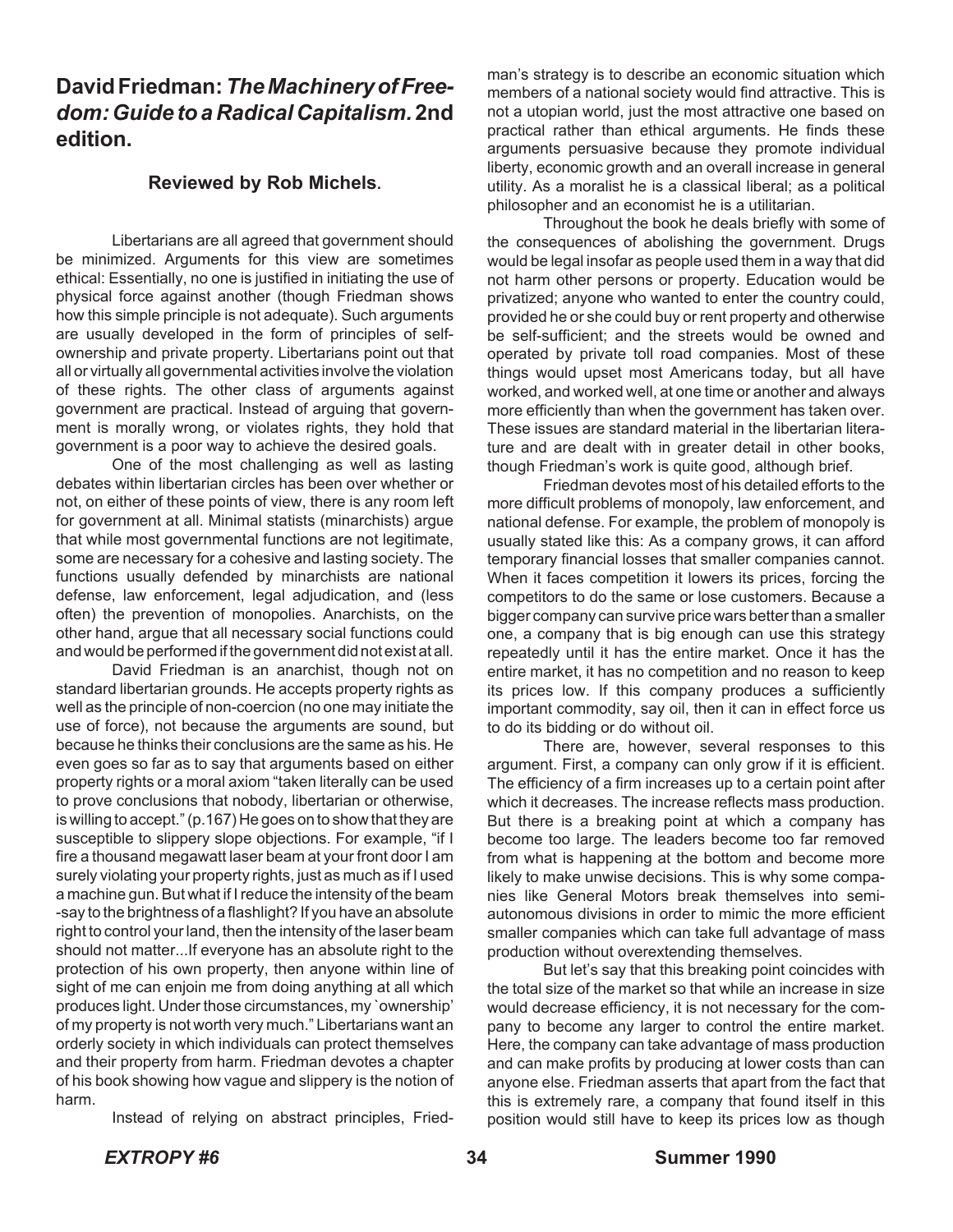there were other competitors, otherwise new companies would form and beat out the larger company. Economists call this "potential competition". Without government regulations, anyone can enter the market. Knowing this, and enjoying their position, a large company will go to extreme lengths to keep their prices low to prevent the potential competitors from winning customers. Government intervention disrupts this situation and has in the past caused, rather than eliminated, monopolies. Government regulations make it more difficult for a new company to enter the market and hence lower potential competition, allowing big companies to become larger and less efficient.

When the market is filled with companies that are operating efficiently, the economy improves and overall utility increases. Friedman's strategy in responding to the issue of free market law enforcement and national defense is similar, though I will not give details here. His arguments are always practical rather than ethical, and supported by strong economic principles and examples.

One of the most important themes throughout the book is that anarchist theory is not a call to arms or a movement of chaos, as some people have come to believe. The word "anarchy" has been a misused word for some time now, though people like Friedman are doing much to rectify the situation. Anarchist theory promotes order through economic rather than political means. It promotes individual liberty and general utility. To the degree to which people understand this, they will see that free markets are in their best interests. People are willing to pay for what is in their best interests and this fact is one of the fundamental tenets of free market anarchism. What Friedman has done is to have shown that free market responses to political situations are not only feasible, but more attractive than governmental responses. This, he shows, is true for even the most difficult problems. The task, then, for the libertarian/anarchist is primarily one of education. The way to do this is by sharing knowledge and ideas - a very extropian task indeed.

#### **Additional comments by Max More.**

Friedman's approach to free market anarchism, or stateless spontaneous voluntarism, is markedly different from that of another major libertarian theorist, Murray Rothbard. In his books *For a New Liberty* and *The Ethics off Liberty*, Rothbard describes a libertarian Legal Code which is to provide the rules which each private protection agency will enforce. Apparently the Code will be exactly the one that Rothbard prefers. The private protection agencies are to compete on the basis of price, type of coverage, and quality of service, but they will all abide by the same rules.

Rothbard's approach is surprisingly anti-market. It fails to appreciate the workings of real market institutions and pressures, and thereby stands condemned as viciously abstractionist. The content of the law is a commodity, and will be determined by competing preferences as will anything else in the market. One virtue of Friedman's analysis

of the workings of a libertarian anarchy is that it doesn't rely on any such Platonistic legal code which we just hope that everyone will agree to enforce.

Clearly for a system of competing laws and enforcement agencies to work, there must be *some* commonality of values in the society (however a "society" is delimited in a nationless system). If very many people absolutely refused to bargain and accomodate the interests of others - a major group of religious fanatics for instance - there would necessarily be violent conflict rather than peaceful resolution of disputes whenever opposing factions of dogmatists violated each others' rules. This is no objection to an anarchistic, non-monopolistic, spontaneous voluntarism however: Any society has to face this possibility. We can see societies around the world and throughout history where the existence of statist arrangements provided no solution to this problem. In fact, once power is concentrated in statist structures, one fanatical group has only to seize power to do enormous damage. Stalin and his socialists and Hitler and his National Socialists are cases in point. At least a spontaneously ordered society has no such concentrations of power available for seizure.

According to Friedman's description, in his "rational anarchy" you can protect your own rights, but you are far more likely to subscribe to a private protection agency that, for a yearly premium, will protect your rights. As in any sector of a free market, these agencies will have market incentives to provide an efficient and unintrusive service at a low cost. Unlike our current police monopolies they will have powerful reasons to treat their customers well, since their income depends on doing this. A policeman who is paid through compulsory taxation-extortion need not restrain his racism when dealing with those he despises. An employee of a free market agency will be more tightly constrained - though no system can guarantee prevention of all abuses.

What happens if I accuse you of having stolen my car? Won't our agencies (if we subscribe to different agencies) fight each other? Friedman points out that this is economically irrational; agencies that did this would have to pay their employees much high wages, and would probably be unpopular with persons caught in the crossfire. Instead, we can expect the agencies to go to arbitration. It is in the interests of protection agencies to agree on an arbitration agency *before* disputes arise whenever possible. Clearly they will choose an agency agreeable to them both. they will pick agencies with a reputation for fiar dealing and rapid resolution of disputes. We could expect a far more efficient legal system than our current backlogged and cumbersome one.

What if the two agencies disagree on what rights their clients have? I refer you to Friedman's incisive discussion of how, even in cases where, say, one side favors capital punishment and the other opposes it, their are market incentives for a peaceful resolution to the mutual benefit of the parties involved. I commend *The Machinery of Freedom* as a rare book that is at once visionary and realistic.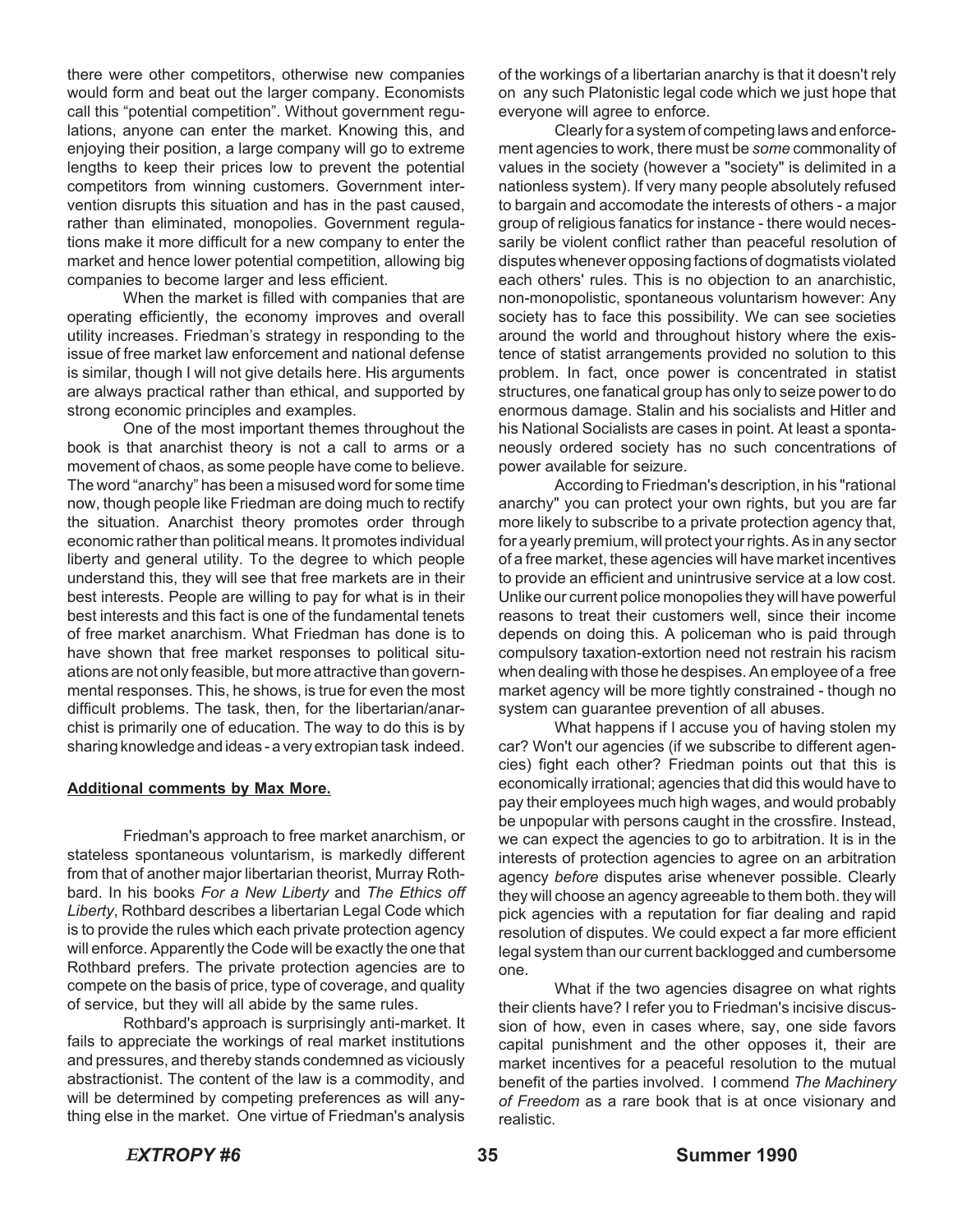## **Extropian Resources**

## **Compiled by Max More**

#### **[Suggestions for other inclusions are welcomed]**

#### BIOSTASIS ORGANIZATIONS:

**Alcor Life Extension Foundation**: 12327 Doherty St., Riverside, CA 92503, Tel: (800) 367-2228, in California (714) 736-1703. I believe this to be the largest and most sophisticated of the cryonics organizations. Their monthly magazine CRYONICS contains many articles of excellent quality, covering not only biostasis and life extension but other issues of relevance. (\$25/year)

**American Cryonics Society**: Suite 368, 870 Market Street, San Francisco, CA 94102. Their magazine is AMERICAN CRYONICS. \$25/year.

**The Immortalist Society**: 24443 Roanoke, Oak Park, Michigan, 48237. Tel: (313) 548-9549. Publishes THE IMMORTALIST. Run by the father of cryonics, Robert Ettinger.

**Alcor-UK**: c/o Luigi Warren, No.6, Townend House, High Street, Kingston, Surrey KT1 1NA, England. The major European group, I was one of the founders in 1986, it has recently received a major financial and organizational boost and now has a facility and equipment.

**The Society for Venturism**: P.O. Box 458, Wrightwood, CA 92397. A cryonics "religion" (really a transhumanism) which holds events, publishes Venturist Monthly News, promotes cryonics in the media, and is run by the very able and energetic Dave Pizer and Mike Perry.

**The Order of Universal Immortalism**: Address as for the Venturists. A new organization, run by Mike Perry, which "advocates the viewpoint that the dead, even those who were not frozen or otherwise preserved, might ultimately be resurrected through a scientific process."

**Lifepact**: P.O. Box 18698, South Lake Tahoe, CA 95706. Focuses on preparing for the future reanimation and rehabilitation of biostasis patients.

**Federation of Cryonics Societies (FOCUS)**: Newly formed group which seeks to encourage cooperation between cryonics societies in order to protect their mutual interests. Address as for Lifepact.

**Reanimation Foundation**: c/o Saul Kent, 16280 Whispering Spur, Riverside, CA 92504. Set up to help members of cryonics societies establish secure

trust funds in Lichtenstein, so they can better provide for their suspension and reanimation costs.

**Citizens for an Extended Lifespan (CEL)**: 9149 Sepulveda Blvd., Suite 139, Los Angeles, CA 90045. Intended to protect and advance the legal status of cryonics.

#### OTHER LIFE EXTENSIONISTS/IMMORTALISTS:

**Life Extension Foundation**: P.O. Box 229120, Hollywood, Florida 33022-9120. (800) 841-LIFE. Produce the excellent LIFE EXTENSION REPORT which will supply you with up to the minute information on life extension research advances. \$27/year. Membership of the Foundation (\$50/ year) entitles you to the Report and to a 25% discount on the products of Life Extension International (see below).

**Life Extension International**: 1142 W. Indian School Road, Pheonix, Arizona 85013. 1-800-678-8989. A comprehensive source of vitamins, minerals, and other life extension supplies.

**Vitamin Research Products**: 2044 Old Middlefield Way, Mountain View, CA 94043-9971. (800) 877-2447. Another excellent source of supplements.

**Life Services Supplements**: 1-(800)-542-3230. Another supplier of supplements.

**Longevity**: From the publishers of OMNI, a glossy magazine with some good articles. Available at the newsstand, or from LONGEVITY International, Ltd., 1965 Broadway, New York, NY 10023-5965. (212) 496-6100. \$3/issue; \$21.95/ year.

**Pharmaceuticals International**: 539 Telegraph Canyon Road, Ste. 227, Chula Vista, CA 92010-6436. 1-800-365- 3698. Supplies life extending and brain boosting drugs, some of which cannot be bought in this country even with a prescription. PI is allowed to import these and you can buy them without a prescription. Centrophenoxine, Hydergine, Piracetam, Isoprinosin, Retin-A, Ribavirin and others.

**International Products**: Beckstrasse 27 D-3000, Hannover 91, West Germany. Similar to Pharmaceuticals International.

**Interlab**: P.O.Box 587, Newport Pagnell, Bucks, MK16 8AA, England. Sells Piracetam, Lucdril, Diapid, Hydergine,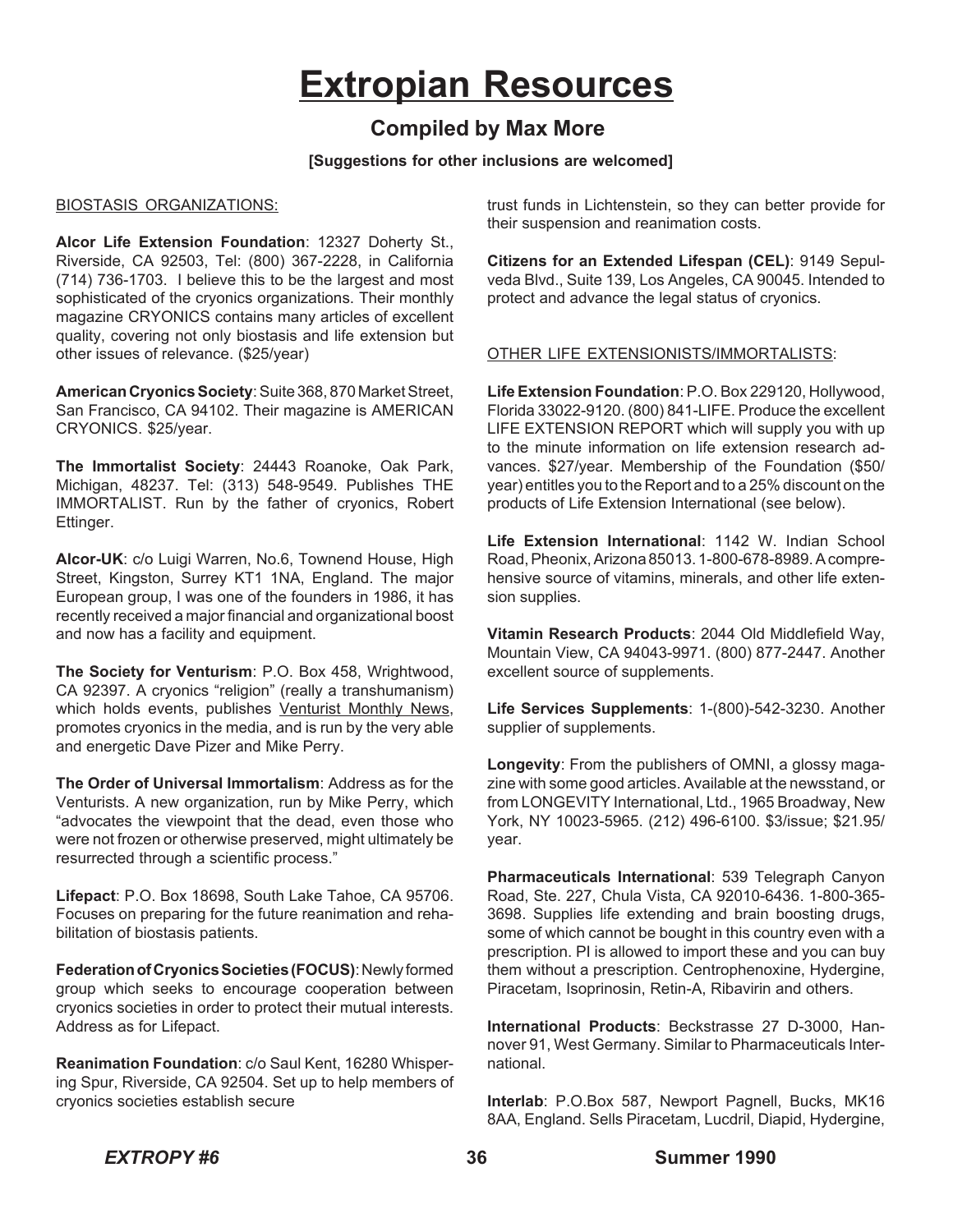Deprenyl, etc. Some prices are lower than those of Pharmaceuticals International, and some lower. Each company seels some items not available from the other.

**Offshore Medical Therapies**: P.O. Box 833, Farmingdale, NY 11737. Quarterly newsletter, \$19.

**Durk Pearson & Sandy Shaw's Life Extension Newsletter**: Box 92996, Los Angeles, CA 90009. \$34.95/12 issues. Information and comment on aging research, psychobiochemistry, nutrition, addiction, reduction of health risks, negative effects of government agencies such as the FDA on biomedical freedom of choice, Q&A.

**University of California, Berkeley Wellness Letter**: P.O. Box 420148, Palm Coast, Florida 32142. Good source of information on health issues. \$20/year (29 in Canada), 12 issues.

**Brain-Mind Bulletin**: Interface Press, P.O. Box 42211, 4717 Figueroa St., Los Angeles, CA 90042. \$35/year. Summarizes reports on research into health and psychology, and mind/brain-body connection. Expensive for what you get (8 pages).

**Cognitive Enhancement Research Institute**: John Morgenthaler, CERI, PO Box 483, Santa Cruz, CA 96061. \$1 for newsletter which I haven't yet seen. Apparently covers intelligence augmenting drugs and nutrients.

#### EXTROPIAN SCIENCE FICTION:

**Lifequest**: c/o Imladris Corporation, P.O. Box 18690, South Lake Tahoe, CA 95706. "Fictional works about life extension, including suspended animation, elimination of aging and progressive self-transformation." Good and improving quality of stories. \$3 for the current (and, sadly, last) issue.

**ANALOG**: \$2/issue, \$25.97/year. P.O. Box, 7061, Red Oak, IA 51591. Wide-circulation magazine has long been printing pro-liberty stories, and has recently been publishing a lot of nanotech and immortalist stories, including the classic "The Gentle Seduction" by Marc Stiegler (April 1989).

**Prometheus**: 89 Gebhardt Road, Penfield, NY 14526. The newsletter of the Libertarian Futurist Society. \$8/year (\$10 overseas) for 4 issues. Reviews libertarian science fiction and bestows the Prometheus Award.

#### SPACE:

**National Space Society**: 922 Pennsylvania Avenue, SE, Washington, D.C., 20003-2140. Write them for information about membership and local groups.

**American Rocket Company**: 847 Flynn Road, Camarillo, CA 93010. (805) 987-8970. Private rocket launch company.

#### OTHERS:

**The Foresight Institute**: Box 61058, Palo Alto, CA 94306. (415) 324-2490. Fax (415) 948-5649. A minimum contribution of \$25/year will get you Foresight Update - a brief (12pp) but excellent source of advances in nanotechnology and related fields (including molecular computing, virtual realities), and discussions of the likely shape of a nanotech powered society. Highly recommended.

**Claustrophobia**: 5047 SW 26th Dr., Portland, OR 97201. Covers space and life extension from a libertarian viewpoint. Will be ceasing publishing before very long, but take a look while you can. You may want back issues.

**Singularity**: 89 Massachusetts Avenue, Suite 199, Boston, MA 02115. Edited by Ron W. Evans. Produced by people with similar interests to us - immortality, improved posthuman bodies, etc. The first two issues have also featured interesting articles on experience with madness - this may not appeal to all. Recommended. (Latest issue - Spring 1990 - was number 2.) \$6/year, \$1.50/issue.

**Mondo 2000**: Fun City MegaMedia/Mondo 2000, P.O. Box 10171, Berkeley, CA 94709-5171. \$24/six issues. So far irregularly published glossy magazine, covers some similar topics to EXTROPY. The latest issue (July/August 1990) was quite impressive: New smart drugs, artificial life, in depth on virtual reality, and much more. Recommended.

**Boing Boing**: P.O. Box 12311, Boulder, CO 80303. \$10/4 issues. Cyberpunk, nanotech, brain toys, self-modification, reviews. Three enjoyable issues so far (\$3 each).

**Going Gaga**: Gareth Branwyn, 2630 Robert Walker Pl., Arlington, VA 22207. (703) 527-6032. \$8/year (4 issues). No.6 focussed on cyberpunk and virtual reality. #7 will be a cassette issue on psychedelics.

**Whole Earth Review**: No.67, Summer 1990. \$5 from 27 Gate Five Road, Sausalito, CA 94965. Good issue, including information on Biosphere II, Artificial Life, a debate for and against nanotechnology (Drexler vs Garfinkel), Virtual Reality...

**Liberty**: Liberty Publishing, P.O. Box 1167, Port Townsend, WA 98368. \$35/12 issues. The best libertarian journal for serious and non-dogmatic discussion. Highly recommended. Has many of the best libertarian writers.

**Loompanics Unlimited**: P.O. Box 1197, Port Townsend, WA 98368. Catalog of books that are hard to find elsewhere, on subjects like life extension, science and weird science, "reality creation", drugs, beating "the State", self-defense. The reviews are fun to read even if you buy nothing. Vital!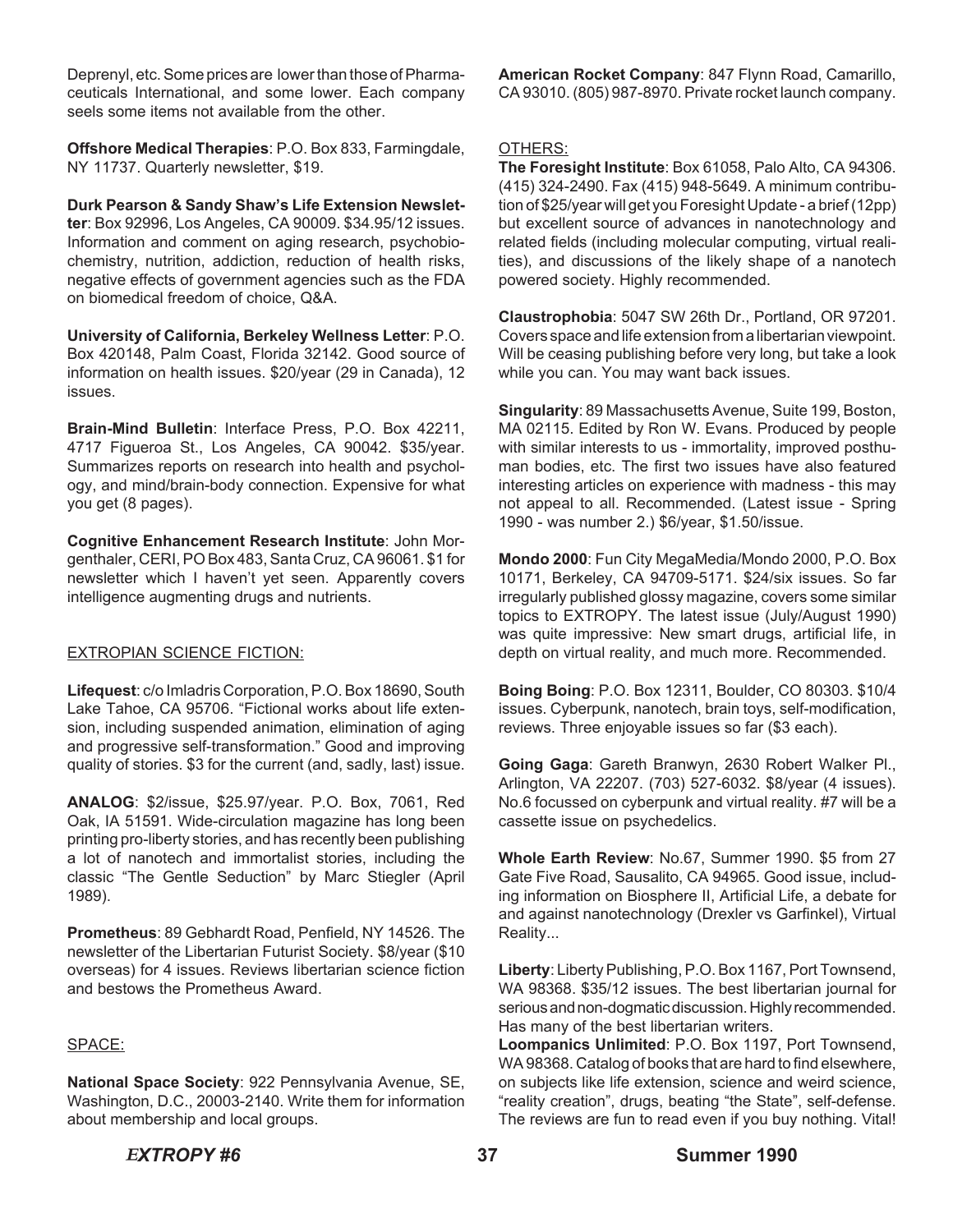Eden Press Privacy Catalogs: Eden Press, P.O. Box 8410, Fountain Valley, CA 92728. Like the Loompanics catalog, but less diverse.

**Factsheet Five**: c/o Mike Gunderloy, 6 Arizona Avenue, Rensselaer, NY 12144-4502. \$2/issue. Prints capsule reviews of hundreds of small circulation magazines on all kinds of odd subjects, including those you will be interested in. A perfect complement to the Loompanics catalog.

**The WELL (Whole Earth 'Lectronic Link)**: A computer bulletin board filled with odd cybernauts and gripping conversations and information. Info: 27 Gate 5 Rd., Sausalito, CA. (415) 332-4335. By modem: (415) 332-6106. \$8/month plus \$3/hr.

**Science News**: 231 West Center Street, Marion, Ohio 43305. \$34.50/year (52 issues). Useful and concise summaries of advances in science. Saves the time required to wade through hundreds of pages in other magazines.

**Laissez Faire Books**: 942 Howard Street, San Francisco, CA 94103. (415) 541-9780. The best source of books by libertarians, free marketeers, and other individualists.

**Liberty Tree Catalog**: 134 Ninety-Eighth Avenue, Oakland, CA 94621. (800) 872-4866. Sells many good libertarian and individualist books, and has a handy network section which is like a differently-specialized Extropian Resources.

**Prometheus Books**: 700 East Amherst Street, Buffalo, New York, NY 14245. (800) 421-0351. Publishes and sells books on rationalism, atheism, examinations of "new age" and religious claims, philosophy, psychology, science and the paranormal. I probably found more books per page that I wanted to buy than any other book catalog.

[Thanks to MP-Infinity, Transinfinity Plus, and others who have made sugestions for this data base.]

## **Contributors**

**A:** Mysterious character of undetermined gender and species. Probably not of this world.

**Tom W. Bell:** Having acquired his Masters in Philosophy from the University of Southern California, Tom is now starting a law degree at the University of Chicago Law School. Will the law survive in its current form?

**MP-Infinity (AKA Mark Potts):** is a transhuman-minded futant currently engaged in survival sport while temporarily marooned in the wilds of Oklahoma. Help!

**Simon! D. Levy: Divides his time between working at Los** Alamos National Laboratory, where he coaxes computers to speak, and studying for his Ph.D in Linguistics at the University of Connecticut.

**Rob Michels:** Currently beginning studies for a Ph.D in Philosophy at Chapel Hill. One of the extropian gang of three from the USC Philosophy Department.

**Max More:** (Formerly Max O'Connor.) Editor and co-publisher of EXTROPY; Vice-President, and Media Coordinator, for the Society for Venturism; sign-up agent for Alcor. Max is working on his Ph.D in Philosophy at the University of Southern California. Has been struggling with the Walford High/Low life extension diet for two months.

**Michael C. Price:** Computer programmer and a Director of Mizar (now Alcor-UK) - the first cryonics organization in Britain.

The contributors are not liable for injured dogmas, mutated thought processes, or infectious memes resulting from a reading of their work.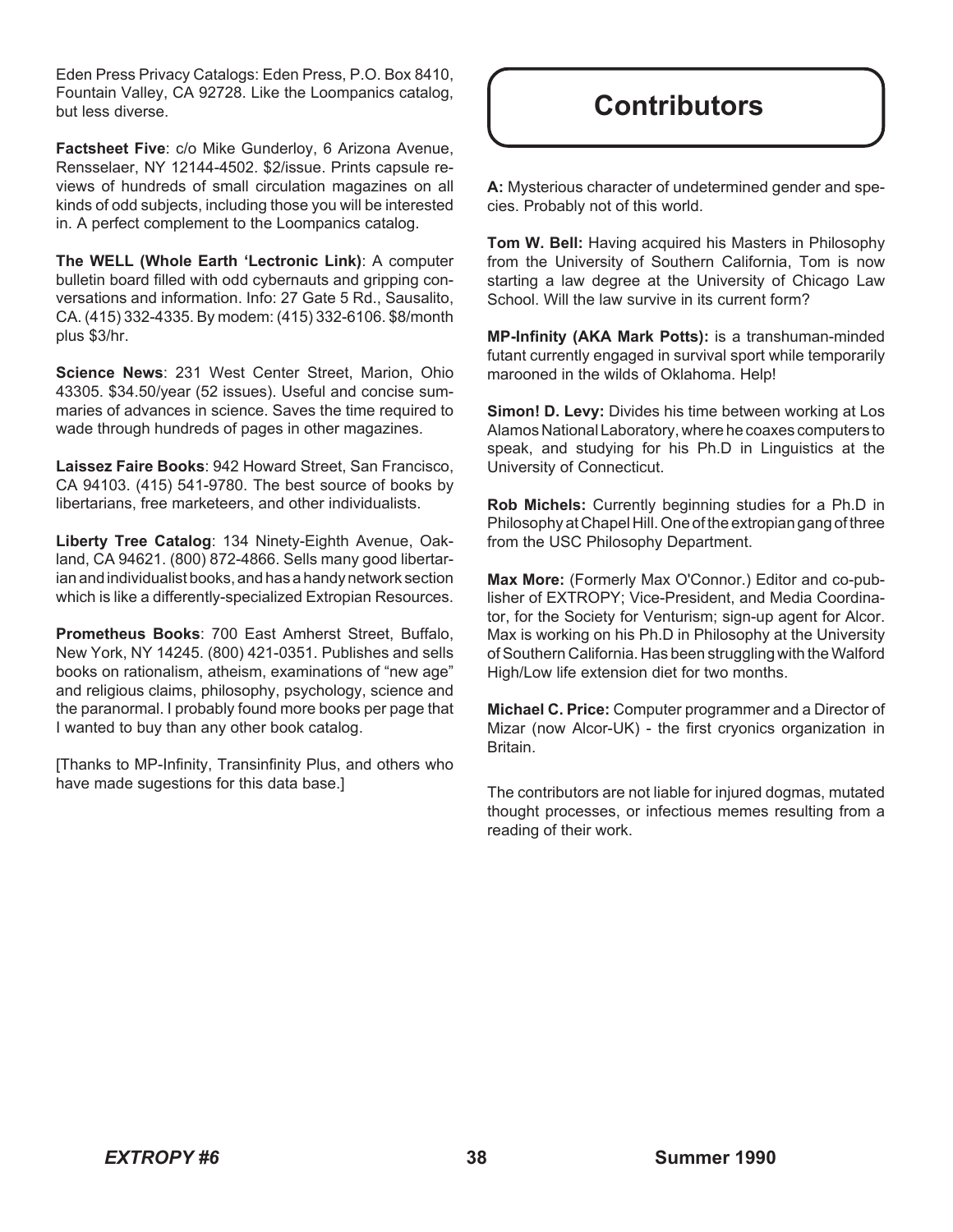## **EXTROPY T-SHIRTS!**

### **More offers!**

#### **The Extropian Principles:**

Separate copies are available. \$0.40 for the first one, and \$0.25 for each additional copy.

#### **The Extropian Declaration:**

A slightly modified, and better printed version is available: \$0.30 first one, \$0.10 each extra.